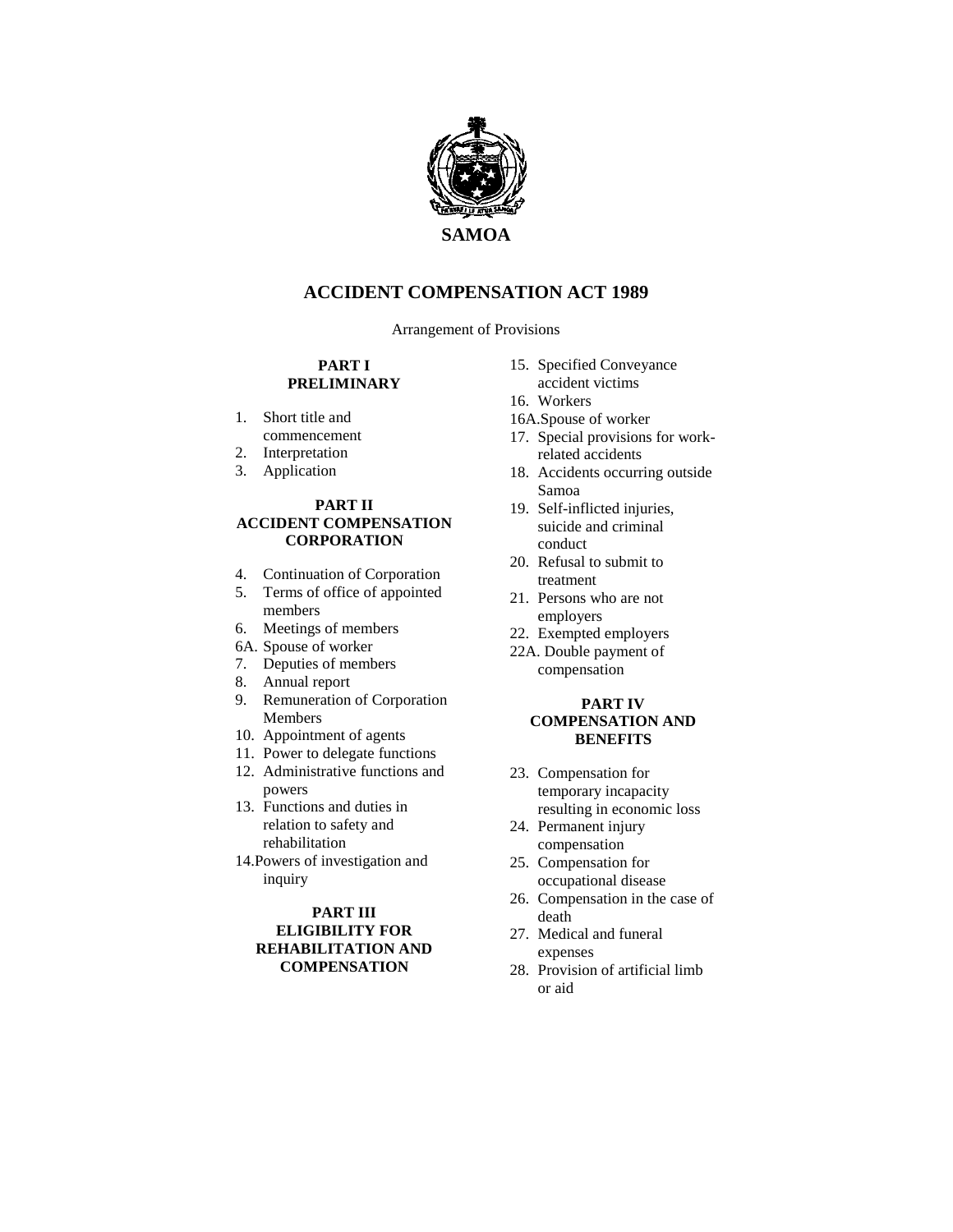- 29. Damage to, or loss of artificial limb or aid
- 30. Special provisions for young or mentally defective person
- 31. Transport of injured persons
- 32. Transport for subsequent medical attention
- 33. Treatment overseas in special cases
- 33A. Care Living Allowance
- 33B.Mobility Allowance 34. No abatement of compensation on account of insurance money or friendly society payments
- 35. Non-workers
- 36. Non-residents

### **PART V PROCEDURE**

- 37. Notification of accidents
- 38. Medical certificates and examination
- 39. Reports, claims or anything required to be done on behalf of incapacitated persons
- 40. Submission of claims
- 41. Limitation of time for submitting claims
- 42. Consideration and determination of claims
- 43. Application for review
- 44. Appeal to Supreme Court
- 45. Employers to maintain records
- 46. Employers to submit statements
- 47. Records of fuel brought into Samoa

### **PART VI FINANCE AND ADMINISTRATION**

- 48. Sources and application of funds
- 49. Accounts
- 50. Annual Report and accounts
- 51. Advances by Government
- 52. Payment of levies by employers
- 52A.Surcharge on late payment
- 53. Imposition, collection and remittance of fuel levies
- 54. Inspection of records kept by Customs Department and Ministry of Transport
- 55. Exemption from income tax
- 56. Financial functions and powers
- 57. Insurance
- 58. General Manager and staff of Corporation
- 59. Staff benefits
- 60. Secrecy
- 61. Protection for bona fide acts
- 62. Contracts of Corporation
- 63. Particular powers to provide for funds for specialised education

#### **PART VII SELF-EMPLOYED PERSONS**

64. Insurance for self-employed persons

#### **PART VIII MISCELLANEOUS**

- 65. Remedies and common law
- 66. Civil Proceedings
- 67. Compensation not assignable
- 68. Ex gratia payments
- 68A.Special payment upon death without accident or injury
- 69. Unclaimed compensation
- 70. Payments due and unpaid at time of death of an injured person
- 71. Corporation to implement policy to Government
- 72. Offences and penalties
- 73. Regulations
- 74. Repeals and Savings
- 75. Further savings and transitional arrangements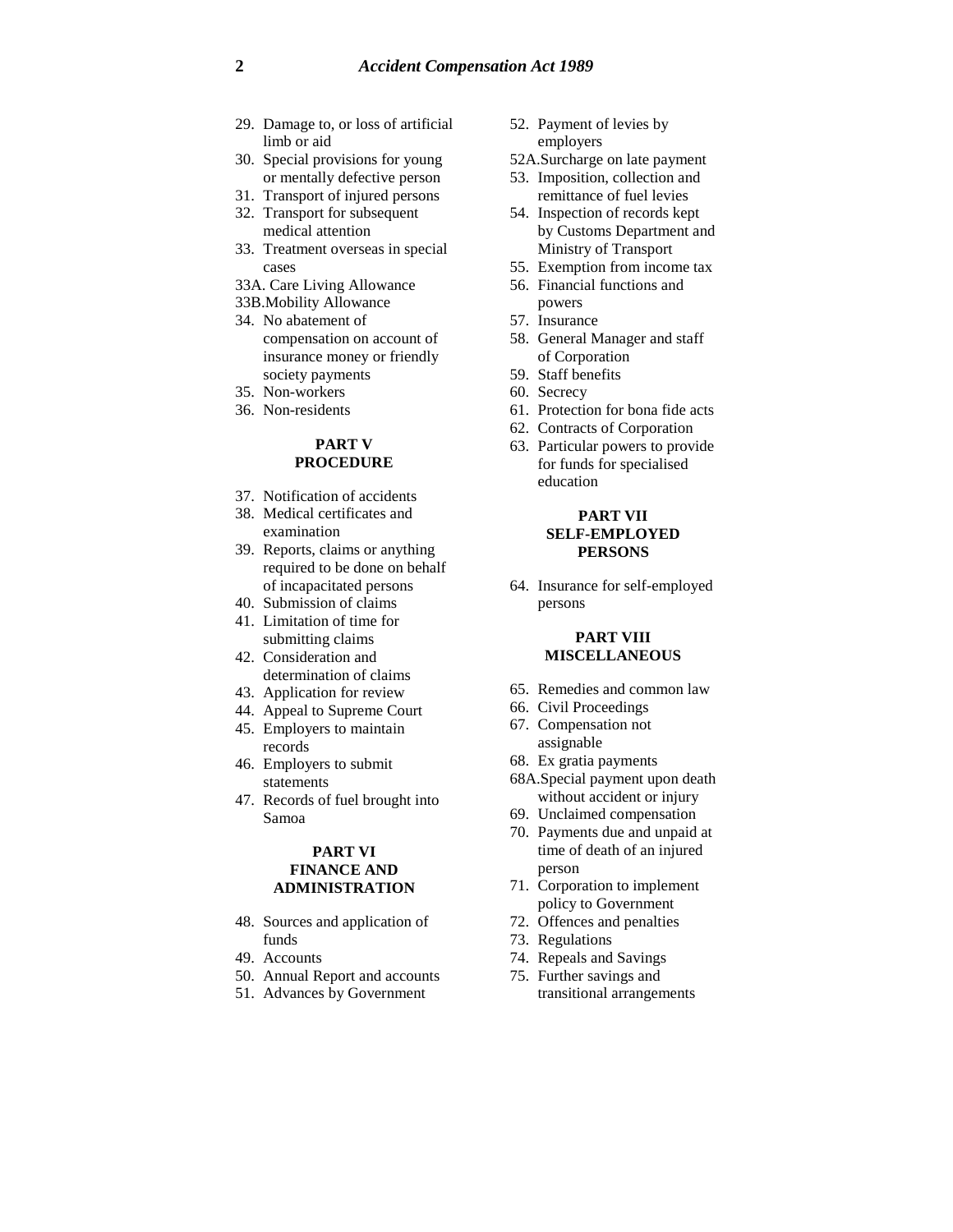**Schedules** 

# **ACCIDENT COMPENSATION ACT 1989 1989 No.36**

**AN ACT** to consolidate and amend the Accident Compensation Act 1978 and its amendments and to continue to make provision for general safety and the prevention of accidents; for the rehabilitation and compensation of workers who suffer personal injury by accident arising out of and in the course of their employment or who contract certain occupational diseases and of persons who in Samoa suffer personal injury by an accident occurring in connection with the use of certain types of conveyances; and for the compensation of certain dependants of those workers and persons where death results from the injury.

> *[Assent date: 17 April 1990] [Commencement date: 1 February 1990]*

## **PART I PRELIMINARY**

**1. Short title and commencement** - This Act may be cited as the Accident Compensation Act 1989 and is deemed to come into force on the 1st day of February 1990.

**2. Interpretation**- (1) In this Act, unless the context otherwise requires:

- "accident" means any of the following kinds of occurrences:
	- (a) a specific event or a series of events, other than a gradual process, that:
		- (i) involves the application of a force (including gravity), or resistance, external to the human body; or
		- (ii) involves the sudden movement of the body to avoid a force (including gravity), or resistance, external to the body; or
		- (iii) involves a twisting movement of the body;
	- (b) the inhalation of a solid, liquid, gas, or foreign object on a specific occasion, which kind of occurrence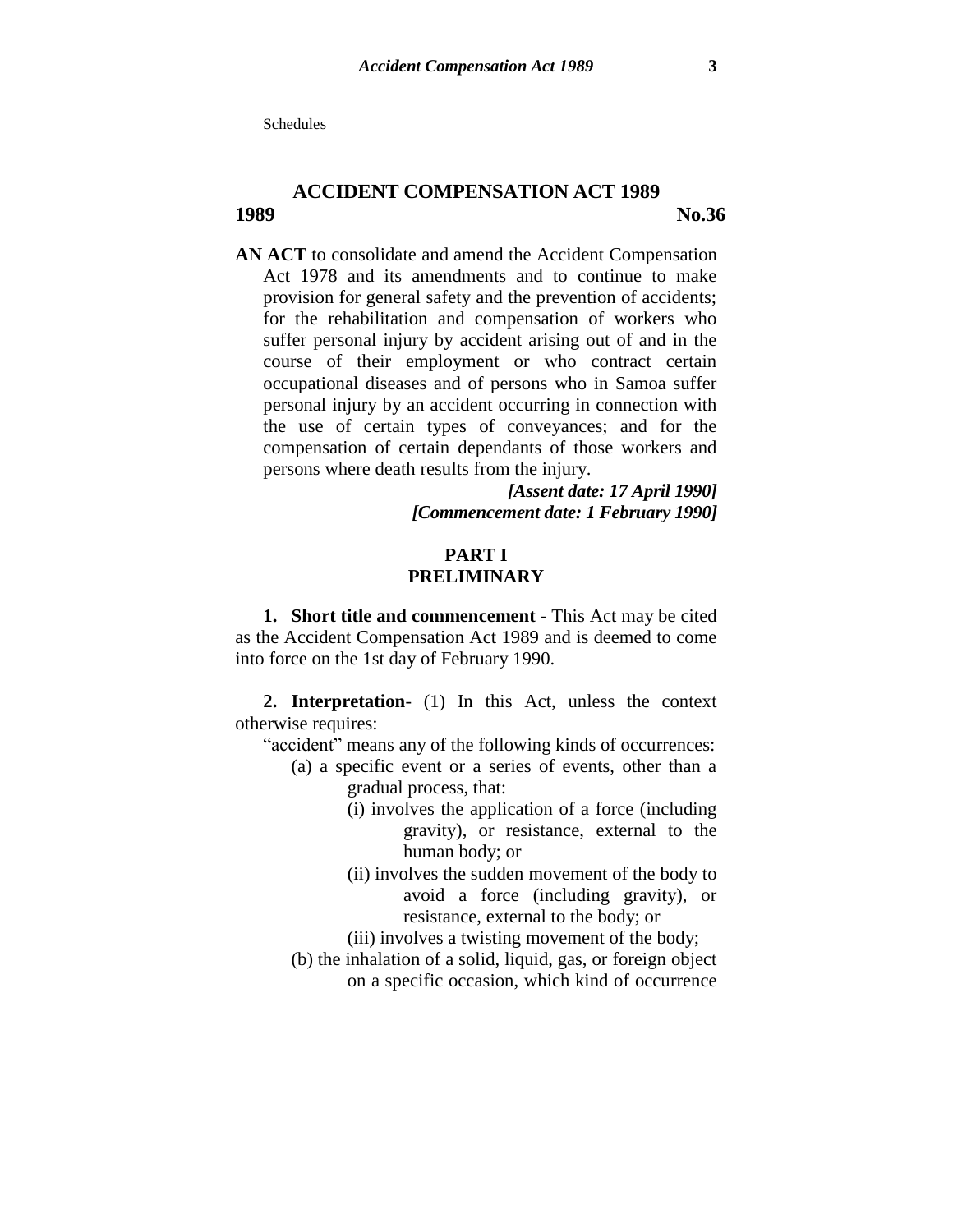does not include the inhalation of a virus, bacterium, protozoan, or fungus, unless that inhalation is the result of the criminal act of a person other than the injured person;

- (c) the oral ingestion of a solid, liquid, gas, fungus, or foreign object on a specific occasion, which kind of occurrence does not include the ingestion of a virus, bacterium, or protozoan, unless that ingestion is the result of the criminal act of a person other than the injured person;
- (d) a burn, or exposure to radiation or rays of any kind, on a specific occasion, which kind of occurrence does not include a burn or exposure caused by exposure to the elements;
- (e) the absorption of an chemical through the skin within a defined period of time not exceeding 1 month;
- (f) an exposure to the elements, or to extremes of temperature or environment, within a defined period of time not exceeding 1 month, that:
	- (i) for a continuous period exceeding 1 month, results in a restriction or lack of ability that prevents the person from performing an activity in the manner or within the range considered normal for the person; or

(ii) causes death,

**PROVIDED THAT** where a person has suffered a personal injury, this shall not of itself be construed as an indication or presumption that it was caused by an accident.

- "accidents covered by this Act" means an accident of a kind to which any 1 or more of sections 15, 16, 17, 18, 25, and 35 refers, and "personal injury by accident covered by this Act" has a corresponding meaning;
- "artificial limb or aid" means an artificial limb, hand, foot, denture or eye, any crutches or spectacles or any other artificial aid;
- "compensation" means money payable under this act in respect of the injury of a person whether by way of damages, allowances, expenses, costs or otherwise;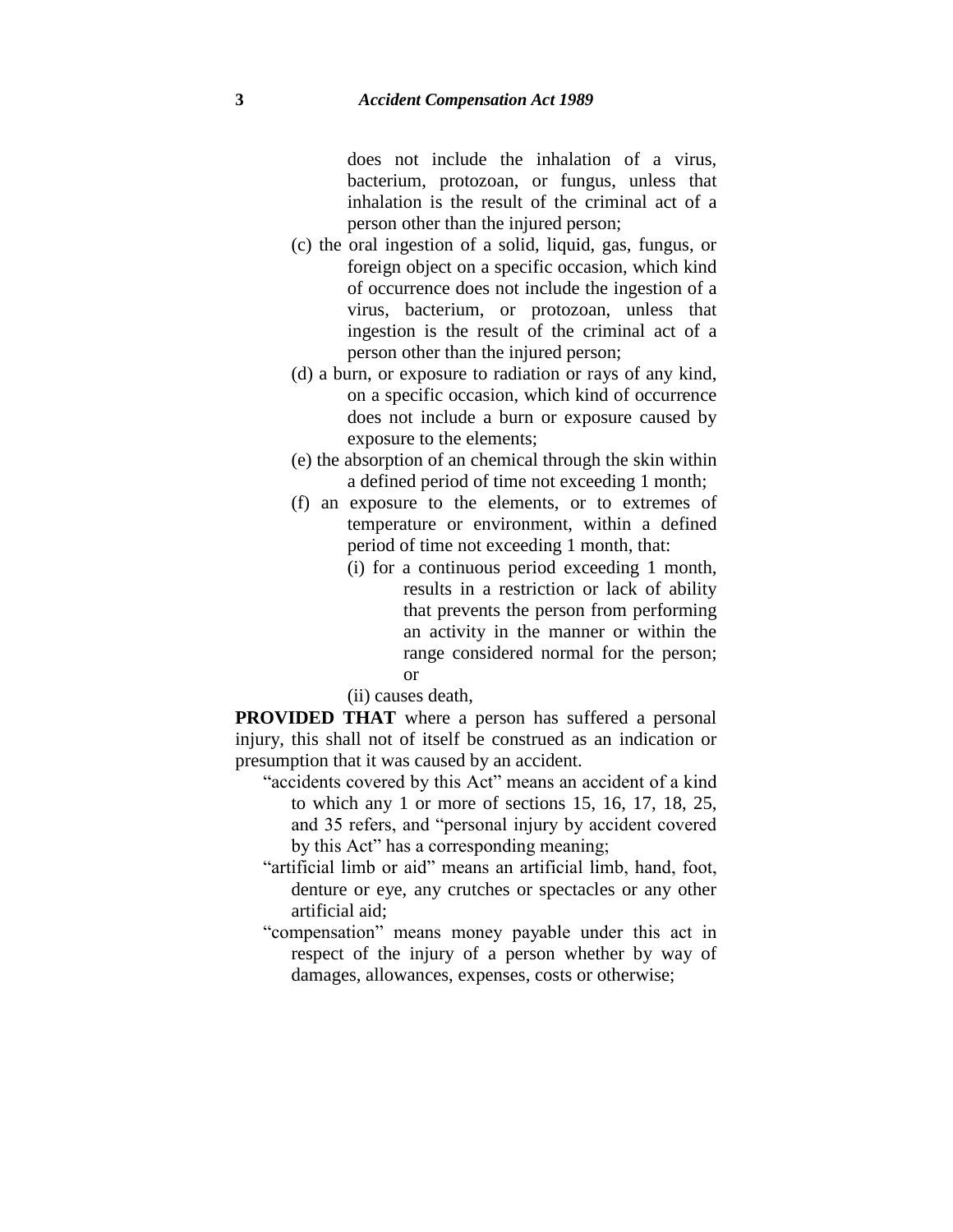- "contract of service" means an agreement, whether oral or in writing, expressed or implied, whereby 1 person agrees to employ another as a worker and that other agrees to serve such employer as a worker, and includes an apprenticeship contract;
- "Corporation" means the Accident Compensation Corporation continued under section 4 and formerly known as the Accident Compensation Corporation;
- "death" means death occurring as a consequence of an accident covered by this act;
- "dependant", in relation to a person, means any other person whom the person had a legal duty to support in whole or in part at the time when the dependency has to be determined; and includes any other person whom the person might then reasonably regard or have regarded himself or herself as having a moral duty to support in whole or in part, and whom the person was then supporting in whole or in part; and includes a child of the person born after his or her death; and "dependant", "totally dependant" and "partially dependant" have corresponding meanings;
- "employer" means a person employing a worker or workers and includes the manager or agent of an employer;
- "exempted employer" means an employer to whom a certificate of exemption has been granted under section 22;
- "injury" means an injury occurring as a consequence of an accident covered by this Act;
- "minimum wage" means the minimum wage for an industry prescribed under section 19 of the Labour and Employment Act 1972.
- "Minister" means the Minister responsible for Labour;
- "partial incapacity" means, where the incapacity is of a temporary nature, such incapacity as reduces the earning capacity of a person in an employment in which the person was engaged at the time of the accident and, where the incapacity is of a permanent nature, such incapacity as reduces the person's earnings capacity in an employment which the person was capable of undertaking at that time;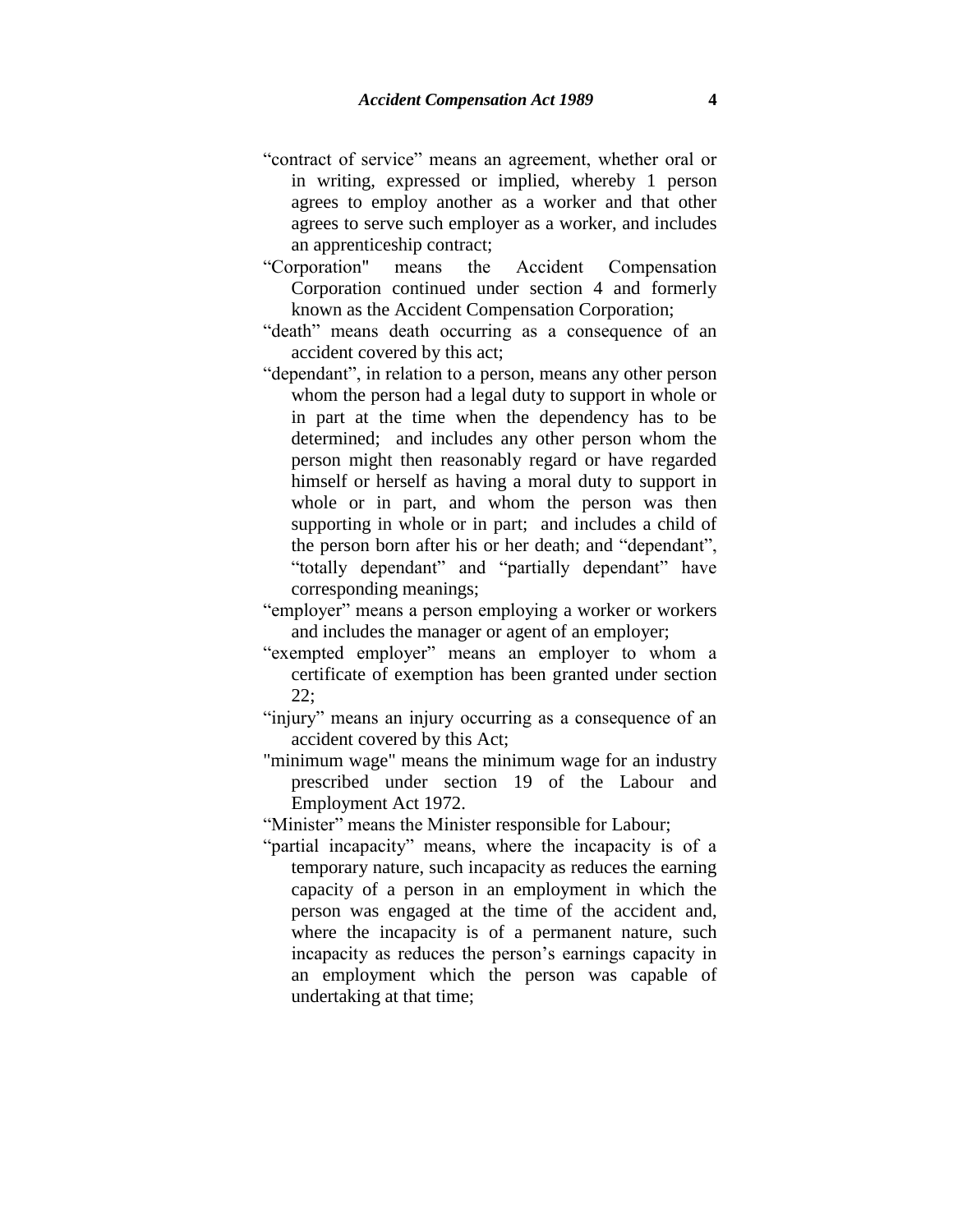- "prescribed" means prescribed by regulations made under this Act or determined in accordance with section 72(3);
- "relevant earnings" means the amount which in the opinion of the Corporation would fairly and reasonable represent the person's normal average weekly wages at the time of the accident;
- "self-employed person" means a person who, otherwise than as a worker and whether alone or with another person or other persons, carries on a business in Samoa (whether or not that business is also carried on outside Samoa); and "self-employment" has a corresponding meaning;
- "specified conveyance" means:
	- (a) a motor vehicle (including a motor cycle or other means of conveyance on land which is propelled by means of a motor or engine); or
	- (b) a seagoing vessel which is propelled by means of a motor or engine where such vessel is traveling between 2 or more points in Samoa or which is intended to return to its point of departure in Samoa without calling at a point or place outside Samoa during the course of its journey;
- "total incapacity" means such incapacity, whether of a temporary or permanent nature, as incapacitates a person for employment which he or she was capable of undertaking at the time of the accident resulting in such incapacity;
- "wages" means all emoluments or rewards in money or money's worth by way of gross wages, remuneration salary or commissions, including overtime pay, allowances and bonuses and compensation received or receivable in relation to the employment or service of a worker but except as provided in section 35 does not include the value of food housing accommodation allowances or privileges received by a person as a member of an aiga or in respect of service to a matai and except to the extent that section 18 may apply does not include an amount which is derived from employment outside Samoa;

"weekly wages" means: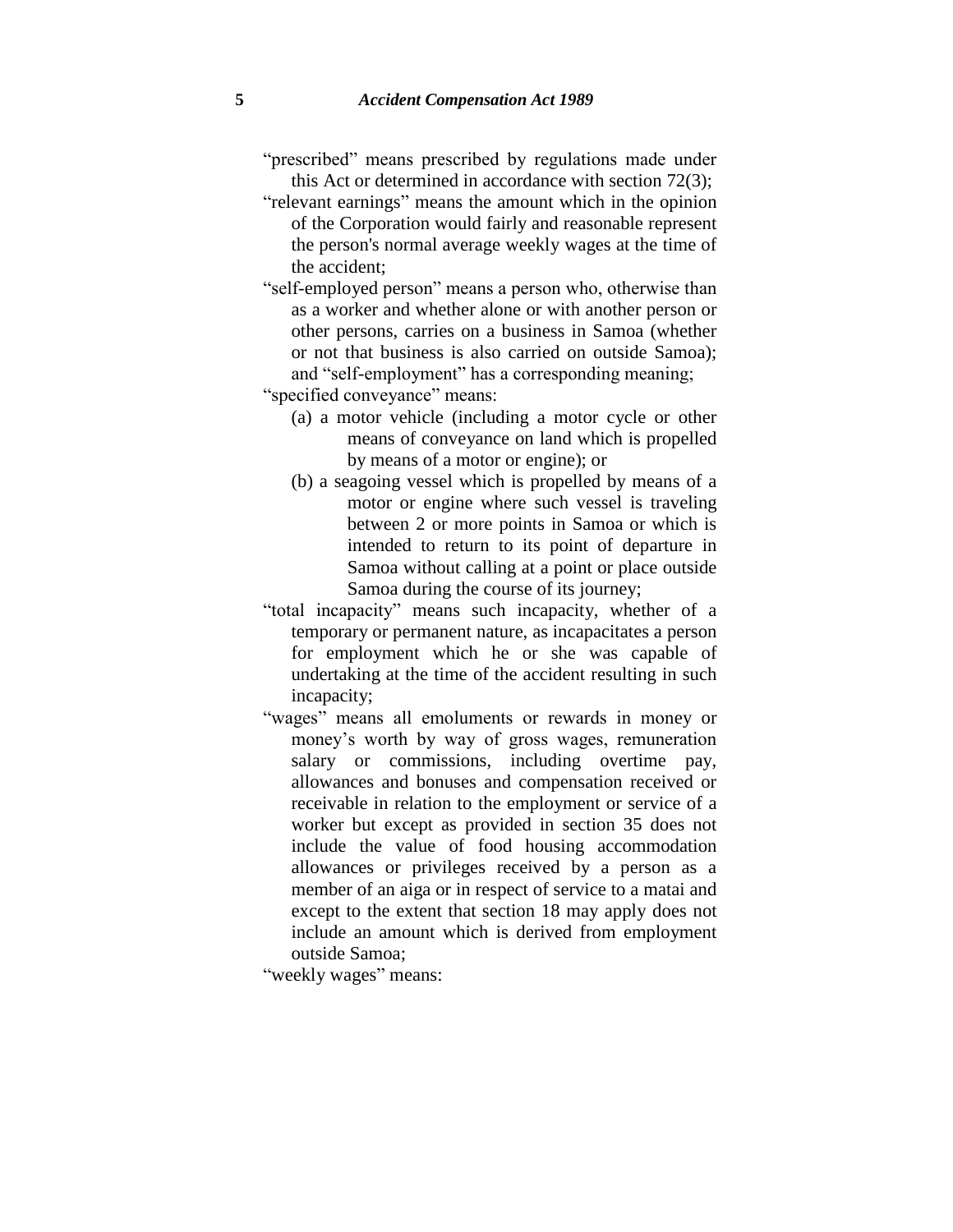- (a) where employment is by the hour, wages for a 40 hour week; or
- (b) where employment is by the day, wages for a 5 day week, and for both (a) and (b) such wages shall be calculated at the ordinary rate of pay for the work which the person was employed at the time of the accident despite that the person may not have worked or that an employment may not have continued for a full week.

"work related accident" means an accident covered by this Act to which any of sections 16, 17 or 18 apply;

"worker" means a person who has entered into or works under a contract with an employer whether the contract is for manual labour, clerical work or otherwise and whether remunerated by wages, salary or otherwise and whether it is a contract of service or apprenticeship or a contract personally to execute work.

(1A) For the purposes of this Act, a Member of Parliament is taken to be a worker employed by the Government of Samoa.

(2) For the purposes of this Act, the wife of a deceased male person and his children under the age of 18 years shall be conclusively presumed to have been dependent on the deceased person at the time of his death, and, if they are ordinarily resident in Samoa, their dependency is taken to be total unless it is proved in fact to be partial only,

**PROVIDED THAT** nothing in this subsection shall apply to a wife where the Corporation decides that the wife has deserted her husband without just cause and that such desertion was continuing at the date of the husband's death.

(3) If a child is born to a person after his or her death, that child shall be deemed for the purposes of this Act to be a dependant of that person in the same manner as if born in that person's lifetime.

(4) Where by this Act any costs or expenses are payable by the Corporation to or in respect of a person who suffers death or personal injury by accident they shall be limited to such costs or expenses as are reasonable by Samoa standards whether such costs or expenses are incurred or payable in Samoa or elsewhere.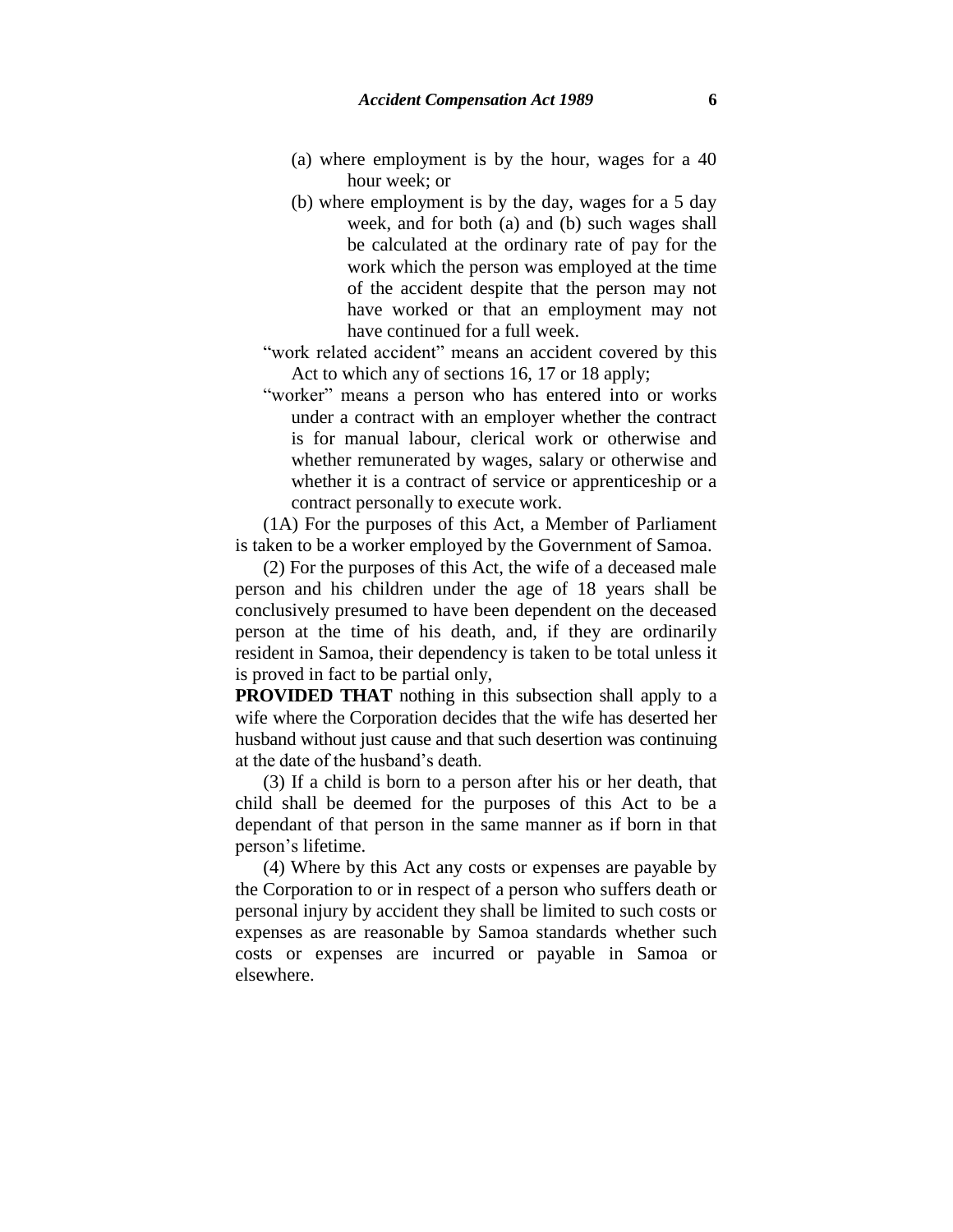(5) Where a person suffers adverse consequences from a medical treatment for personal injury by accident covered by this Act those adverse consequences are taken to have been caused by such accident.

(6) For the purposes of subsection (5) "medical treatment" includes medical surgical or nursing attendances, first aid, hospital care, physiotherapy and any other kind of treatment which the Corporation may consider to have been appropriate in the circumstances of the case.

(7) Despite subsection (1) where a person is employed by his or her spouse to perform work for that spouse that person shall for the purposes of this Act be a worker if:

> (a) the work is performed in connection with a business which is owned or operated by the spouse and is licensed under the Business Licences Act 1998; and

(b) that person is paid wages in cash on a regular basis.

**3. Application** - (1) This Act binds the Government of Samoa.

(2) Except as provided in subsections (3) and (4) nothing in this Act shall apply with respect to claims for compensation or other rights in respect of or concerning accidents happening, deaths occurring or incapacities commencing before the coming into force of this Act.

(3) Despite anything to the contrary expressed or implied in this Act the provisions of this Act which are referred to in subsection (4) shall apply from the date of the coming into force of this Act, have been entitled to compensation under the Accident Compensation Act 1975 provided that in calculating the amount or amounts of compensation to be paid and the duration thereof there shall be taken into account the amount of compensation already paid and the period or periods of time in respect of which compensation has or had been paid.

(4) The provisions of this Act to which subsection (3) applies are subsections  $(4)$ ,  $(5)$ ,  $(6)$ ,  $(7)$ ,  $(8)$  and  $(9)$  of section 23 and sections 26, 30 and 33.

## **PART II ACCIDENT COMPENSATION CORPORATION**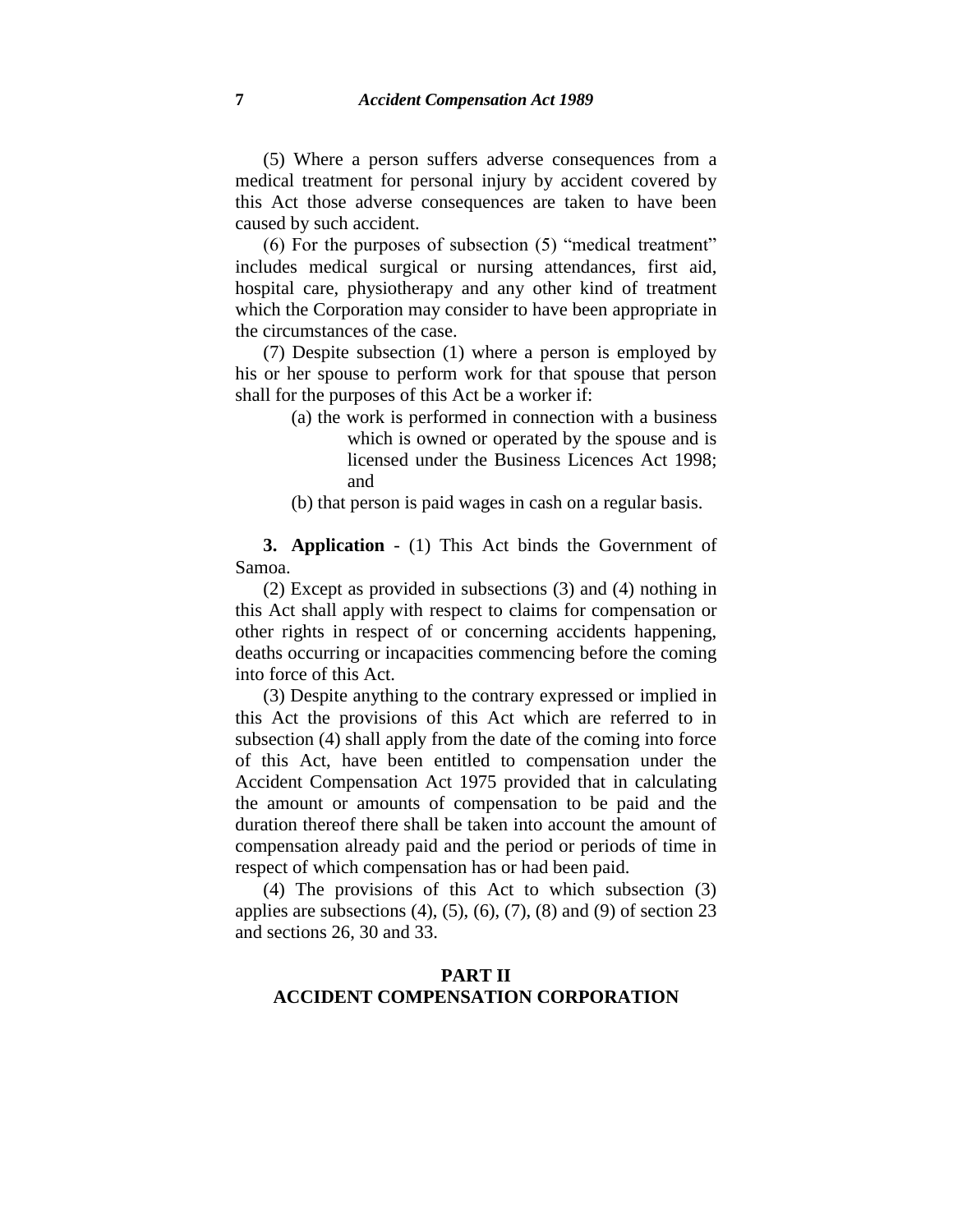**4. Continuation of Corporation** - (1) There shall continue to be a body corporate called the Accident Compensation Corporation which shall be the same body corporate as the Accident Compensation Board and a reference to the Accident Compensation Board in a law, instrument or document shall be a reference to the Accident Compensation Corporation unless the context otherwise requires.

- (2) The Corporation shall consist of the following members: (a) the Minister who shall be the Chairperson;
	- (b) the Chief Executive Officer of the Ministry of Commerce, Industry and Labour, who shall be the deputy Chairperson;
	- (c) the Chief Executive Officer of the Ministry of Finance;
	- (d) the President for the time being of the Samoa Chamber of Commerce and Industry (Incorporated);
	- (e) the President for the time being of the Samoa Manufacturers Association (Incorporated); and
	- (f) five other members appointed by the Head of State acting on the advice of Cabinet as follows -
		- (i) one is a barrister and solicitor of the Supreme Court of Samoa;
		- (ii) one is a registered medical practitioner;
		- (iii) one is a registered public accountant;
		- (iv) one is acquainted with the customs and traditions of the people of Samoa; and
		- (v) one is a representative of workers to be recommended by the Corporation based on the advice of the General Manager of the Corporation.
- (2A) From 1 July 2010:
	- (a) no member of Parliament or public servant shall be a member of the Corporation or be re-appointed as a member of the Corporation unless Cabinet has certified that such appointment or reappointment is necessary; and (i) in the national interest; and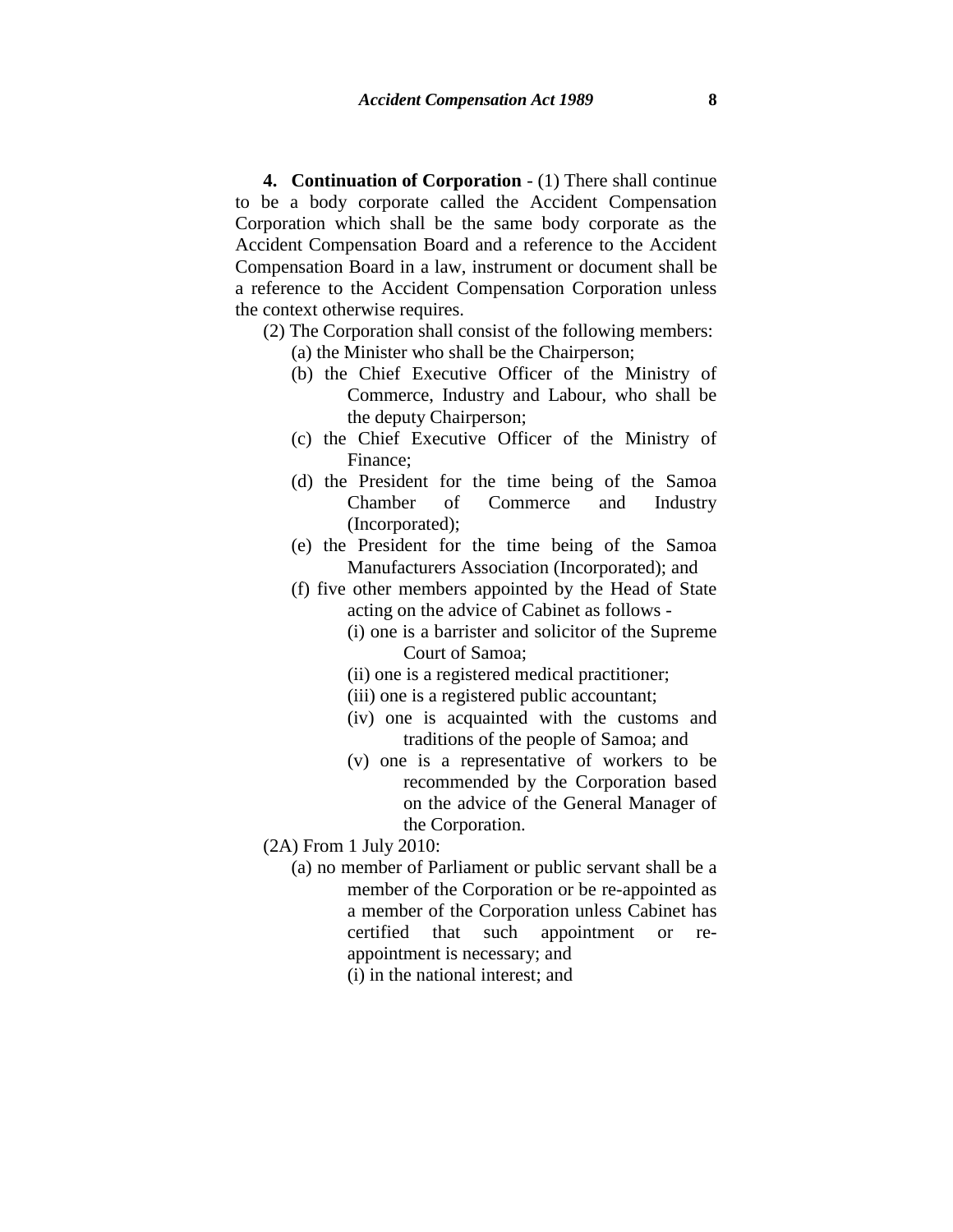- (ii) that the member of Parliament or public servant, has particular qualifications or business experience which the Corporation requires and such qualifications or business experience cannot be found elsewhere; and
- (b) where a member of Parliament or public servant is appointed or re-appointed under this section the person shall not receive remuneration or other benefits from the Corporation for services as a member.

(3) The Corporation is a body corporate with perpetual succession and common seal and may acquire, hold, and dispose of real and personal property, and sue and be sued, and do and suffer all other acts and things that bodies corporate may do and suffer.

(4) The powers of the Corporation shall not be affected by a vacancy in membership.

**5. Terms of office of appointed members** - (1) Subject to subsection (3) a member appointed under section  $4(2)(f)$  holds office for a term of 3 years and is eligible for reappointment.

(2) An appointed member may at any time resign his or her office by notice in writing to the Corporation;

(3) The Head of State, acting on the advice of Cabinet, may remove an appointed member at any time.

(4) If an appointed member dies, or resigns, or is removed from office, the Head of State acting on the advice of Cabinet may appoint another person in place of that member to hold office until such first named person's term of office would have expired had he or she not ceased to be a member as aforesaid.

(5) An appointed member unless he or she sooner vacates office holds office during his or her term of appointment, and continues in office after the expiry of his or her term, until a successor comes into office.

**6. Meetings of members** - (1) Meetings of the Corporation shall be held at such times and places as the Chairperson or the Corporation appoints.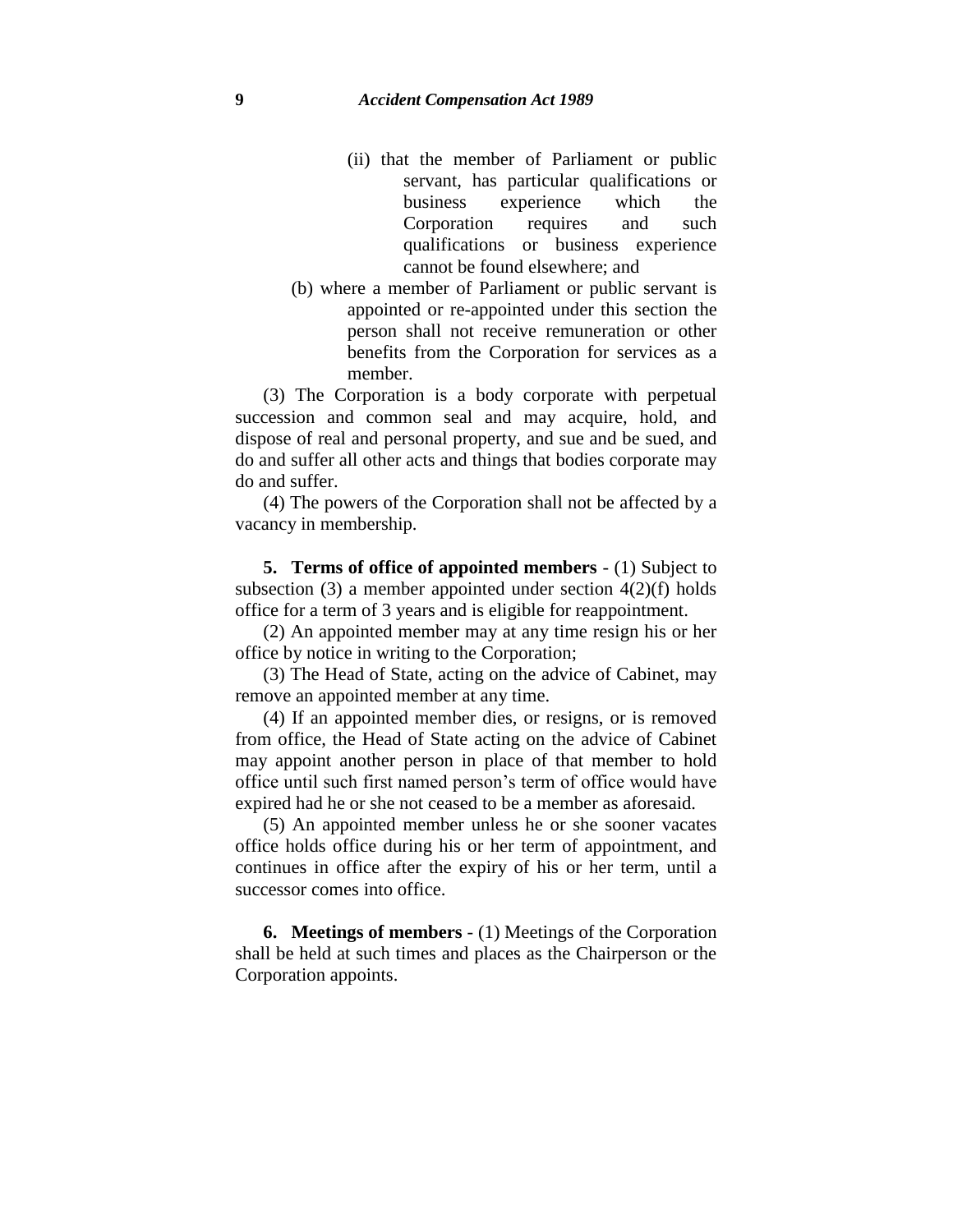(2) The Chairperson shall call a meeting whenever required to do so in writing by any 3 members.

(3) At a meeting 5 members shall be a quorum.

(4) The Chairperson shall preside at a meeting at which he or she is present.

(5) If the Chairperson is for any reason absent from a meeting:

- (a) the deputy Chairperson shall preside at that meeting if he or she is present; and
- (b) if the deputy Chairperson is not present, the members present shall appoint 1of their number to preside at that meeting.

(6) At a meeting, the Chairperson or other person presiding shall have a deliberative vote, and in the case of an equality of votes he or she shall also have a casting vote.

(7) A question arising at a meeting shall be decided by a majority of the votes recorded on the question.

(8) Subject to the other provisions of this Act, the Corporation may regulate its procedure in such manner as it thinks fit.

**7. Deputies of members** - (1) If the Chief Executive Officer of the Ministry of Commerce, Industry or Labour or of the Ministry of Finance cannot attend a Corporation meeting by reason of illness, absence, or other sufficient cause an authorised senior officer of that Chief Executive Officer's Ministry may attend that meeting as the deputy of such member.

(2) The President of the Samoa Chamber of Commerce and Industry (Incorporated) and the President of the Samoa Manufacturers Association (Incorporated) may at any time appoint a deputy to a Corporation meeting to attend such meeting in his or her place.

(3) A deputy, while he or she acts as such, is taken to be a member of the Corporation.

(4) No deputy shall act as Chairperson or deputy Chairperson of the Corporation.

(5) No appointment of a deputy, and no act done by a deputy as such, and no act done by the Corporation while a deputy is acting as such, shall in any proceedings be questioned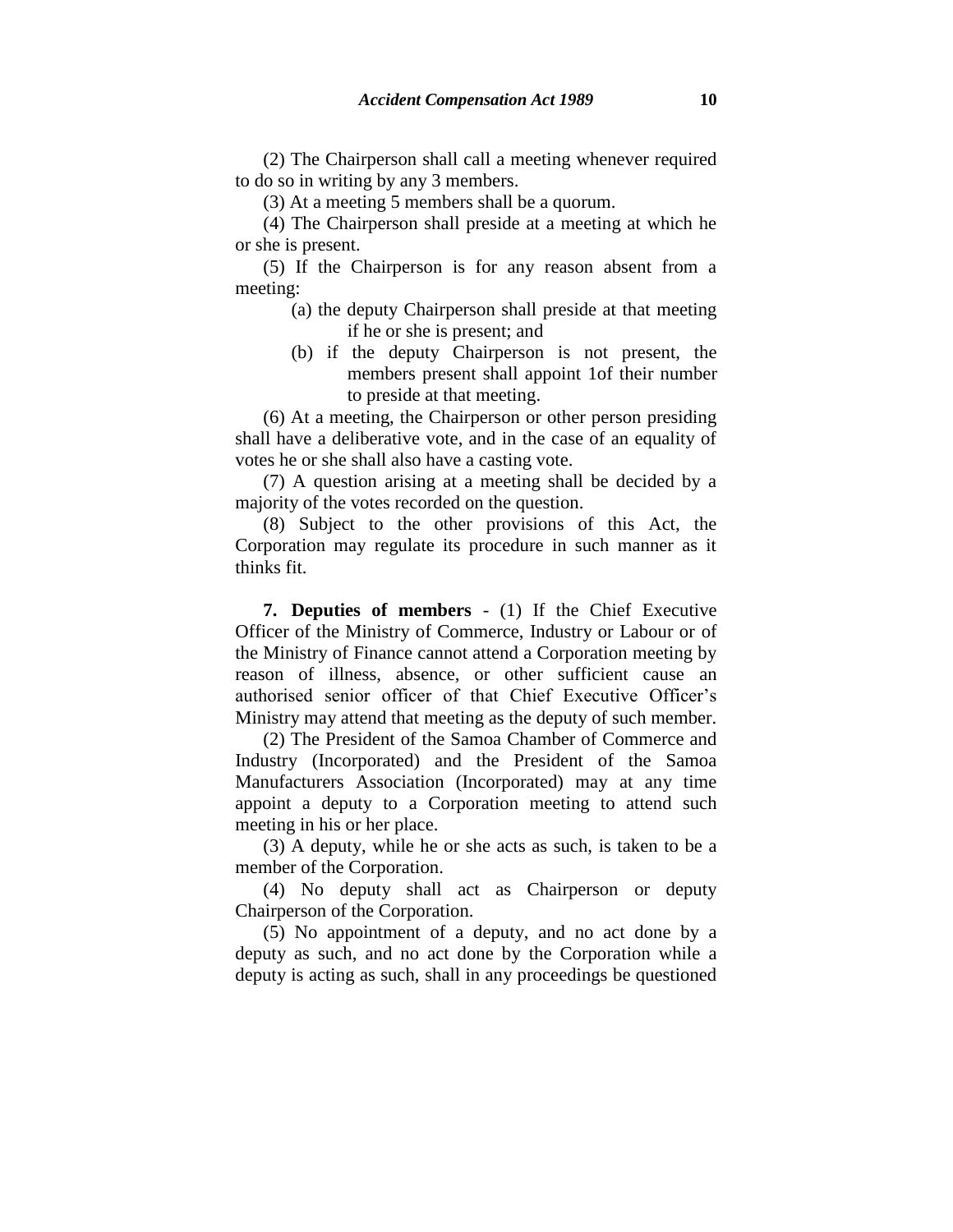on the ground that the occasion for this appointment had not arisen or had ceased.

**8. Annual report** - (1) Within 6 months after the end of a financial year the Corporation shall send to the Minister a report of its proceedings and operations for that year together with a copy of its audited accounts for that year and the report of the Audit Office on those accounts.

(2) A copy of the report and of the accounts of the Corporation together with a copy of the report of the Audit Office on the accounts, shall be laid before the Legislative Assembly within 14 days after their receipt by the Minister, if the Legislative Assembly is then sitting, or if the Legislative Assembly is not sitting, then within 14 days after the commencement of the next session of the Legislative Assembly.

**9. Remuneration of Corporation Members** - Members of the Corporation:

- (a) may be paid in respect of each day or part of a day of attendance as members of the Corporation such sum as Cabinet shall determine, and may also be paid by way of annual fee such sum and may be granted such other benefits as Cabinet may determine; and
- (b) shall be paid for expenses reasonably incurred by them in respect of their attendance at meetings of the Corporation.

**10. Appointment of agents** – (1) The Corporation may appoint agents for the purpose of enabling it to discharge its functions and powers and may at any time revoke any such appointment.

(2) The Corporation shall, as soon as practicable, cause an appointment by it of an agent and a revocation of such appointment to be notified in the Samoa Gazette or the Savali.

(3) The Corporation shall pay its agents for services rendered by them, fees and commissions or either at such rates as the parties shall agree or, failing such agreement, at such rate as the Controller and Chief Auditor shall determine, and may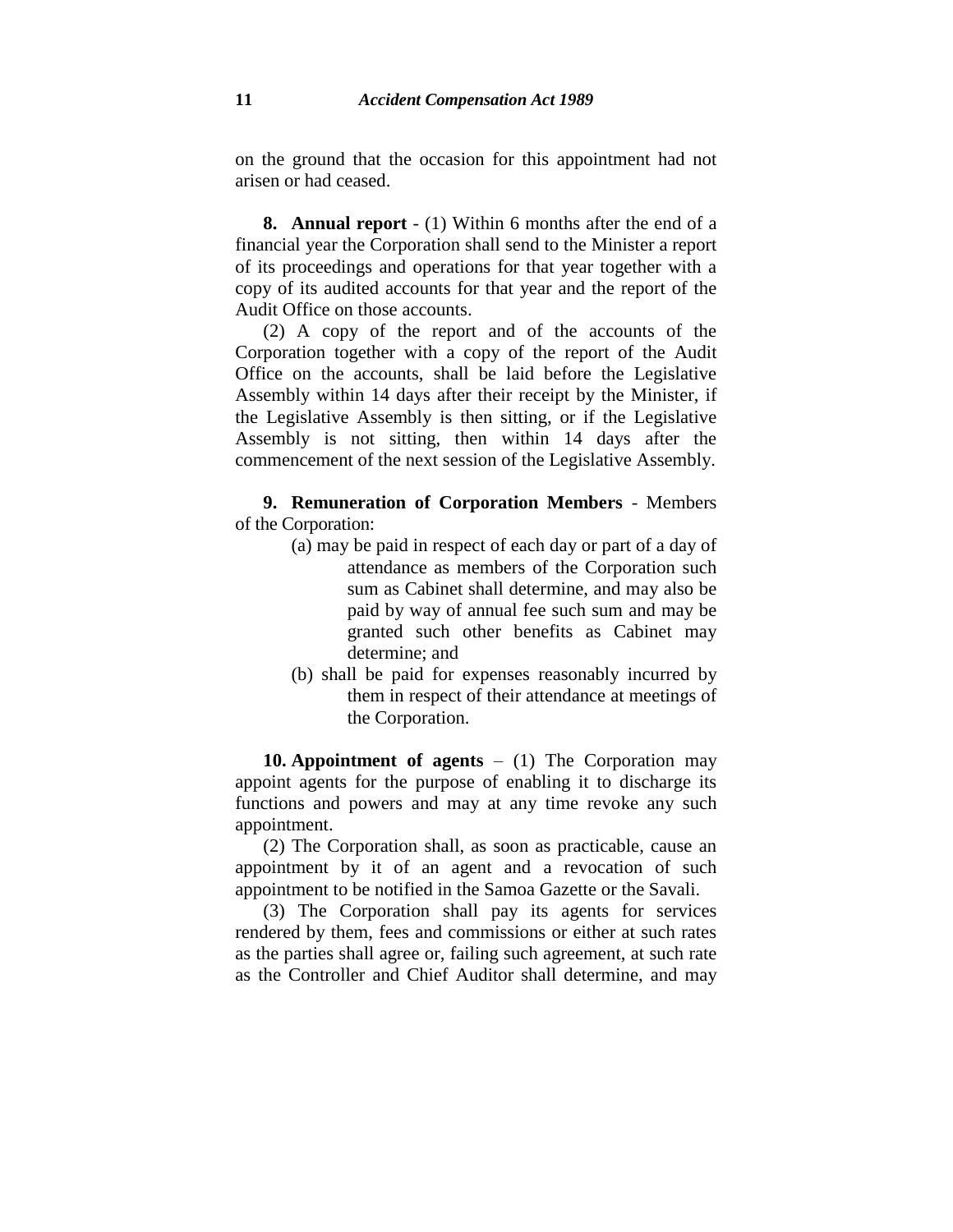separately reimburse its agents for expenses reasonably incurred in rendering services for the Corporation.

**11. Power to delegate functions** – (1) Subject to sections 52 and 53 the Corporation may, in writing, wither generally or particularly, delegate to such agent or agents of the Corporation as it thinks fit all or any of its functions and powers relating to the collection of levies or the refund of amounts of levies paid in excess.

(2) The Corporation may, in writing, either generally or particularly delegate to a member of the Corporation or to an officer or officers or employee or employees appointed under section 58, all or any of its functions and powers including:

- (a) the hearing or consideration of applications for compensation or other relief and relief and assistance under this Act;
- (b) the handling and payment of a claim;
- (c) the collection of levies, charges or penalties or the refund or remission thereof;
- (d) inquiries, investigations reports and returns concerned with claims for compensation or the payments of levies, charges or penalties; and
- (e) the investment powers of the Corporation under this Act.

(3) A delegation under this section is revocable at will and does not prevent the exercise of a power by the Corporation.

(4) Until any such delegation is revoked, it continues in force according to its tenor, despite a change in the membership of the Corporation or in the holder of an office.

**12. Administrative functions and powers** - (1) The Corporation has such functions and powers in relation to the administration of this Act as are conferred upon it by this Act and any regulations made thereunder, and has such further powers, not inconsistent with this Act or any such regulations, as are reasonably necessary for the effective performance of its functions.

(2) Without restricting the generality of subsection (1) it is declared that the functions of the Corporation shall include: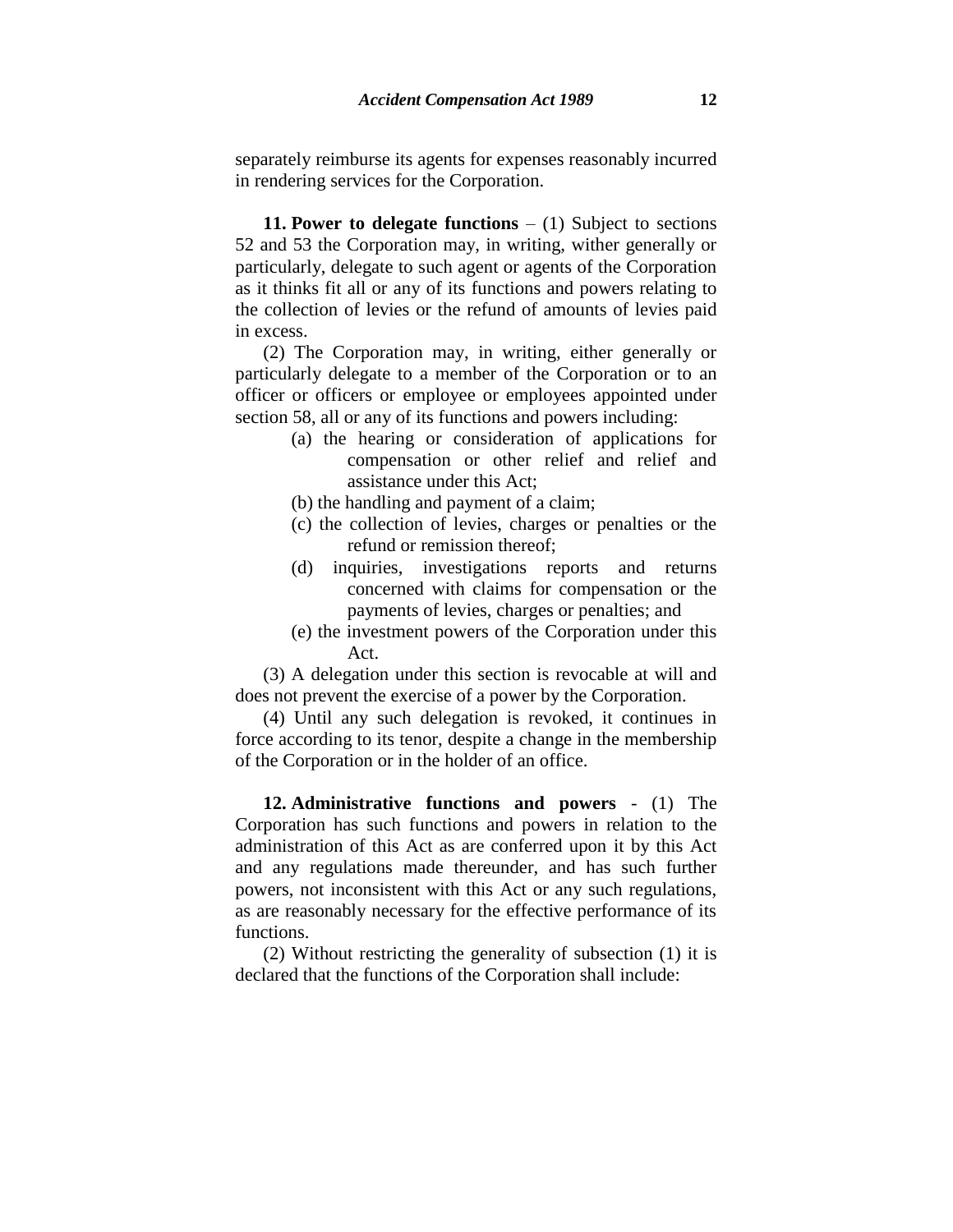- (a) the administration of this Act and of the Funds and Schemes to which it applies;
- (b) causing statements of wages or collections furnished under this Act to be inspected and the correctness of levies and charges paid under this Act to be verified;
- (c) determining the requirements for adequate recording or injuries by accident and of occupational diseases;
- (d) keeping or causing to be kept adequate statistical records in respect of or concerning any or all of its functions; and
- (e) specifying forms to be used and procedures to be followed in relation to matters having a bearing upon the functions of the Corporation.

**13. Functions and duties in relation to safety and rehabilitation** - (1) The Corporation shall seek to establish a close and harmonious working relationship with industry, commerce, Government Departments, public corporations, and other bodies, organisations and persons in promoting safety and preventing Specified Conveyance, work related and other accidents, personal injuries and occupational diseases and it shall take all practical steps to promote a well co-ordinated and vigorous programme for medical and vocational rehabilitation of persons who become incapacitated as a result of personal injury by accident.

(2) Without restricting the generality of subsection (1) it is declared that the duties and functions of the Corporation shall include:

- (a) stimulating and maintaining interest in safety and the prevention of accidents, personal injuries and occupational diseases by means of education and publicity through all communications media;
- (b) publishing and disseminating safety and rehabilitation literature and information;
- (c) sponsoring and conducting safety campaigns and safety courses;
- (d) sponsoring and fostering organisations and groups concerned with safety and the prevention of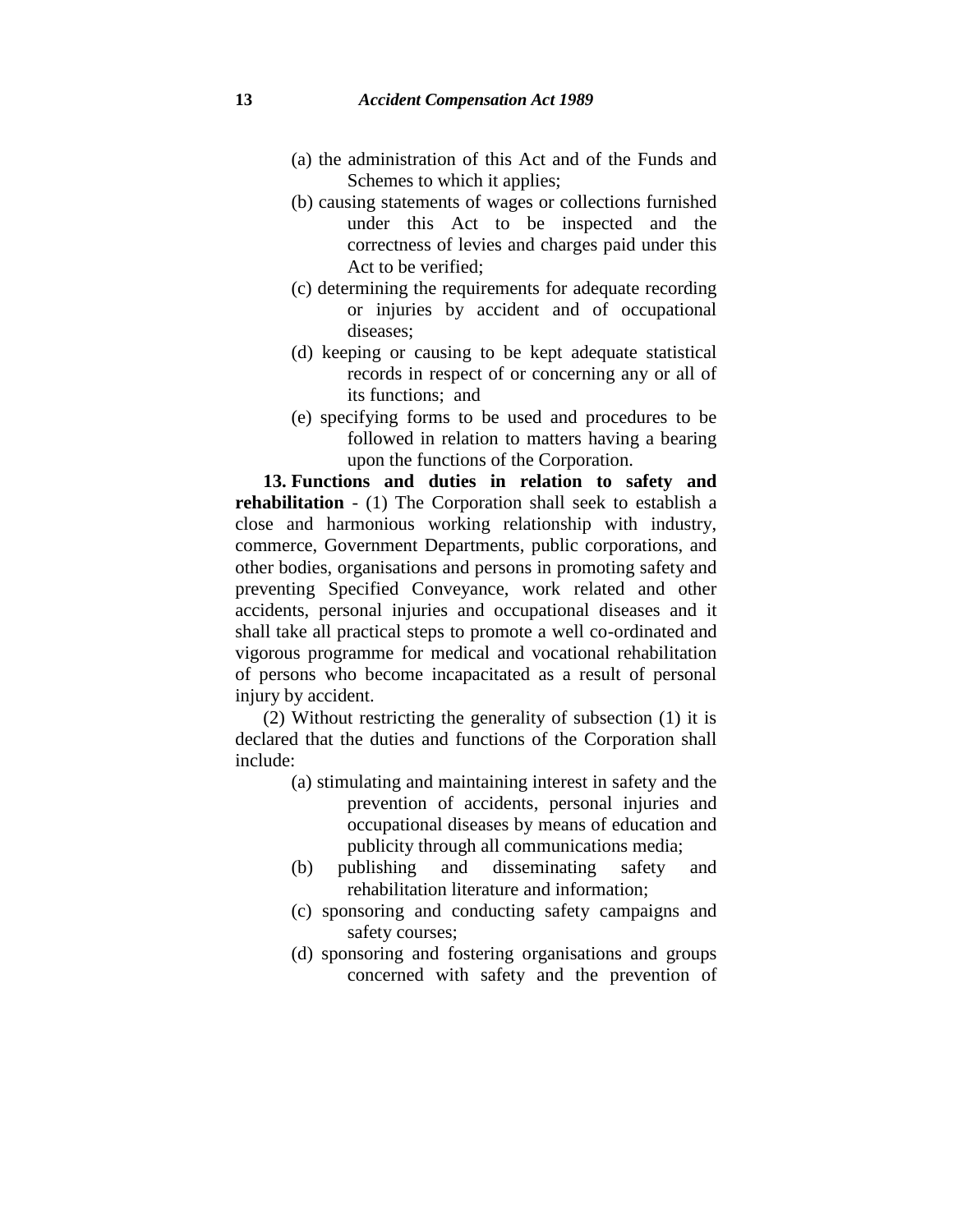accidents, personal injuries and occupational diseases;

- (e) research into and investigation of ways to reduce the number and severity of accidents and personal injuries and the incidents of occupational diseases;
- (f) supporting, stimulating and fostering the interests of all persons concerned with the healing or rehabilitation of accident victims;
- (g) assisting the re-establishment in their previous employment where possible of incapacitated victims of accidents covered by this Act; and
- (h) assisting the training or re-training of incapacitated victims of accidents covered by this Act so that they may secure other employment suited to their maximum capacity.

**14. Powers of investigation and inquiry** - (1) For the purposes of carrying out its duties and functions the Corporation has the same powers and authority to summon witnesses and receive evidence as are conferred upon the Commission of Inquiry by the Commissions of Inquiry Act 1964 and that Act shall apply accordingly.

(2) An investigation or inquiry which the Corporation is empowered to conduct under this Act may be conducted by the Corporation acting in its own right or by a member of the Corporation or an officer or other person specially appointed by the Corporation to conduct the investigation or inquiry, and for the purpose of any such investigation or inquiry the powers and authority conferred on the Corporation by subsection (1) shall attach to and may be exercised by the member of the Corporation officer or other person so appointed.

## **PART III ELIGIBILITY FOR REHABILITATION AND COMPENSATION**

**15. Specified Conveyance accident victims** - Subject to the provisions of this Act, where a person suffers personal injury by accident caused by or through or in connection with the use of a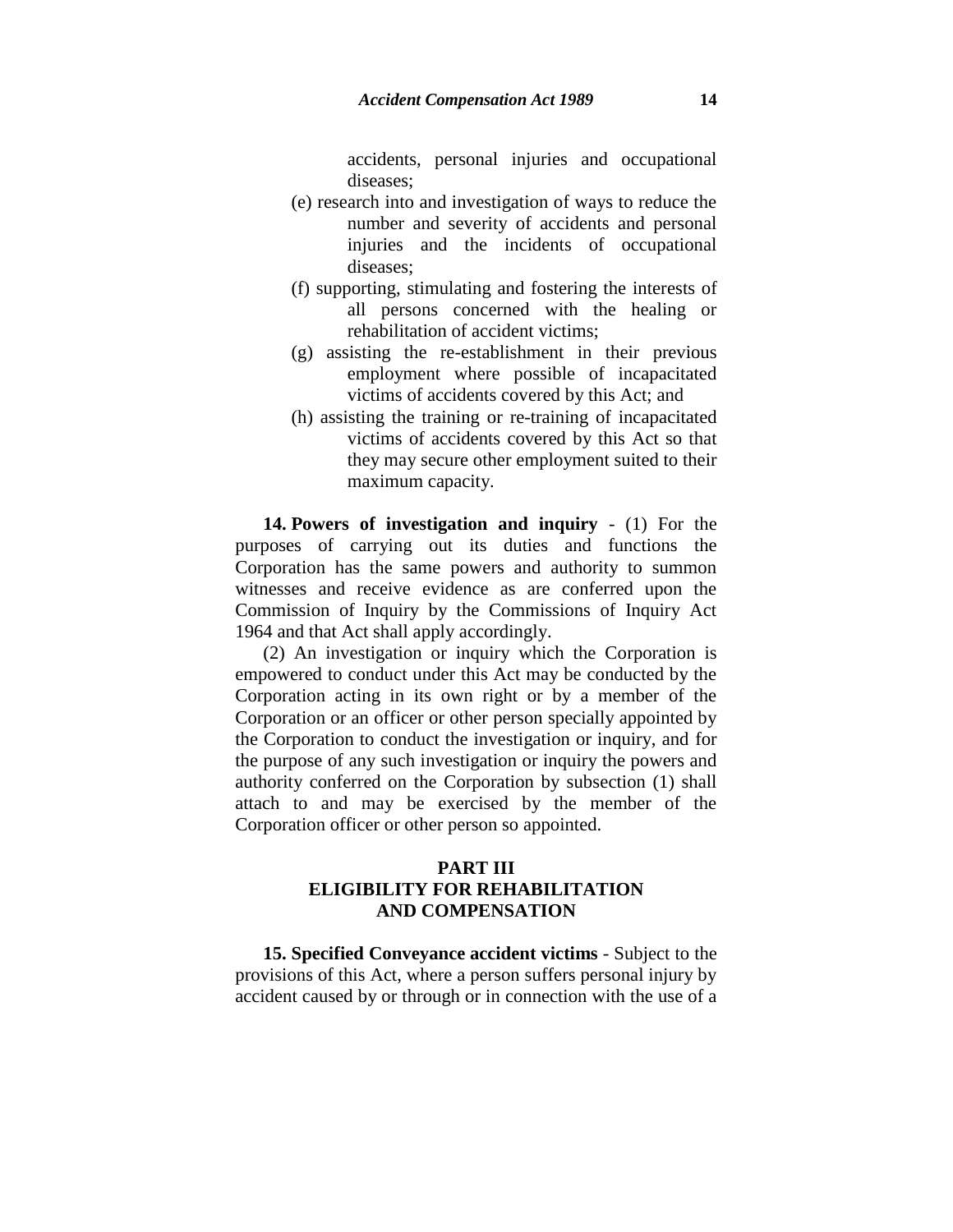specified conveyance in Samoa, he or she is entitled to be paid compensation by the Corporation and given rehabilitation assistance and if his or her death results from such injury compensation shall be paid to his or her dependant or dependants in accordance with section 26.

**16. Workers** - (1) Subject to the provisions of this Act, where a worker employed by an employer other than an exempted employer suffers personal injury by accident arising out of and in the course of his or her employment he or she is entitled to be paid compensation by the Corporation and given rehabilitation assistance and if his or her death results from such accident, compensation shall be paid to his or her dependant, or dependants in accordance with section 26.

(1A) Subject to the provisions of this Act, a worker who suffers an injury or death, other than an injury or death arising out of and in the course of the worker's employment, and the worker's dependants is entitled to the same compensation and rehabilitation as they are respectively entitled to under subsection  $(1)$ .

(2) This Act applies to the employment of a worker in an occupation, whether or not the employment is in or for the purposes of a trade or business carried on by the employer and whether or not the employment is of a casual nature.

(2A) Despite anything in this provision but subject to subsection (2B), a person who:

- (a) has had an accident but had not been a worker within 60 days from the day of the accident; and
- (b) had worked for a period of not less than 12 months prior to the accident,

is taken to be a worker for the purposes of this Act.

(2B) When calculating compensation to be awarded to a person deemed to be a worker under subsection (2A), the Corporation shall only issue compensation calculated at the ordinary rate of pay for the work in which the person was last employed, and in relation to dependants, where death occurs, compensation shall only be made payable to dependants of the worker existing at any time between the person's last day of employment and the time of the accident.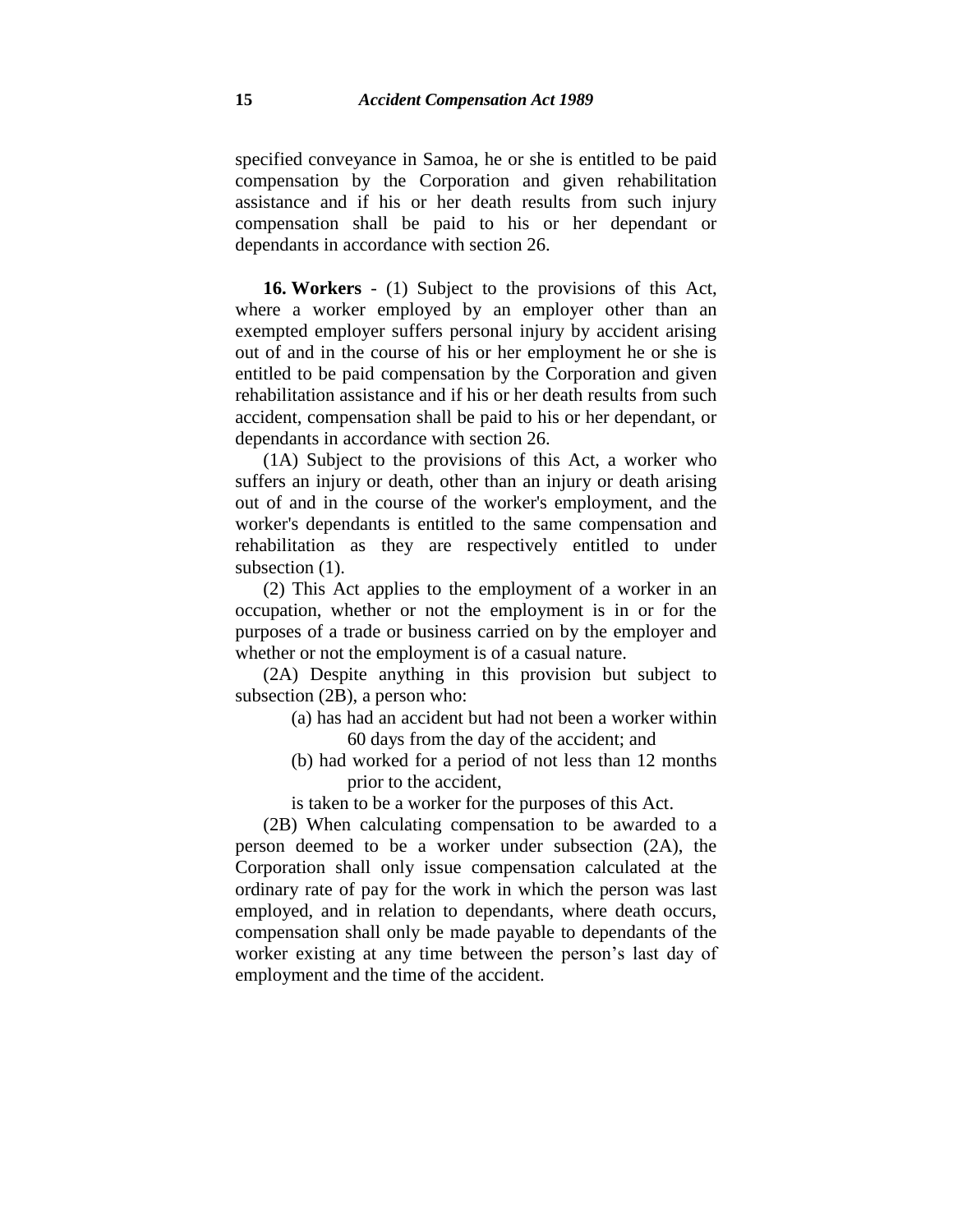(3) Except as provided for in section 18 this section applies only to accidents occurring in Samoa.

**16A.Spouse of worker** - (1) Subject to subsections (2) and (3), where following an accident, caused by or in connection with the use of a Specified Conveyance in Samoa, the spouse of a worker suffers total or partial incapacity, there shall be paid to the worker by the Corporation during a period of incapacity of the worker's spouse the weekly payment which is equal to 70% of the minimum wage to be in effect as from the time of the accident.

(2) Despite subsection (1), an amount made payable to the spouse of a worker under subsection (1) shall only be made for a period of no longer than 3 months in the aggregate.

(3) A person paid, or entitled to be paid, by the Corporation under section 35 is not entitled to a payment under this section.

(4) In this section, "spouse" means a non-worker who is either a man or woman who -

- (a) is legally married to the worker; or
- (b) not being married to the worker, has cohabited with the worker immediately preceding the date of the accident, and in the opinion of the Corporation, has entered a relationship in the nature of marriage with the worker.

**17. Special provisions for work-related accidents** - (1) For the purposes of this Act where an accident happens to a worker who is an apprentice while he or she is attending at a technical school or other place of training or instruction (whether during ordinary hours of employment or otherwise) the accident is taken to arise out of and in the course of his or her employment if his or her attendance at that school or place is required by or under his or her contract of apprenticeship.

(2) For the purposes of this Act, where an accident happens to a worker while he or she is acting in contravention of an enactment or regulations applicable to his or her employment or of orders given to him or her by or on behalf of his or her employer, the accident would have been deemed so to have arisen had the worker not been acting in contravention as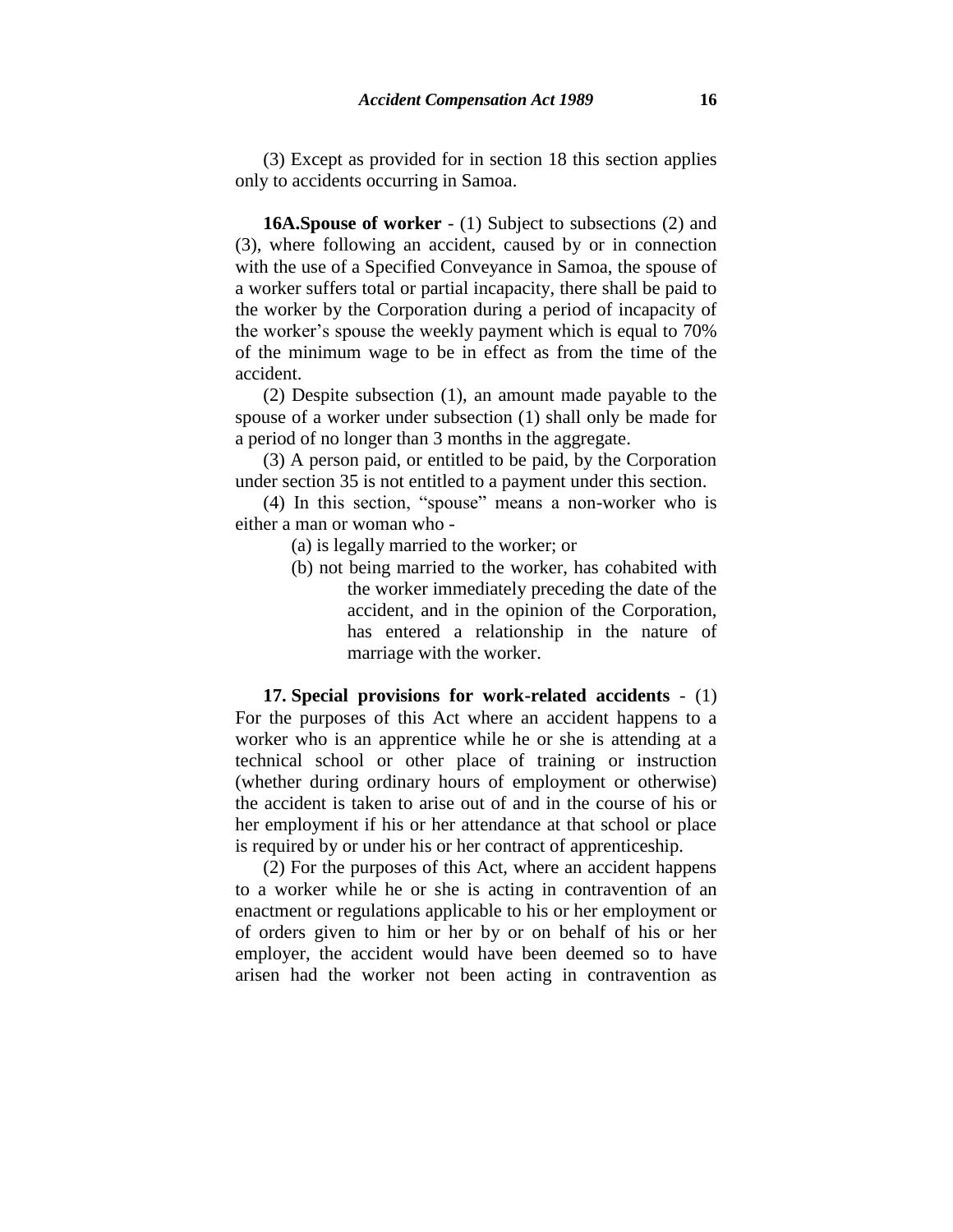aforesaid or without instructions from his or her employer as the case may be.

(3) Where accident happens to a worker during a temporary interruption of his or her work for a meal or for rest or refreshment, the accident is taken to arise out of and in the course of his or her employment if the accident would have been deemed so to have arisen had it happened at the place of employment and if:

- (a) the accident happens upon premises occupied by the employer; or
- (b) the accident happens upon premises to which the worker has by virtue of his or her employment the right of access during that temporary interruption of his or her work; or
- (c) the accident happens upon premises to which the worker is permitted to resort during that temporary interruption of his or her work by the express or implied authorisation of his or her employer.

(4) Where an accident happens to a worker while he or she is travelling to or from his or her work by a means of transport, the accident is taken to arise out of and in the course of his or her employment if:

- (a) the employer has provided the means of transport primarily for the purpose of carrying workers employed by him or her; or
- (b) the means of transport has been expressly or impliedly authorised by the employer for the purpose; or
- (c) the employer has arranged with the worker or with a group of workers for the transportation of the worker to or from work by that means of transport and has paid or become liable to pay the while or a portion of the fare or cost of carriage of the worker by that means of transport.

(5) Where an accident happens to a worker while he or she is travelling to or from his or her work by the most direct practicable route between the place of employment and premises to which he or she has by virtue of his or her employment the right of access or while he or she is upon any such premises, the accident is taken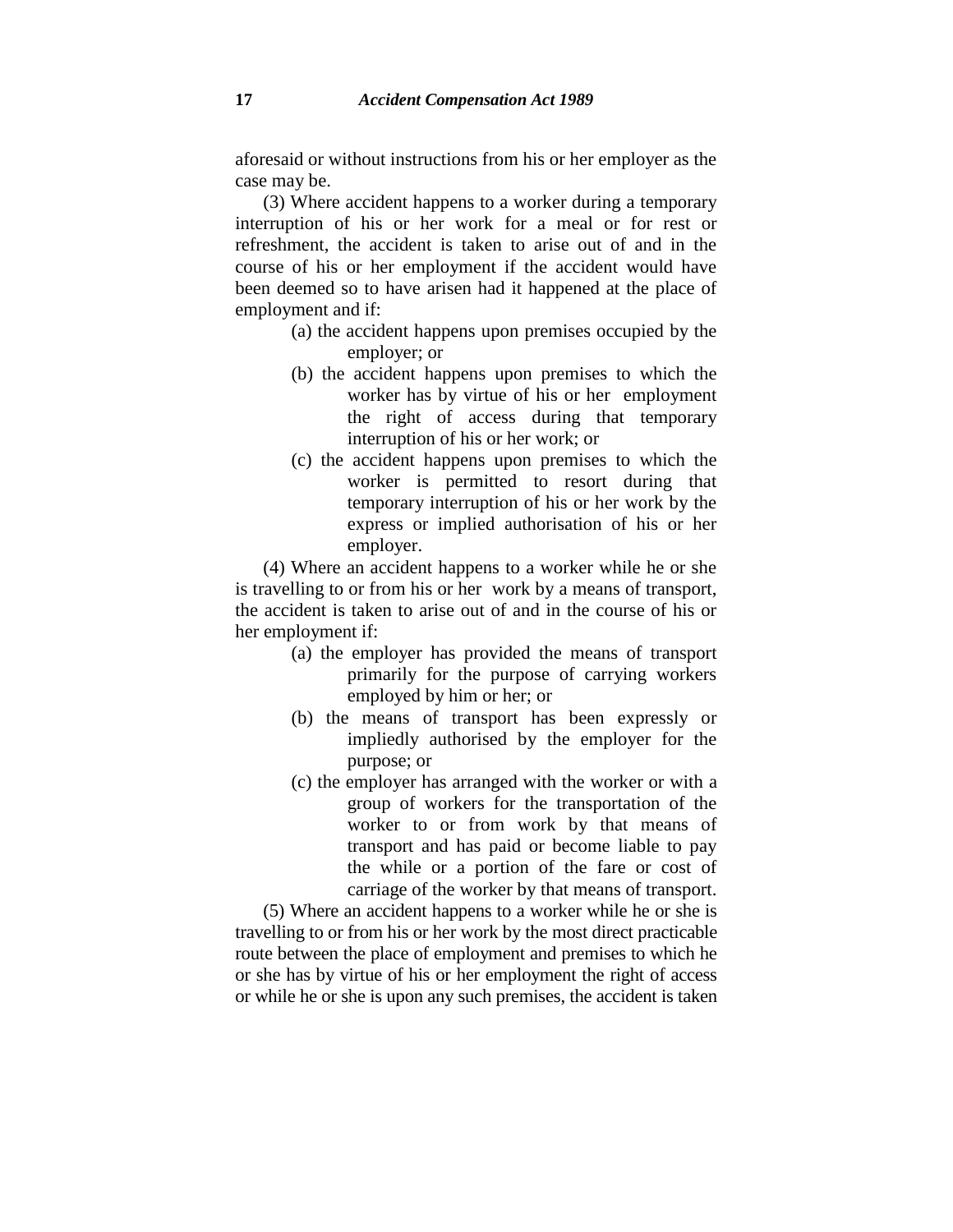to arise out of and in the course of employment if the accident would have been deemed so to have arisen had it happened at the place of employment.

(6) In any case where subsection (5) does not apply and an accident occurs to a worker while he or she is travelling directly to his or her place of work or employment from his or her place of residence or directly from his or her place of work or employment to his or her place of residence by route, which having regard to all circumstances was a reasonable one for him or her to follow the accident is deemed for the purposes of this Act to have arisen out of and in the course of his or her employment.

(7) Where an accident happens to a worker in the course of his or her employment it is taken to arise out of his or her employment if the accident is directly or indirectly caused by another person's misconduct, skylarking, or negligence provided that the worker did not directly or indirectly induce or contribute to the happening of the accident by an act not incidental to his or her employment.

(8) Where a contract of service or apprenticeship under which an injured person was working at the time when the accident causing the injury happened was illegal, the Corporation may, if, having regard to all the circumstances thinks it proper to do so, deal with the matter as if the injured person had at the time of the accident been a person working under a valid contract of service or apprenticeship:

**PROVIDED THAT** where the illegality arose by reason of the injured worker being under a minimum age prescribed by section 32 of the Labour and Employment Act 1972 or by any other law, the Corporation shall deal with the matter as if the injured person had been working under a valid contract of service or apprenticeship.

**18. Accidents occurring outside Samoa** - (1) This Act shall apply in respect of an accident to which this section relates as if the accident had occurred in Samoa.

(2) This section relates to an accident happening outside Samoa to a worker where such worker has left Samoa temporarily and such accident arises out of and in the course of his or her Samoan employment if at the time of the accident the temporary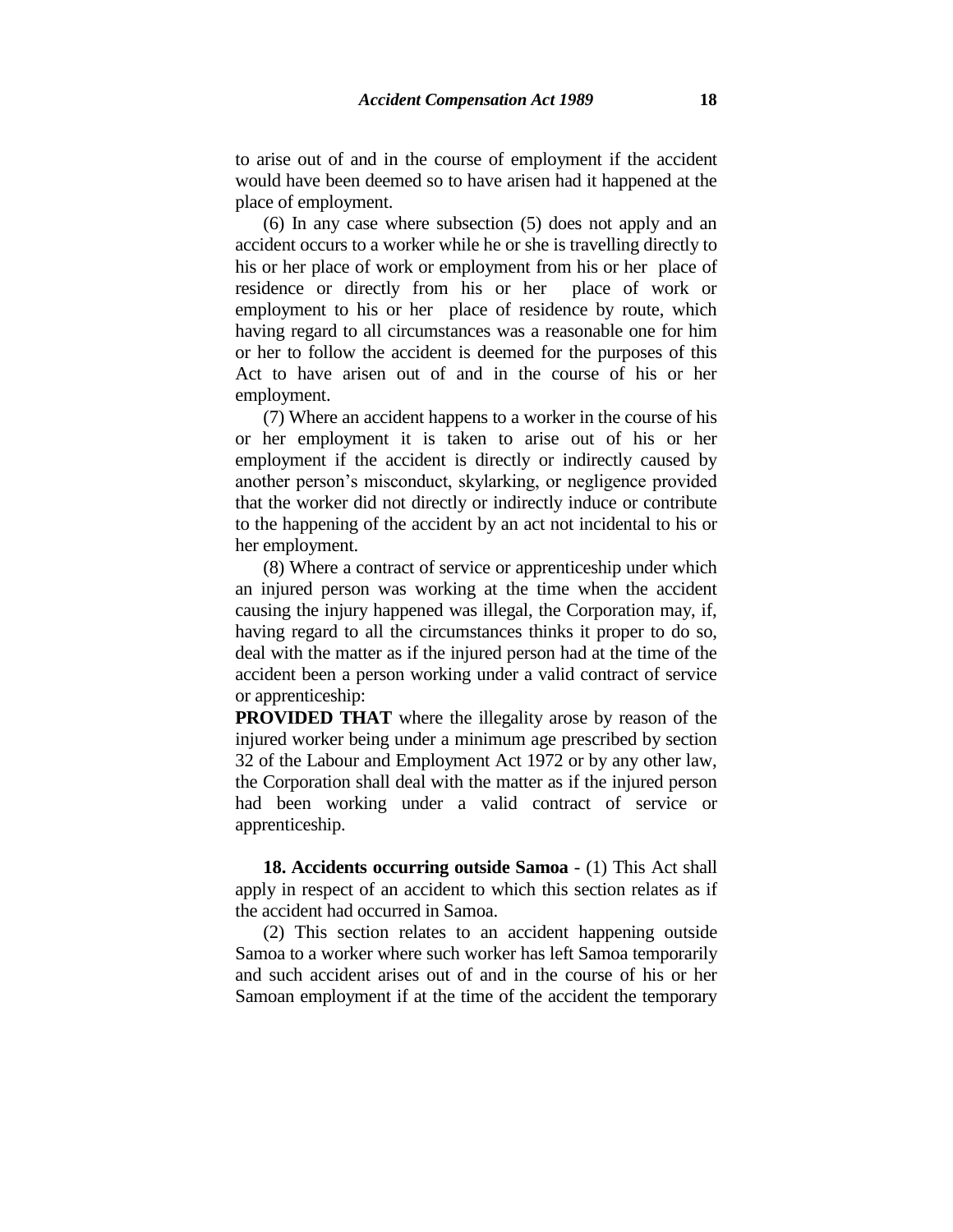absence of the worker from Samoa is exclusively or principally for the purposes of his or her Samoan employment and he or she continues or continued down to the time of the accident to derive earnings from that employment.

(2A) Where an accident happens to a worker outside Samoa and that worker continues to receive wages from his or her Samoan employment up to the time of the accident, that worker is entitled to all other compensation payable under this Act as may be incurred by a worker in respect of his or her treatment overseas except for expenses specified under subsection (2B).

(2B) Expenses for which workers under subsection (2A) shall not be entitled to shall be those under sections 31 and 32, and in relation to expenses under section 27, such workers are only entitled to funeral grants and not medical expenses.

(3) For the purposes of this section:

- "Samoan employment" means any or all of the following:
	- (a) employment engaged in by a worker where the work for which he or she is engaged is substantially to be performed within Samoa;
	- (b) employment engaged in by a worker where his or her employer is the Government of Samoa or is a person ordinarily resident in Samoa and except where the Government of Samoa is the employer a significant part of the work for which the worker is engaged is to be performed within Samoa;
	- (c) employment on an aircraft where that employment was entered into in Samoa and in the ordinary course of that employment the worker is required to fly into or out of Samoa.

(4) The extended application of the expression "accident which arises out of and in the course of employment" provided for in or required by sections 16, 17 and 25 applies mutatis mutandis to this section when determining whether a person has suffered an accident to which this section relates.

**19. Self-inflicted injuries, suicide and criminal conduct** - (1) Subject to subsection (4), no compensation or other benefit is payable or due under this Act: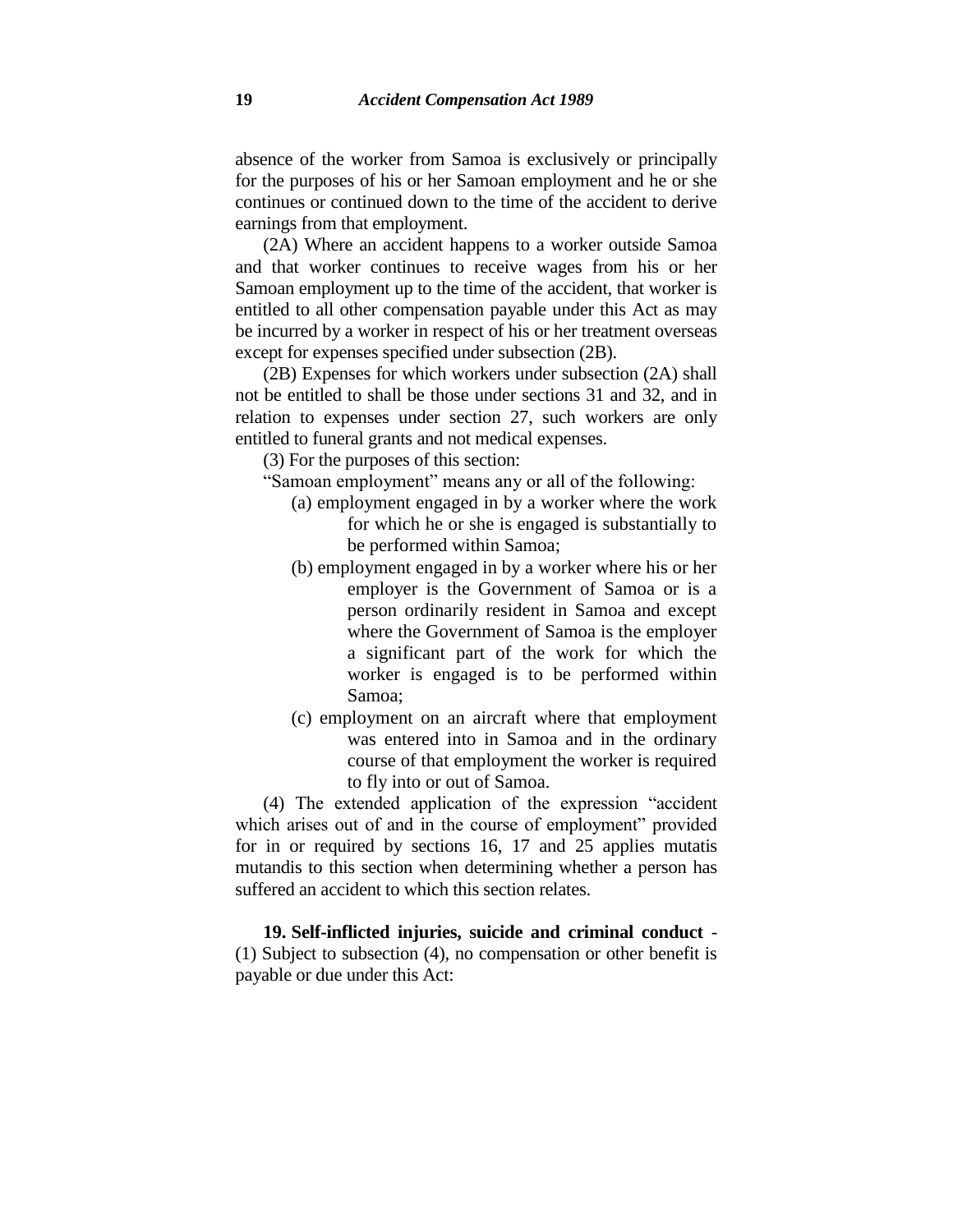- (a) in respect of a personal injury that a person wilfully inflicts upon himself or herself or with intent to injure himself or herself, causes to be inflicted upon himself or herself, except being a personal injury which was the result of a state of mind which itself was the result of an accident covered by this Act; or
- (b) in respect of the death of a person where the death was due to suicide not being suicide which was the result of a state of mind which itself was the result of an accident covered by this Act; or
- (c) to a dependant of a person by reason of the death of that person where the dependant has been convicted by a Court in Samoa or elsewhere of the murder or manslaughter of that person; or
- (d) where a person suffers personal injury in the course of committing a criminal offence and the injured person is convicted of the offence concerned.

(2) Where the Corporation has reason to suspect that the death of a person is due to murder or manslaughter and that a dependant of the deceased person was criminally involved in the death of the person, the Corporation may refuse or delay payment of compensation or other benefit to that dependant until the investigation of the death of the person and any prosecution of the dependant for the murder or manslaughter of the person have been completed.

(3) Where the Corporation has paid compensation or other benefit to a dependant and such compensation or benefit was paid by reason of the death of a person the Corporation may recover such compensation or other benefit as a debt in the event that at any time the dependant is convicted by a Court in Samoa or elsewhere of the murder or manslaughter of the person.

(4) The Corporation, in its absolute discretion, may pay compensation and other benefits to a person who is not entitled to compensation or other benefit by reason of subsection  $(l)(d)$  if the Corporation forms the view that the person's culpability for such criminal offence was minor and that in all of the circumstances it would be unjust not to pay such compensation and other benefits.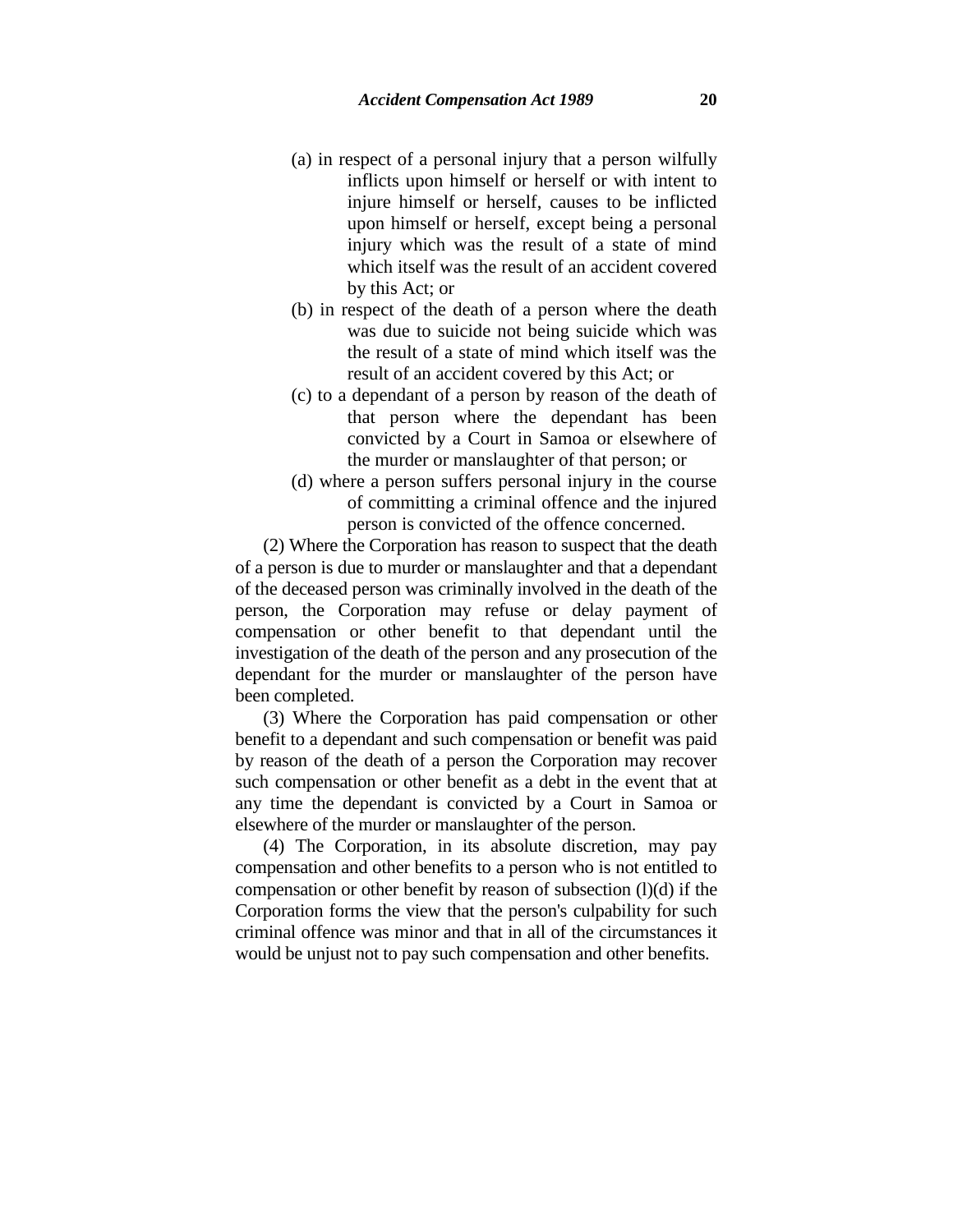**20. Refusal to submit to treatment** - No compensation or other benefit under the Act shall become due or payable in respect of the death or incapacity of a person if his or her death is caused or if and so far as his or her incapacity is caused, continued or aggravated by an unreasonable refusal to submit himself or herself to medical treatment or to a surgical treatment the risk of which is, in the opinion of the Corporation, inconsiderable in view of the seriousness of the injury or disease.

**21. Persons who are not employers** - (1) A person who is not an employer within the meaning of this Act or concerning whom there may be a doubt as to whether or not he or she is such an employer may upon such terms and conditions as the Corporation may specify be granted a certificate of protection which as long as it remains in force defines and determines the extent of a liability which that person has for the payment of a levy imposed under this Act.

(2) A certificate granted under this section comes into force or is taken to come into force on such date as may be specified in the certificate whether before or after the date of the application by a person under this section or the date of the certificate.

(3) A certificate granted under this section may be revoked by the Corporation at any time.

**22. Exempted employers** - (1) In any case where the Corporation is satisfied that an employer should be exempted from the obligation to pay levies imposed under section 52 in respect of any of his or her workers, it may conditionally or unconditionally grant a certificate exempting the employer wholly or as the case may require partly from such obligation.

(2) A certificate granted under this section shall be known as a certificate of exemption and comes into force or is taken to have come into force on such date as may be specified in the certificate whether before or after the date of an application by an employer for exemption under this section or the date of the certificate and shall subject to subsection (8) continue in force until such date as may be specified in the certificate.

(3) While a certificate of exemption granted under this section to an employer is in force the employer is exempted wholly or partly as the case may be from the obligation to pay levies under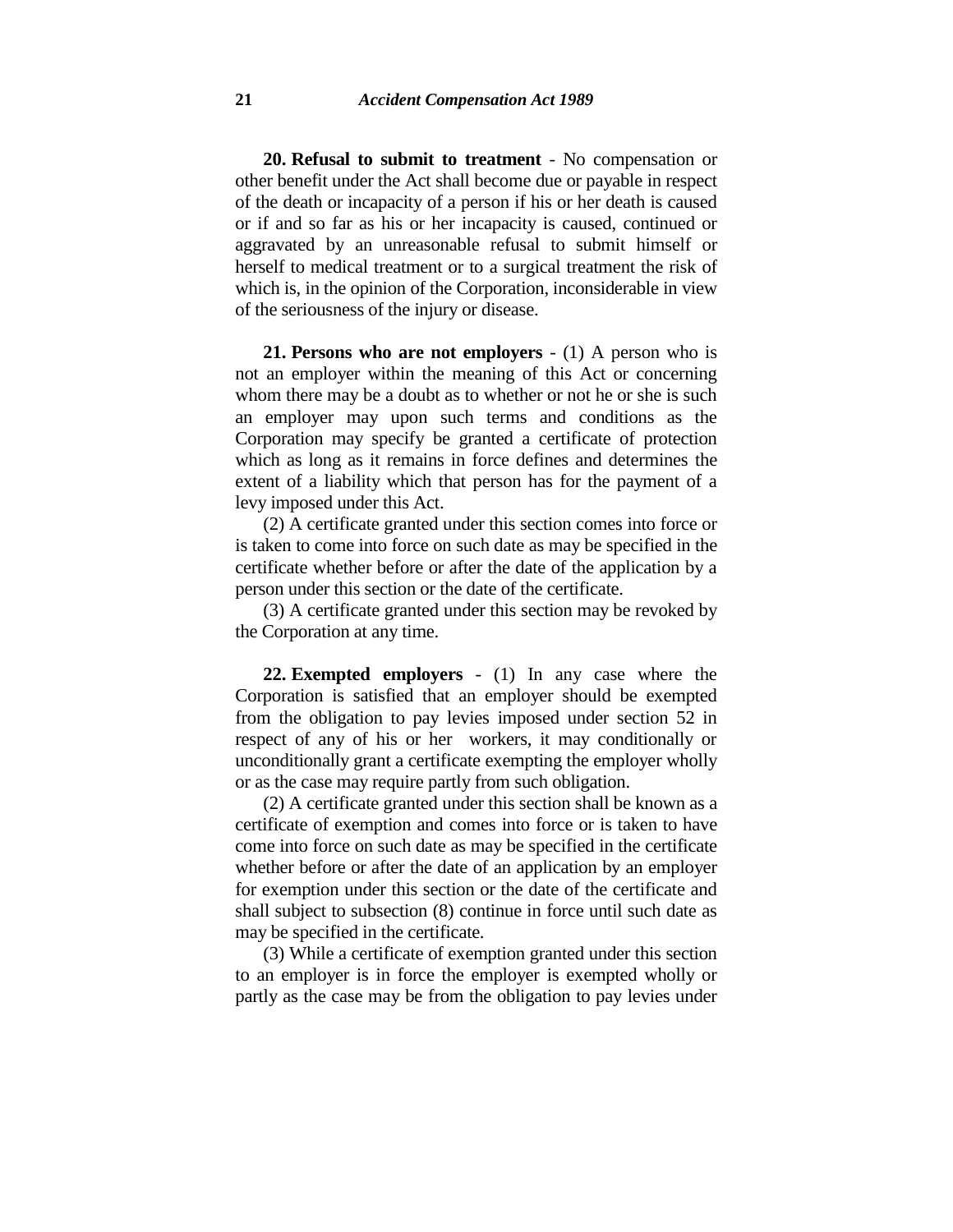section 52 and his or her exempted workers or their dependants are not entitled under this Act to any compensation or rehabilitation assistance for or in respect of a personal injury or death by accident arising out of and in the course of employment, except to such extent as may be specified in the certificate of exemption.

(4) A certificate of exemption granted under this section may be in respect of all of the employer's workers or a designated class or classes of his or her workers.

(5) Except where in the opinion of the Corporation special circumstances exist no certificate of exemption shall be granted under this section unless the Corporation is satisfied that there is in effect and will continue to remain in effect a scheme or arrangement approved by the Corporation whereby a worker affected by the proposed certificate of exemption, who suffers personal injury by accident arising out of and in the course of his or her employment during the currency of the certificate will derive greater benefit from such scheme or arrangement than he or she would derive under this Act if a certificate were not granted:

**PROVIDED HOWEVER THAT** no certificate of exemption shall be issued only because the benefit to a worker under such scheme or arrangement would be greater than that which such worker would derive under this Act.

(6) In considering an application for exemption under this section the Corporation shall have regard to the need for the preservation of the integrity of the Accident Compensation scheme administered under this Act and shall not grant any such certificate where in its opinion such grant would be detrimental (whether alone or by a precedental or other effect which might flow from it) to the integrity of the scheme administered under this Act.

(7) Unless otherwise determined by the Corporation it is a condition of a certificate of exemption that the person to whom it is issued shall at all times while such certificate applies keep in full force and effect such alternative scheme or arrangement as may have been accepted by the Corporation upon the granting of the certificate and shall at such intervals as the Corporation may determine satisfy the Corporation that such alternative scheme or arrangement continues in full force and effect.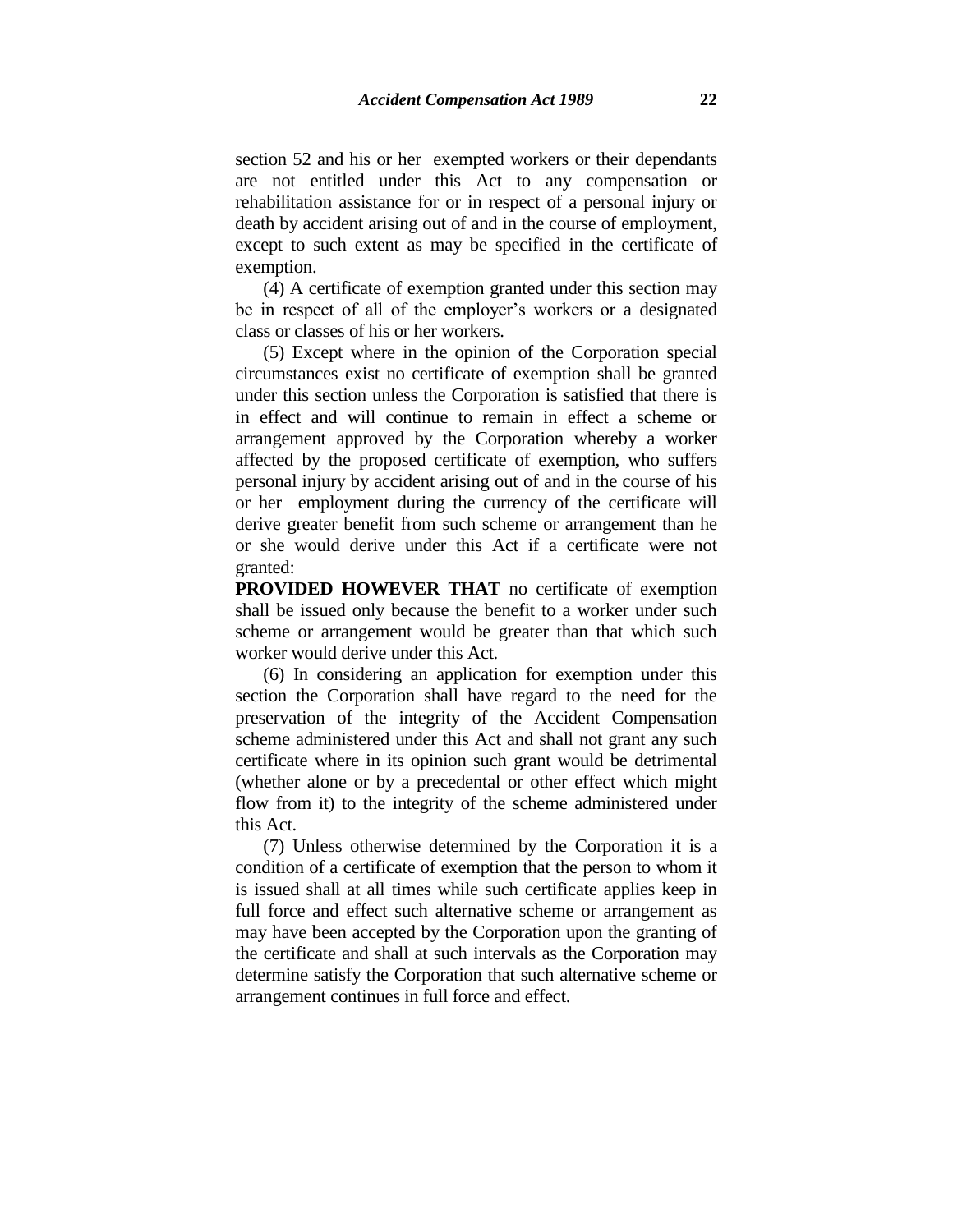(8) Despite subsection (2) the Corporation may upon giving 14 days notice in writing to an employer revoke or suspend the certificate of exemption given to that employer or may amend any or all of the conditions thereof.

**22A.Double payment of compensation** - (1) Despite anything in this Act, no person is entitled to receive compensation under this Act where such person is determined by the Corporation to be receiving compensation from a similar scheme in another country.

(2) Where a person is determined to be receiving compensation from a similar scheme overseas, the Corporation is entitled to seek a refund of the monies which have been awarded to the person under this Act and such monies shall be treated as a debt owing to the Corporation.

(3) A person who fraudulently declares, whether in writing or not, to the Corporation that they are not receiving compensation from a similar scheme in another country commits an offence and upon conviction shall be punishable to a fine not exceeding 10 penalty units or imprisonment not exceeding 5 years or to both such fine and imprisonment.

#### **PART IV COMPENSATION AND BENEFITS**

**23. Compensation for temporary incapacity resulting in economic loss** - (1) Where as a result of an accident covered by this Act a person suffers temporary total or partial incapacity for work, compensation is payable under this section.

- (2) Subject to subsections  $(3)$ ,  $(4)$ ,  $(6)$  and  $(7)$  of this section:
	- (a) during a period of total incapacity, the weekly payment of compensation is an amount equal to 70% of the person's relevant earnings;
	- (b) during a period of partial incapacity, the weekly payment of compensation is an amount equal to 70% of the difference between the person's relevant earnings and the amount which the person actually earns;

### **PROVIDED THAT –**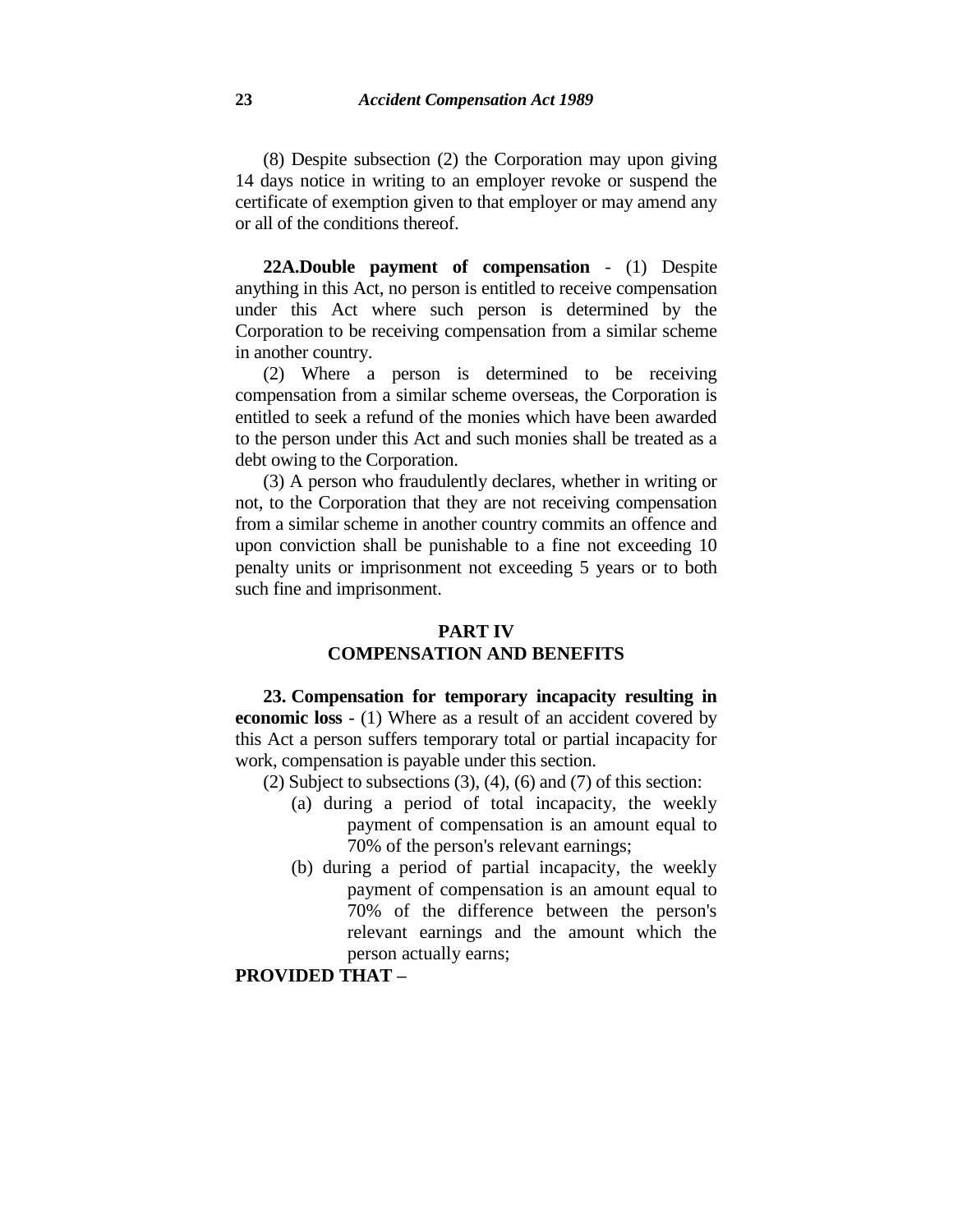- (i) if the Corporation considers, having regard to the medical and other evidence before it, that the person is not endeavouring to work in paid employment to the extent of the person's capacity, the Corporation may determine the amount of the weekly compensation at such figure as it considers appropriate; and
- (ii) in no case shall the compensation payable exceed \$1,000 per week; and
- (iii) in no case shall the Corporation be required for a period to pay an amount which, when added to any money or money's worth received by the person from an employer, would exceed 100% of the person's relevant earnings for that period.

(3) Despite any other provision of this section or of this Act, if at any time, whether before or after the expiry of the time referred to in subsection (4), the Corporation is of opinion that the degree of incapacity suffered by a person to whom this section applies is likely to be permanent, weekly payments under this section shall (if they have not already ceased by virtue of subsection (4)) thereupon cease and the person shall be paid compensation under section 24.

- (4)(a) Subject to paragraph (b), weekly payments of compensation are not payable in respect of a period after the expiry of 5 years from the date of the accident;
- (b) Despite paragraph(a), where in the opinion of the Corporation special circumstances in case make it just to do so, the Corporation may in its unfettered discretion (whether before or after the expiry of the period of 5 years referred to in that paragraph) extend the period in respect of which compensation is paid under this section to a person.

(5) The proportion of the weekly payment of compensation payable in of incapacity for part of a week shall be the proportion that the number of the person's working hours or days of incapacity during the week (exclusive of overtime)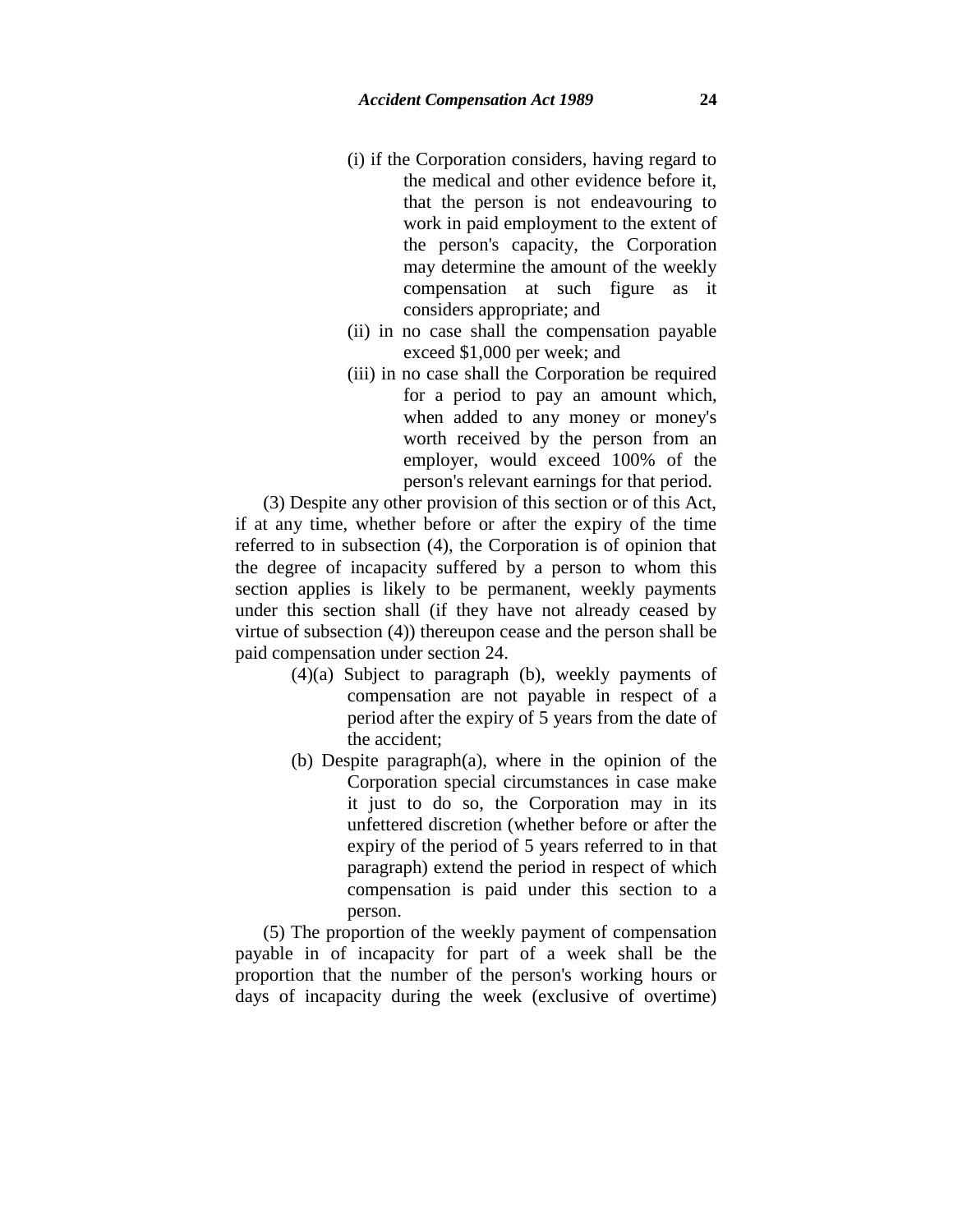bears to such person's normal working hours or days for the week (excluding overtime).

(6) The Corporation is not liable under this Act in respect of an injury which does not totally or partially incapacitate a person from work for a period of at least 5 consecutive days (which may be the day of the accident and the 4 days next following) at the work at which the person was employed.

**PROVIDED HOWEVER THAT** if the incapacity lasts more than 5 consecutive days, compensation is (subject to subsection (5)) payable in respect of the total period.

(7) For the purposes of the assessment of weekly compensation under this Act:

- (a) the amount of a person's relevant earnings are such amount as in the opinion of the Corporation would at the time of the accident fairly and reasonably represent that person's normal average weekly wages; and
- (b) the weekly wages of a person are taken to be the wages for a full 40 hour week where employment is by the hour, or for a 5 day working week where employment is by the day, calculated in either case at the ordinary rate of pay for the work in which the person was employed at the time of the accident despite that the person may not have actually worked or that an employment may not have continued for a full week.

(8) In calculating the relevant earnings of a person, except to the extent that the Corporation in its discretion may in any case direct, no account shall be taken of -

> (a) a sum that was paid to cover any special expenses imposed on the person by the nature of the person's employment; and

(b) overtime payments.

(9) Despite the provisions of the foregoing subsections of this section the weekly compensation payable to a person under this section shall be not less than 70% of the minimum wage applicable to that person at the time of the accident or an amount equal to the person's relevant earnings, whichever is the less.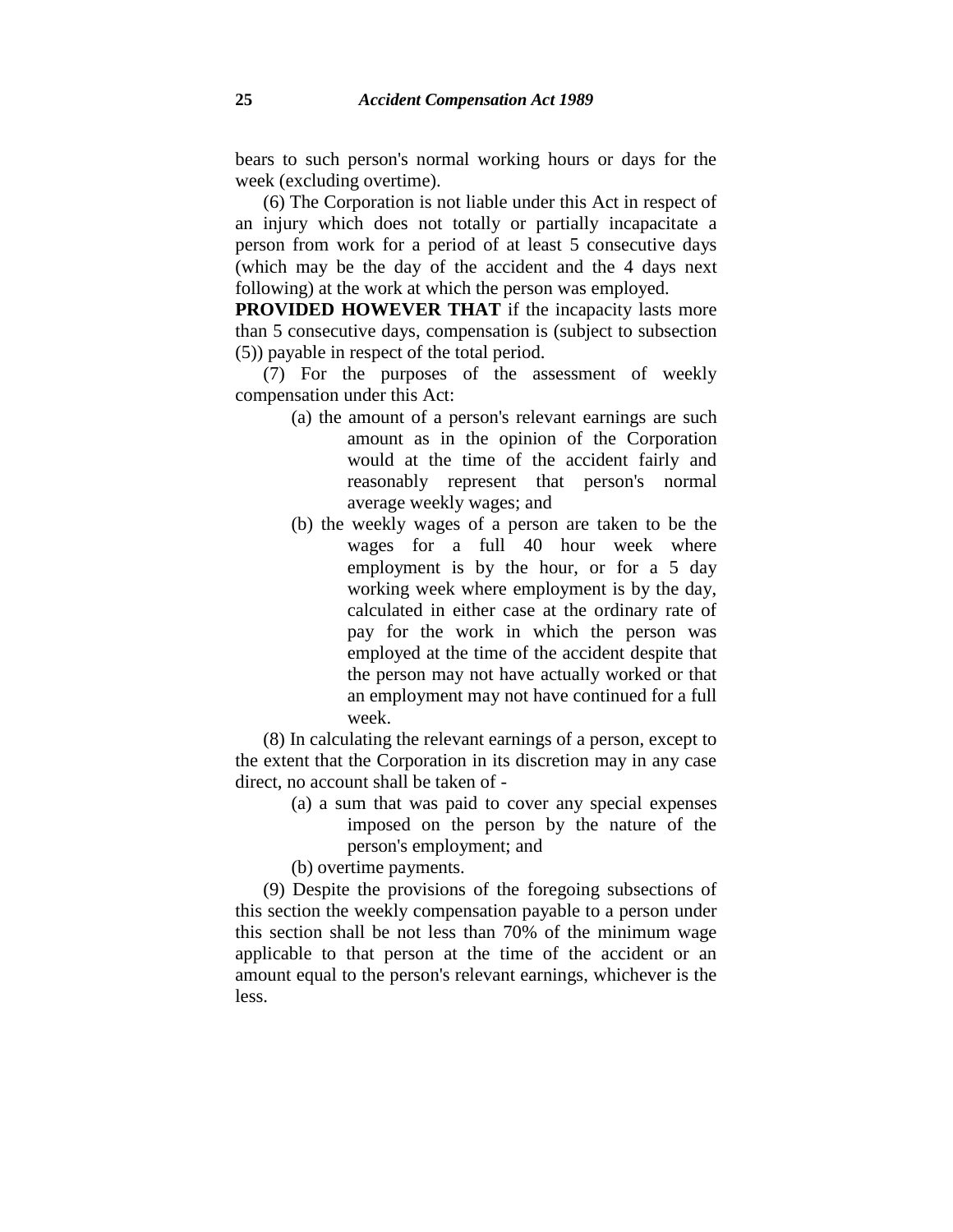**24. Permanent injury compensation** - (1) Where a person suffers personal injury by accident in respect of which the person is or, but for section 36, would be entitled to compensation under this Act and the injury involves the permanent loss or impairment of a bodily function (including the loss of a part of the person's body) there shall be paid to the person by the Corporation in addition to all other compensation and assistance to which the person is entitled under this Act -

- (a) in any case where the loss or impairment is less than 80% of total bodily function a lump sum or lump sums not exceeding in the aggregate \$8,000 in respect of such loss or impairment representing the appropriate percentage of \$8,000 specified in Schedule 1; or
- (b) in any case where the loss or impairment is 80% of total bodily function or more weekly compensation in accordance with subsection (2) for the whole of the person's life, or until the person fully or substantially recovers from the loss or impairment.

(2) The amount of weekly compensation payable under subsection  $(l)(b)$  is determined by application of the following formula -

### **70 x RE x L 100**

Where RE represents the relevant earnings of the injured person and L is the percentage of loss or impairment specified in Schedule 1.

**PROVIDED THAT** in any case the total amount payable shall not in any case exceed \$1,000 per week.

(3) The lump sum or weekly compensation to which a person is entitled under this section is payable, or as the case may be, commence to be payable -

> (a) in the case of a person who is entitled to compensation under section 23, when the entitlement (or any extended entitlement granted under section  $23(4)(b)$ ) ceases; or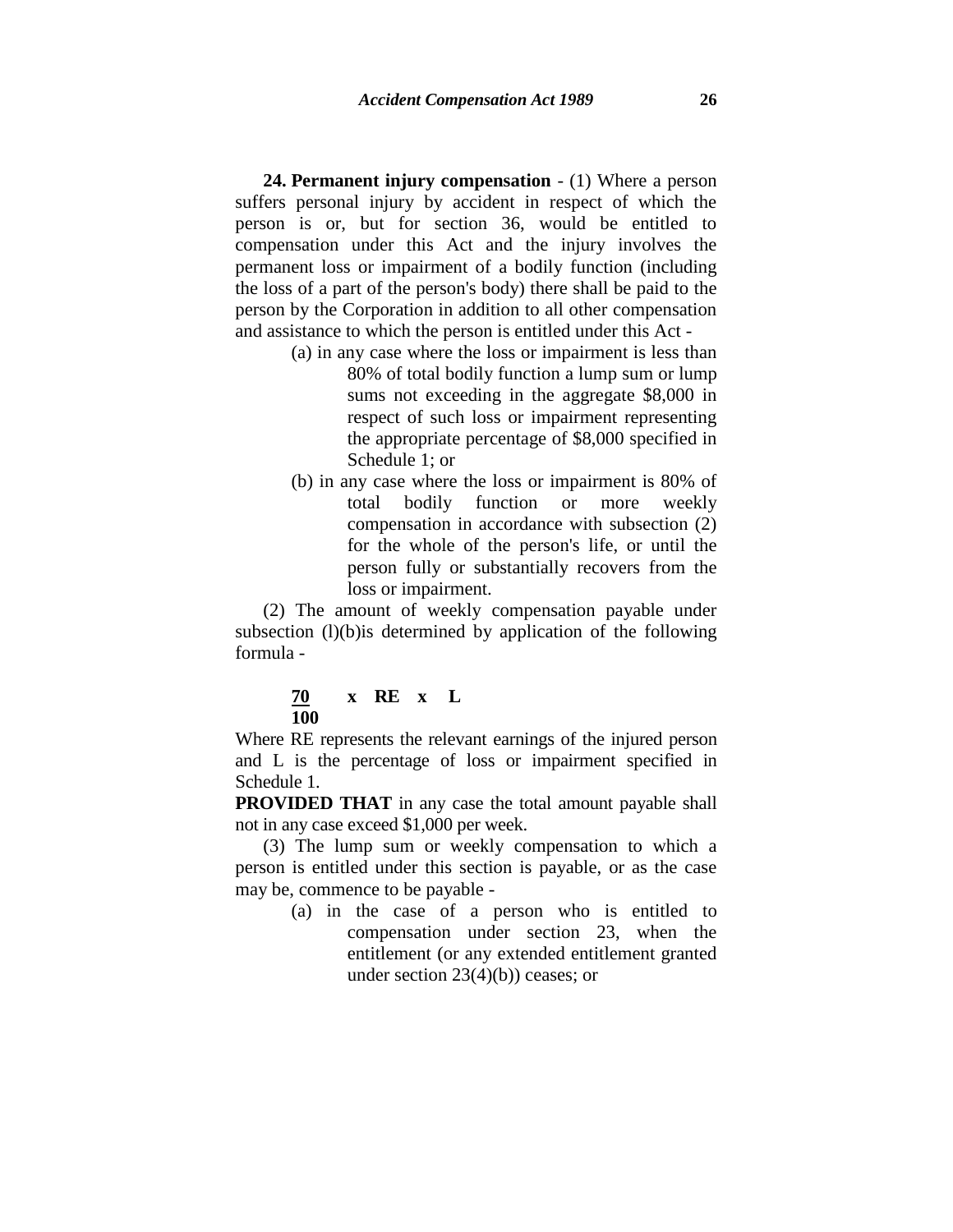(b) in any other case, when the Corporation is satisfied that the loss or impairment of bodily function is permanent.

(4) Where a person suffers by the same accident more than 1 of the injuries specified in Schedule 1 the percentage of loss shall be aggregated but shall not exceed 100%.

(5) Where a person suffers the loss of or permanent physical injury to a part of the body or a permanent impairment of bodily function there may be taken into account in assessing compensation payable under this section the amount or a part of the amount previously paid or continuing to be payable to that person in respect of the loss of or an injury to that part of the body or a portion thereof under this section or under a corresponding former provision.

(6) For the purpose of eliminating doubt, it is declared that where a person in receipt of weekly payments under subsection (2) suffers the loss of or permanent physical injury to a part of the body or a permanent impairment of bodily function as a result of a further accident the person may be entitled to a lump sum or, as the case may be, weekly payments, as a result of such further accident but in calculating weekly payments the aggregate of the losses or impairments is deemed not to exceed 100%.

(7) For the purposes of Schedule 1 the permanent loss of the sight of one eye by a person who is already without the sight of the other eye is taken to be the permanent loss of both eyes provided that there may be taken into account any payment by way of compensation which has previously been received by the person under this section or under a corresponding former provision in respect of the permanent loss of the sight of the other eye.

(8) Where as a result of an accident covered by this Act a person suffers a permanent physical injury or impairment that is not specified in Schedule 1, the Corporation may in its discretion after consulting one or more registered medical practitioners allot an appropriate percentage to such injury or impairment and apply this Act as if the injury or impairment had been specified in the said Schedule 1, and such injury or impairment is taken to be a loss or impairment specified in Schedule 1.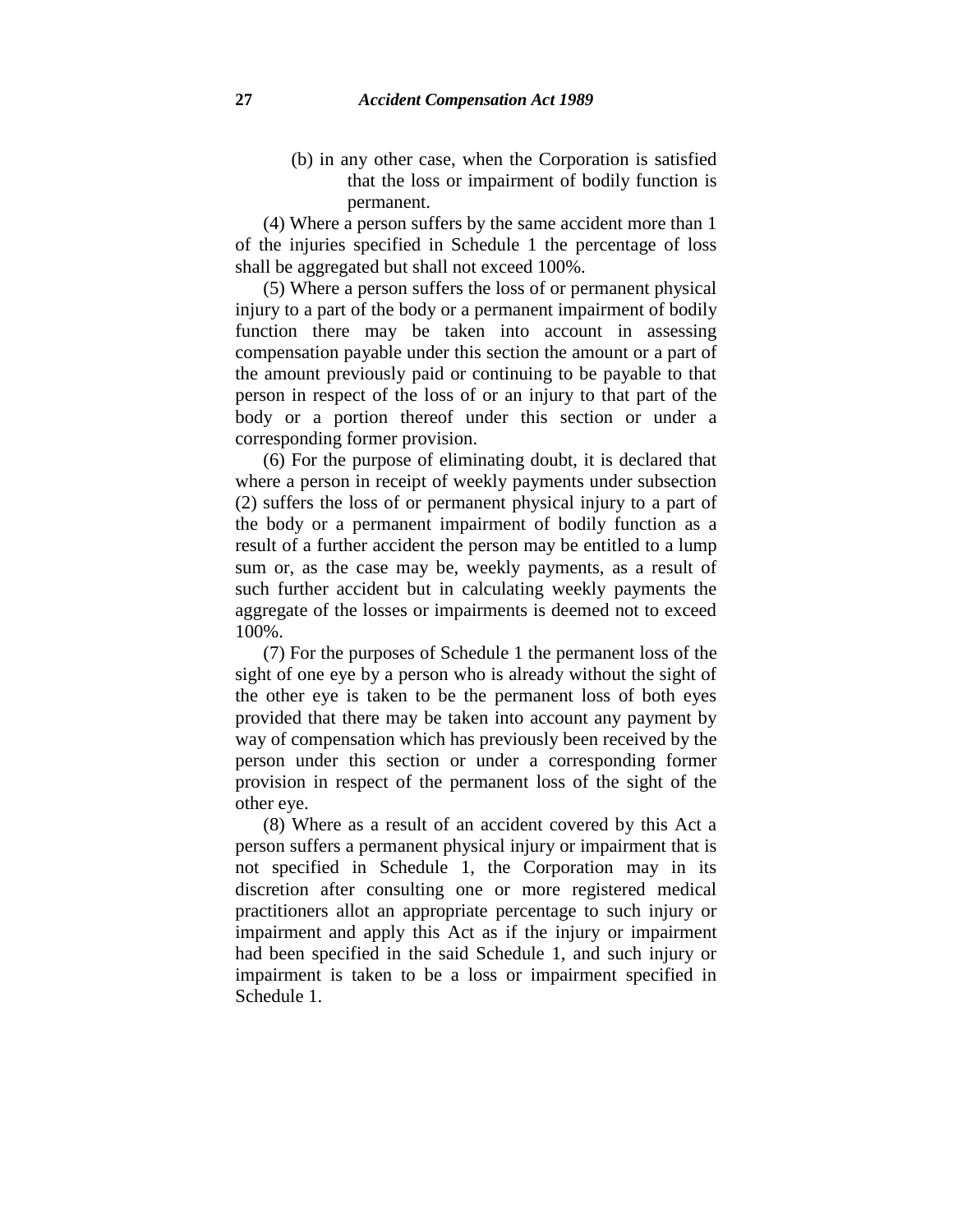(9) No payment shall be made under this section after the death of the injured person.

(10) For the purposes of this section where the injured person has no relevant earnings, or relevant earnings less than the minimum wage, the minimum wage applying at the time of the accident is taken to be the relevant earnings of that person.

**25. Compensation for occupational diseases** - (1) Where a person's total or partial incapacity for work or death results from a disease which is due to the nature of an employment in which the person is or was employed as a worker, compensation is payable as if the disease was a personal injury by accident arising out of and in the course of that employment.

(2) For the purposes of calculating the relevant earnings of a person in a claim for compensation under this section, the date of the commencement of the incapacity of the person (or the date of his or her death if there has been no previous period of incapacity) shall be treated as the date of the happening of the accident.

(3) Where a person has left the employment to the nature of which the disease was due, such person or his or her dependants, if so required by the Corporation shall furnish the Corporation with such information as to the names and addresses of all other employers who employed him or her in an employment as such person or dependants possess.

(4) In this section, "disease" means any of the diseases listed in Schedule 3.

(5) Schedule 3 may be amended by Notice in writing by the Minister published in the Savali.

**26. Compensation in the case of death** – (1)Where the death of a person eligible under Part III results from the injury, compensation is payable in accordance with this section.

(2) If the deceased person leaves a total dependant or dependants, or the deceased person leaves both total dependants and partial dependants, who were dependent upon the deceased at the time of the accident (or where subsection (6) is applied by the Corporation, at the date of death) such dependants shall be paid -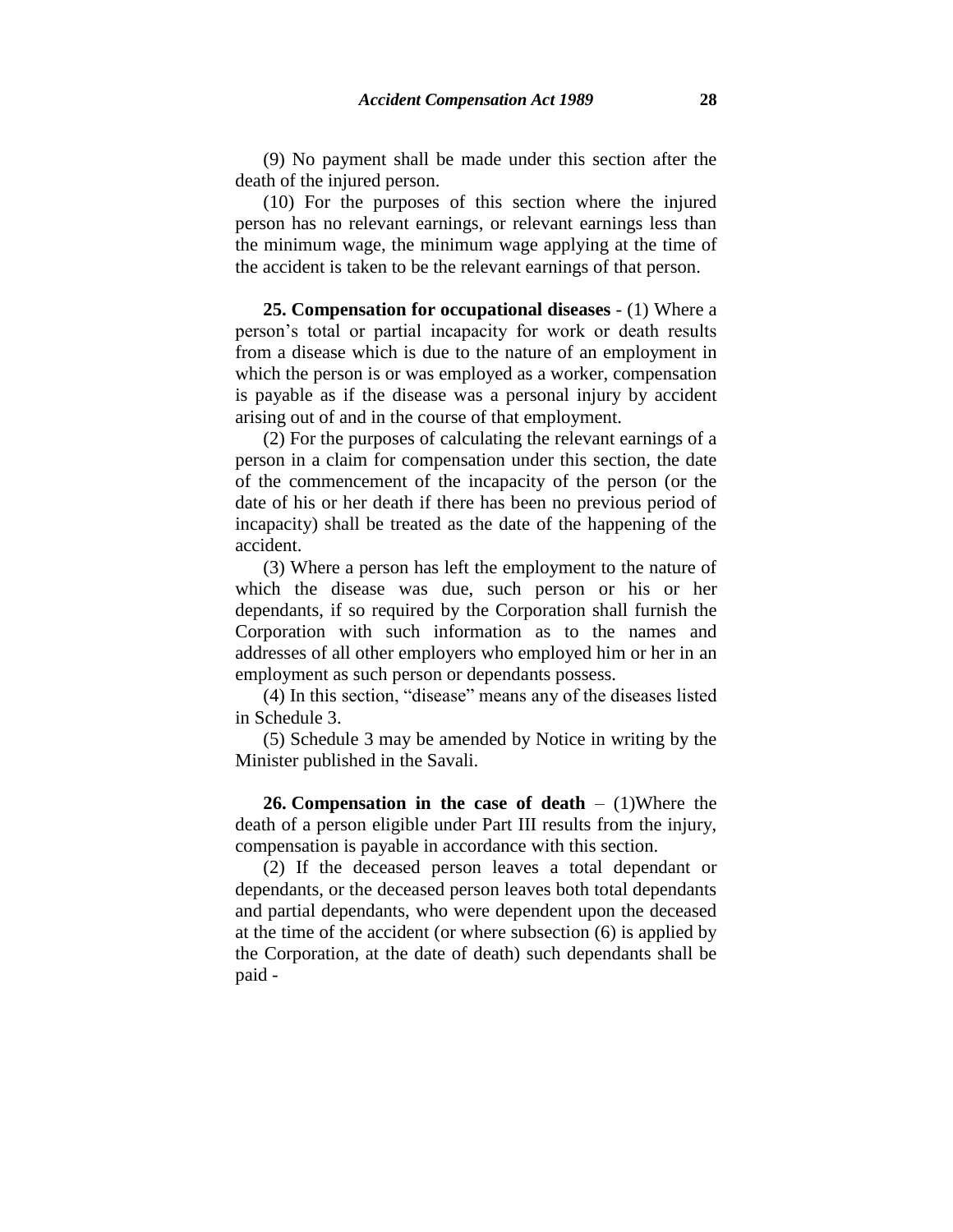- (a) where the deceased person was a worker at the time of the accident, weekly compensation at the rate of 70% of the relevant earnings of the deceased person but not exceeding \$1,000 per week, which compensation shall be paid in accordance with subsection  $(9)$ ; and
- (b) whether or not the deceased person was a worker, a lump sum in accordance with subsections (7) and (9).

(3) Where no person was totally dependent on the deceased person at the date of the accident (or where subsection (6) is applied by the Corporation, at the date of death) then a dependant or dependants who were partially dependent at the date of the accident (or at the date of death as the case may be) shall be paid:

- (a) where the deceased person was a worker at the date of the accident, weekly compensation at the rate of 70% of the relevant earnings of the deceased person but not exceeding \$1,000 per week, which compensation shall be paid as is reasonable and proportionate to the loss sustained by those dependants provided that the weekly amount payable to a partially dependent person may be varied by the Corporation;
- (b) whether or not the deceased person was a worker, a lump sum in accordance with subsections (7) and (9).

(4) Where in the opinion of the Corporation a person who was totally dependent on the deceased person at the time of the deceased person's accident (or where subsection (6) applies, at the time of the deceased person's death) would at any time after the death of the deceased person have become partially dependent upon the deceased person had the deceased person remained alive the Corporation may reduce the amount of the weekly payments to that person to an amount which is reasonable having regard to the reduced level of dependency, and may restore that person's full entitlement if such total dependency reoccurs.

(5) Weekly payments of compensation under this section shall be paid to a dependent person during such time or times as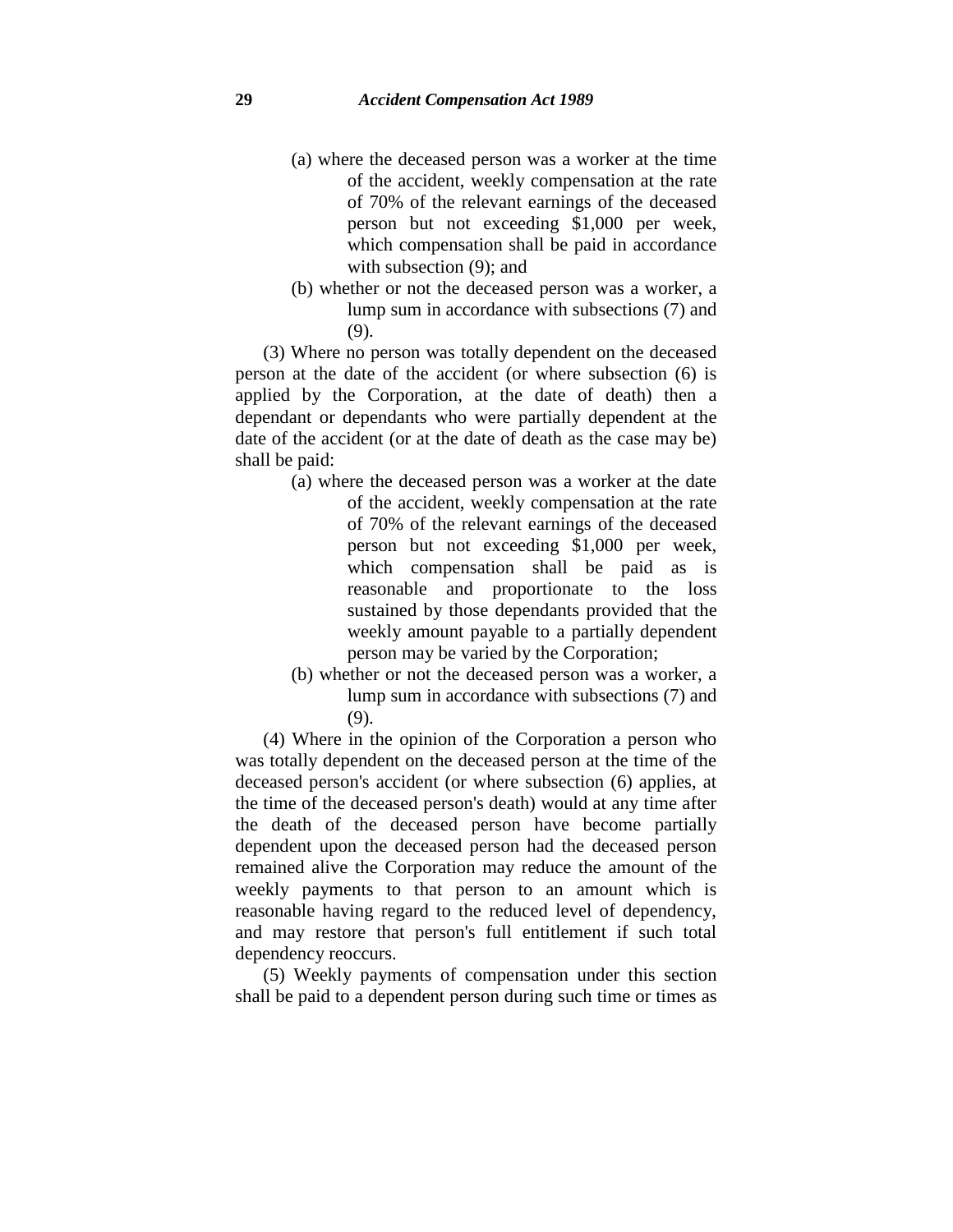in the opinion of the Corporation dependency exists, provided that in no case shall any payment extend beyond the 5<sup>th</sup> anniversary of the date of death of the deceased person.

(6) Where in the opinion of the Corporation special circumstances exist, it may pay weekly compensation in accordance with this section to a person who not being dependent on the deceased at the time of the accident was dependent upon the deceased at the time of the deceased's death and may in like circumstances decline or reduce compensation to a person who being dependent upon the deceased at the date of the deceased's accident was not or not to the same extent dependent upon the deceased at the date of the deceased's death.

(7) The lump sum to be paid in accordance with subsection (2) of this section is the sum of \$20,000, or in accordance with subsection (3) is such sum not exceeding \$16,000 as the Corporation determines.

(8) In every case where a lump sum or weekly payments of compensation have been paid to a person in the person's lifetime in respect of an accident which subsequently causes the person's death the amount of such lump sum and weekly payments shall be deducted from the compensation payable under subsection  $(2)(a)$  and  $(b)$  or subsection  $(3)(a)$  and  $(b)$  but except as aforesaid no part of an amount paid to a person by way of compensation under this Act shall be deducted from the amount of compensation payable in respect of the person's death.

(9) Where more than 1person was dependent upon the deceased the Corporation shall, subject to the subsections (2) and (3), determine as to whom and in what proportions weekly compensation and the lump sum shall be paid.

(10) Where the relevant earnings of a deceased worker are less than the minimum wage, the relevant earnings for the purposes of this section are taken to be the minimum wage in force at the time of the person's accident.

**27. Medical and funeral expenses** – (1) Where as a result of an accident covered by this Act a person suffers injury there is payable a sum equal to the reasonable expenses incurred in respect of the person's medical or surgical attendances, including first aid, maintenance as a patient in a hospital, and physiotherapy.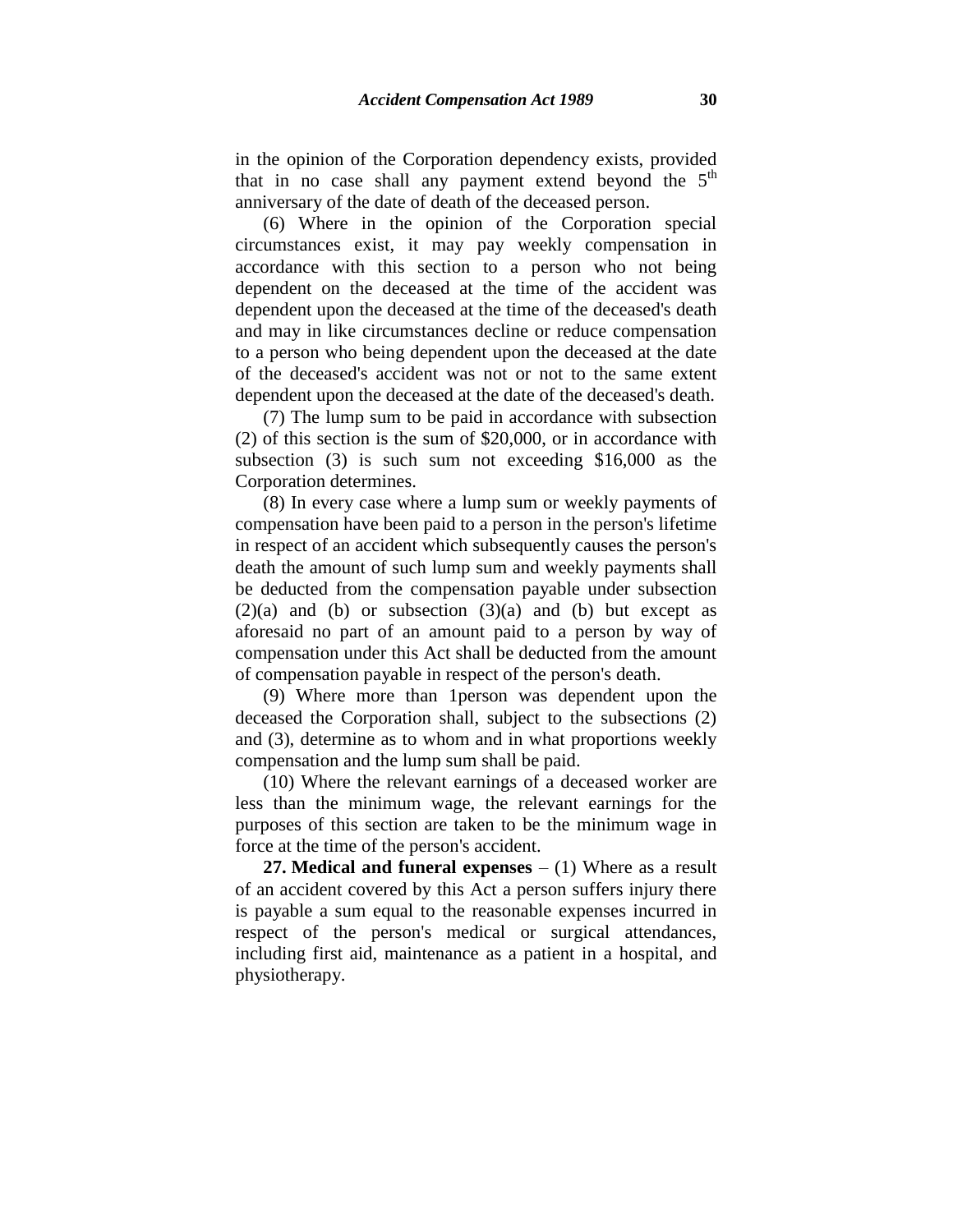(2) Where the death of a person results from an accident covered by this Act:

- (a) there is payable in addition to any other compensation payable under the Act the sum of \$4,000 by way of funeral grant;
- (b) subject to paragraphs (c) and (d) the Corporation shall determine the person or persons to whom such grant is to be paid and may apportion it between different persons;
- (c) where a parent or spouse of the deceased person survives the deceased person the funeral grant shall be paid to such one or more of the parents and spouse as the Corporation may determine of them and shall give preference to a surviving spouse of the deceased person;
- (d) where no such parent or spouse survives the deceased person the Corporation shall determine the person or persons to whom the grant is paid.

**28. Provision of artificial limb or aid** - Where, as the result of any injury caused by an accident covered by this Act the provision of an artificial limb or aid for that person becomes in the opinion of the Corporation necessary or desirable, the Corporation shall pay, in addition to the compensation otherwise payable under this Act the reasonable cost of the artificial limb or aid and the reasonable cost of its normal repair or renewal provided that the total amount payable under this section shall not exceed \$150,000.

**29. Damage to or loss of artificial limb or aid** - (1) Subject to subsection (2) where as a result of an accident covered by this Act a person suffers damage to or loses an artificial limb or aid being used or worn by him or her at the time of the accident, the Corporation shall pay the reasonable cost of repairing or if necessary, replacing the artificial limb or aid.

(2) No payment in respect of any loss or damage so suffered by a person shall be made by the Corporation under this section unless: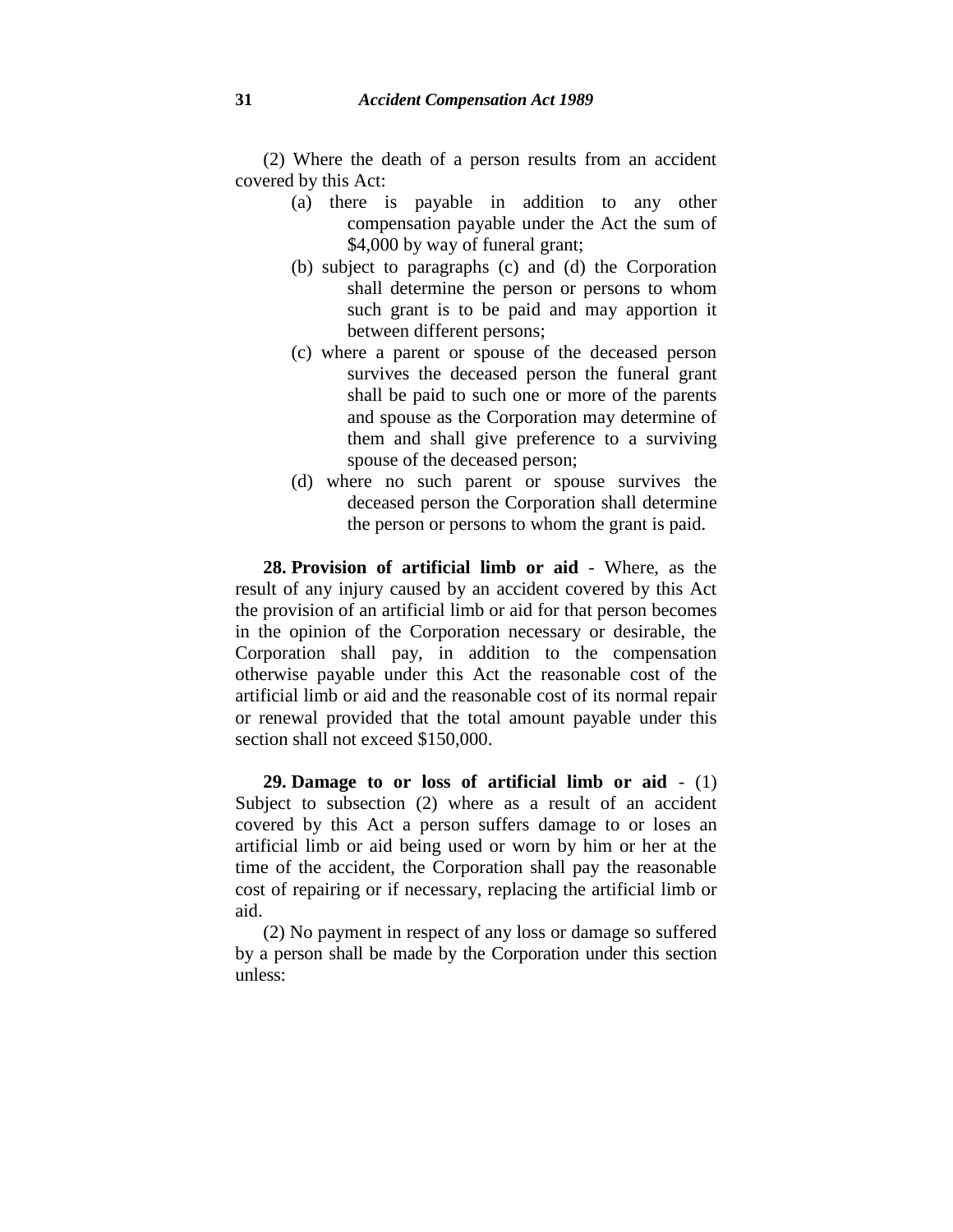- (a) the expense in respect of the repair or replacement is incurred in the lifetime of that person; and
- (b) details of the nature of the damage or loss is given to the Corporation as soon as practicable after the accident.

**30. Special provision for young or mentally defective person**. - Where a person under the age of 15 years or who is a mentally defective person within the meaning of the Mental Health Act 2007 loses or damages an artificial aid which he or she requires as a result of a previous personal injury by accident covered by this Act the Corporation having regard to all of the circumstances may in its discretion pay for or contribute to the cost of a replacement for such aid despite that such damage or loss may not have been as a result of an accident.

**31. Transport of injured persons** - (1) Where an accident happens to a worker arising out of and in the course of employment and an injury caused thereby to the worker necessitates his or her immediate removal to a hospital, or to a medical practitioner for medical attention and then to his or her residence or to a hospital, or to his or her residence (medical attendance away from his or her residence not being required), the employer shall forthwith at his or her own expense provide or arrange for the necessary transport of that worker.

(2) Where a worker to whom an accident happens has been removed as mentioned in this section, his or her removal is deemed to have been necessitated by an injury caused to the worker by the accident.

(3) An employer who fails to comply with this section commits an offence and is liable on conviction to a fine not exceeding 10 penalty units.

(4) Where an accident is caused by or through or in connection with the use of a specified conveyance and an injury caused thereby necessitates the immediate removal of such injured person to a hospital or to a medical practitioner for medical attention and then to his or her residence or to a hospital or to his or her residence (medical attendance away from his or her residence not being required) a person may at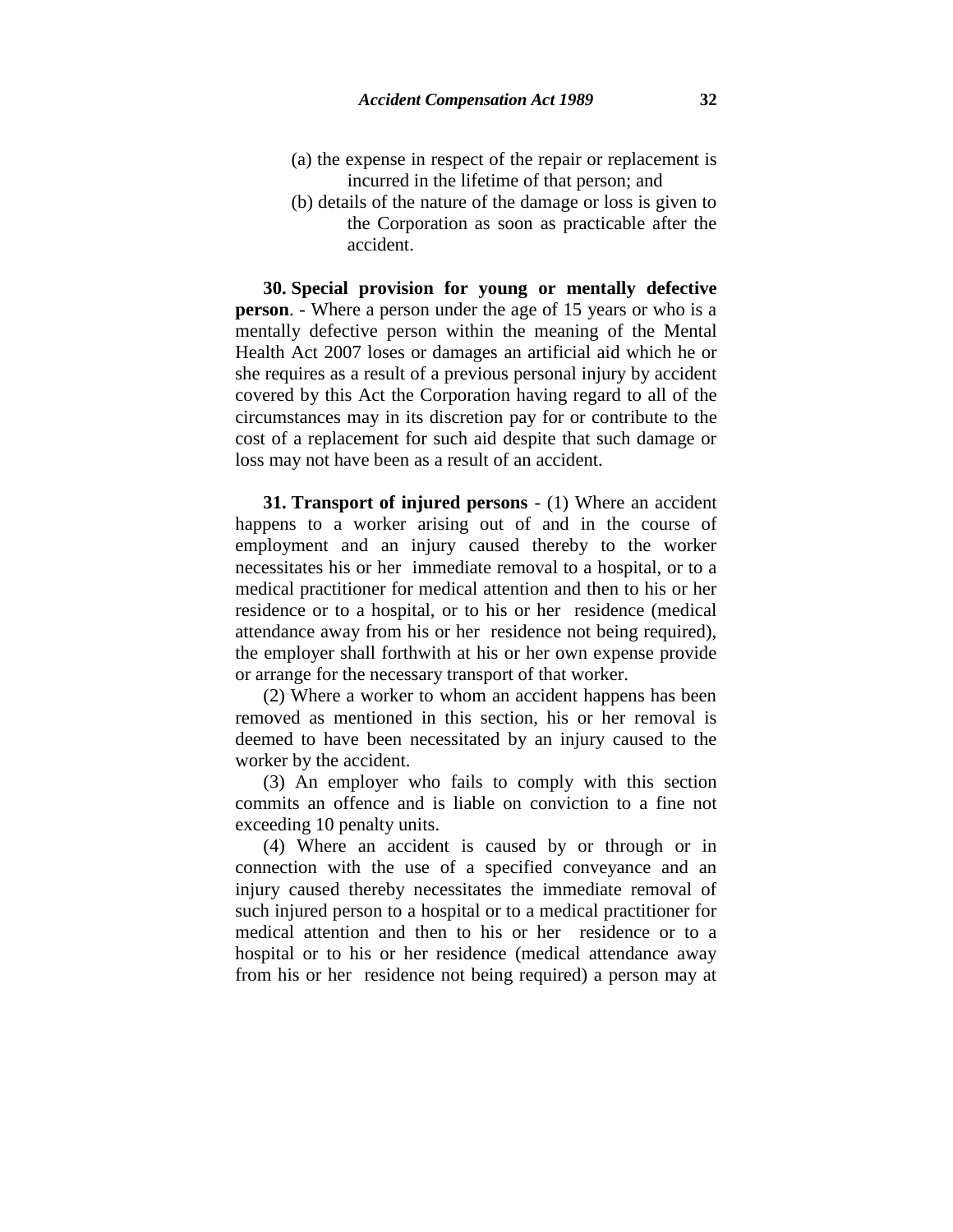his or her own expense provide or arrange for the necessary transport of that injured person.

(5) The Corporation shall reimburse any reasonable expenses incurred by the employer or other person arranging or providing the necessary transportation under this section.

**32. Transport for subsequent medical attention** - (1) This section applies where a person suffers personal injury by accident covered by this Act and a registered medical practitioner certifies that he or she is attending the injured person or has examined him or her, and that either the injured person should receive medical or surgical treatment in respect of the injury which is not available at the place where the medical practitioner attends or examines the injured person or the injured person is required to travel to receive that treatment.

(2) Where the injured person is in Samoa, the Corporation on each occasion on which it is necessary for that injured person to travel to receive that treatment or where it is necessary for that injured person to travel for the purpose of submitting himself or herself to medical examination under an order under section 38(3) shall compensate that injured person by paying him or her the reasonable travelling expenses he or she incurs within Samoa (including the cost of meals and lodging necessarily obtained by him or her),

**PROVIDED THAT** unless the Corporation otherwise approves or a registered medical practitioner certifies that no available public passenger transport service is suitable, the transport expenses so payable are calculated at the lowest rate at which the person can be transported to and from that place by any available public passenger transport service.

(3) Where the injured person is not in Samoa, the Corporation may and upon such terms and conditions as it thinks fit, compensate the injured person by paying him or her the reasonable travelling expenses (including the cost of meals and lodging necessarily obtained by him or her) he or she incurs to receive such treatment, and in determining what amount if any it should pay to the injured person under this subsection the Corporation may have regard to the civil law of the place where the accident occurred and of a statute, award, agreement, or terms and conditions of employment by which the injured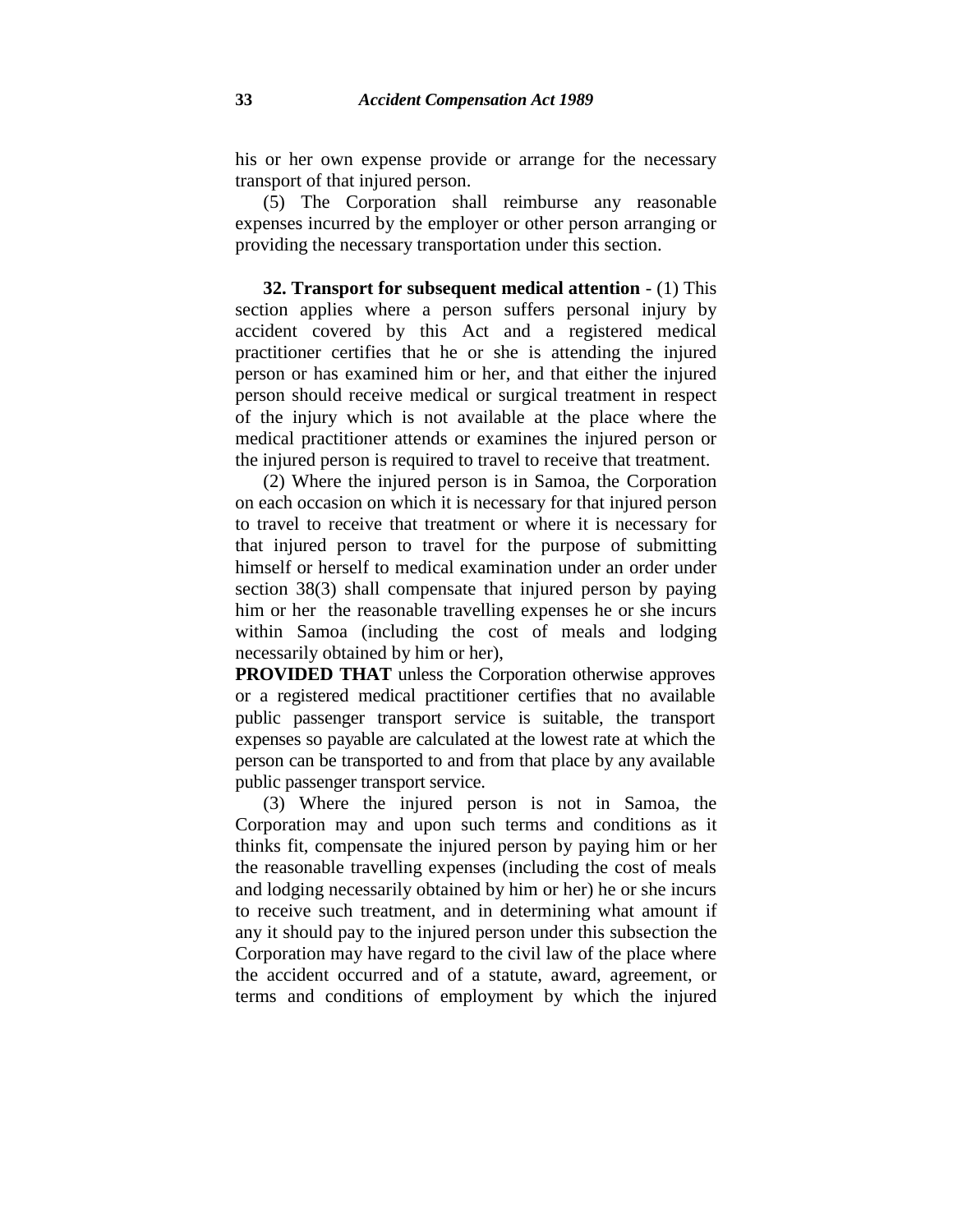**33. Treatment overseas in special cases** - (1) Where the Corporation is of opinion in any case that treatment or rehabilitation training which is not available in Samoa but which is available outside Samoa would be of substantial benefit to an injured person who is entitled to compensation or rehabilitation assistance under this Act, it may pay for or contribute to the costs (including costs of travel accommodation and meals) of that person in obtaining that treatment or rehabilitation training outside Samoa,

**PROVIDED THAT** in no case shall the amount paid or contributed by the Corporation exceed \$150,000.

(2) In applying subsection (1) the Corporation shall in each case have regard to the following:

- (a) the needs of the injured person and of his or her dependants;
- (b) the severity of the injury;
- (c) the probability of success of the treatment or rehabilitation training;
- (d) the extent to which the treatment or rehabilitation training may facilitate an earlier return to normal life of the injured person than would otherwise occur;
- (e) the economics of the particular case and any possible saving to the Corporation in other compensation payments; and
- (f) any other circumstances which the Corporation considers relevant.

**33A.Care Living Allowance-(1)** Subject to subsections (4) and (5), the Corporation may award a living allowance for the care needs of a person who has suffered as a result of an accident, whether the person resides alone or with other persons, provided that such assistance per week to that person does not exceed an amount equal to 60% of the minimum wage per week at the time of the accident under section 19 of the Labour and Employment Act 1972.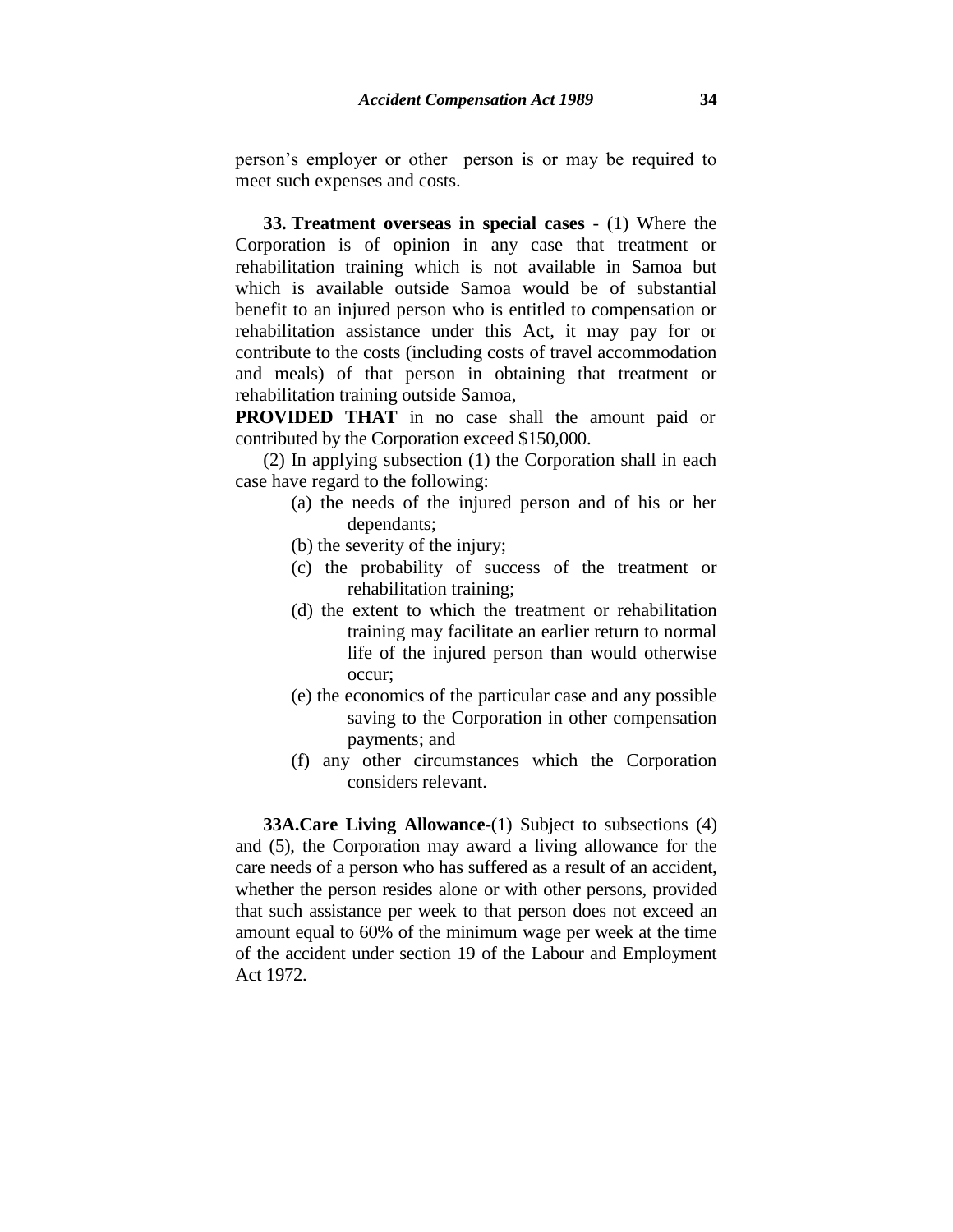(2) In awarding a care living allowance under this section, the Corporation must consider whether the person's disability is sufficiently severe for the person to suffer at least one of the following difficulties:

- (a) the person requires assistance with washing, dressing, eating, getting to and using the toilet, or communicating their needs; or
- (b) the person is virtually unable to use both hands, or has no hands, and needs supervision so as to avoid putting him or herself or others in substantial danger.

(3) The Corporation may determine, amend and revoke guidelines relating to the awarding of an allowance under this section, provided that any guidelines so made are to be made in accordance with subsection (2).

(4) No person is entitled to an allowance under this section:

- (a) where the Corporation has already awarded an allowance under section 33B to the person;
- (b) where the person is receiving compensation under section 23; or

(c) where the person is being cared for in a hospital.

(5) Despite anything in this section but subject to subsection (6), a care living allowance under this provision shall only be awarded for 10 years for an accident.

(6) Every 10 year period mentioned in subsection (5) shall commence from the date of the first payment of an allowance awarded under this section.

**33B.Mobility Allowance** - (1) Subject to subsection (5), the Corporation may award an allowance for the mobility needs of a person who has suffered as a result of an accident, whether the person resides alone or with other persons, provided that such assistance per week to that person does not exceed an amount equal to 60% of the minimum wage per week at the time of the accident under section 19 of the Labour and Employment Act 1972.

(2) In awarding a mobility allowance under this section, the Corporation must consider the matters set out under subsection (3).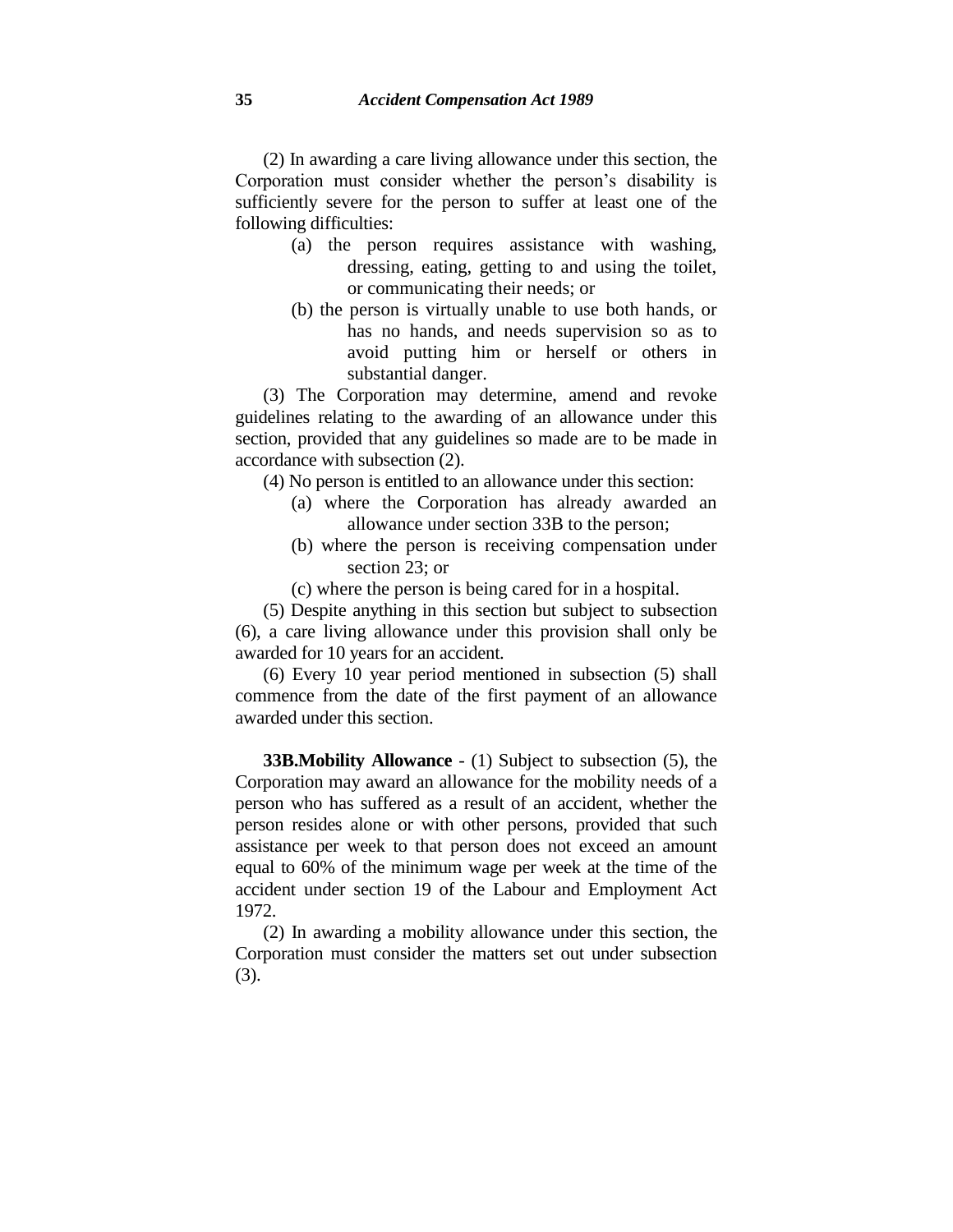(3) In determining the eligibility of a person to a mobility allowance under this section, the Corporation must consider whether the person's disability is sufficiently severe for the person to suffer at least one of the following difficulties even where the person is wearing or using an aid or equipment to assist with his or her movement:

- (a) the person must be unable to or virtually unable to walk, or have no feet;
- (b) the person is assessed by a registered medical practitioner to be 100% disabled because of the loss of eyesight;
- (c) the person is assessed by a registered medical practitioner to be 100% disabled because of loss of hearing;
- (d) the person is assessed by a registered medical practitioner to be severely mentally impaired so as to cause severe behavioural problems and requires supervision throughout the day and during the night to avoid the person from putting him or herself or others in substantial danger; or
- (e) the person's effort to walk could threaten the person's life or seriously affect the person's health.

(4) The Corporation may determine, amend and revoke guidelines relating to the awarding of an allowance under this section, provided that any guidelines made are to be made in accordance with subsection (3).

(5) No person is entitled to an allowance under this section where:

- (a) the Corporation has already awarded a care living allowance under section 33A to the person;
- (b) the person is receiving compensation under section 23; or
- (c) the person is being cared for in a hospital.

(6) Despite anything in this section but subject to subsection (7), a mobility allowance under this provision shall only be awarded for 10 years for an accident.

(7) Every 10 year period mentioned in subsection (6) shall commence from the date of the first payment of an allowance awarded under this section.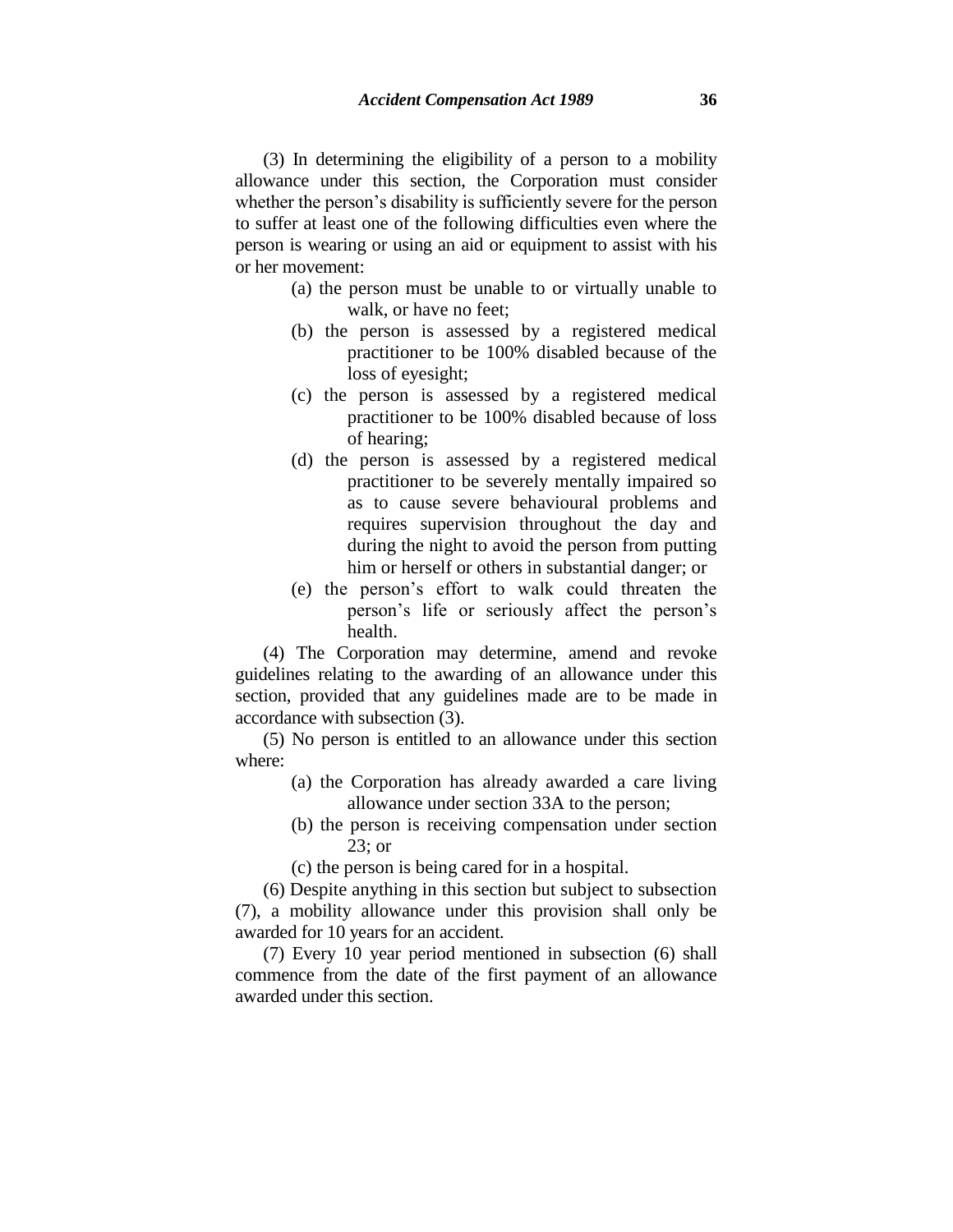**34. No abatement of compensation on account of insurance money or friendly society payments** - In assessing compensation, no account shall be taken of:

- (a) any money accruing to a person in respect of a life or accident insurance policy effected by the person;
- (b) in the case of a claim by or on behalf of a dependant of a deceased person, again, whether to the estate of the deceased worker or to that dependant, that is consequent on the death of the deceased person; and
- (c) any money payable by or to a friendly society, provident fund or other organisation of a like nature.

**35. Non-workers** - (1) Where a person who is not a worker suffers personal injury by accident caused by or through or in connection with the use of a specified conveyance in Samoa or dies as a result of such accident and that person is at the time of the accident ordinarily in receipt of a reward or rewards for services rendered by him or her (other than services to which subsection (2) applies) then the Corporation shall assess the value of such reward or rewards and the weekly value so assessed is deemed for the purposes of this part of this Act to be his or her relevant earnings and to that extent the injured person is deemed to be a worker and the Corporation shall pay the injured person or his or her dependants in accordance with this part of this Act insofar as they are applicable.

(2) Except where the Corporation determines in any case or class of cases that special circumstances exist this section shall not apply to a reward or rewards for services rendered by a person to a relative of that person.

- (3) For the purposes of this section:
	- (a) "relative" in respect of a person means his or her spouse, father, mother, grandfather, grandmother, stepfather, stepmother, foster father, foster mother, child, grandchild, stepchild, foster child, brother, sister, halfbrother or half-sister;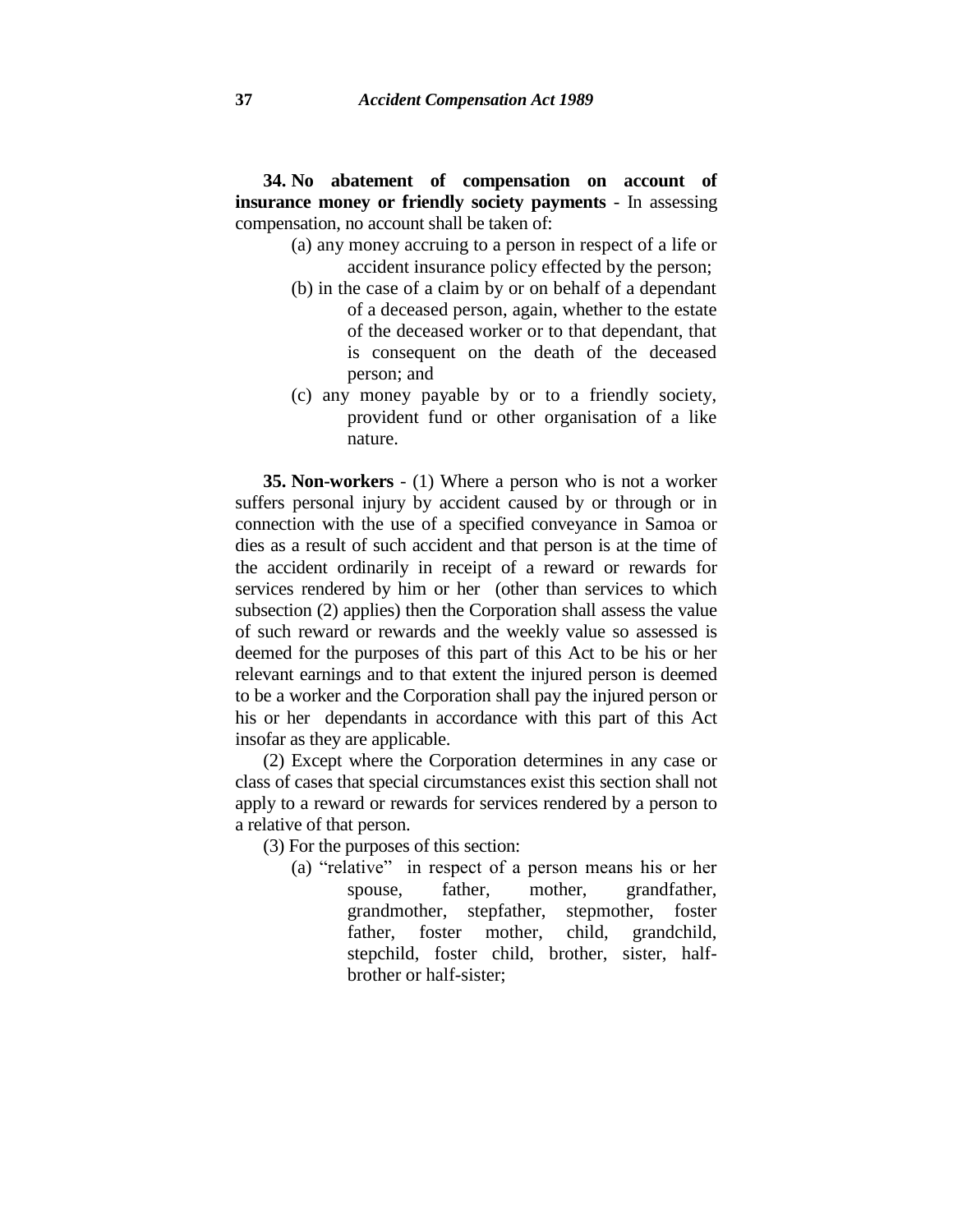- (b) "reward" includes food housing accommodation and benefits of a like nature and also includes money and gifts; and
- (c) "spouse" means either of a man or a woman who:
	- (i) are married to each other; or
		- (ii) not being married to each other, have cohabited immediately preceding the date of the accident to the injured or deceased person, and in the opinion of the Corporation, have entered a relationship in the nature of marriage.

(4) Where subsection (1) is applicable to a person such other provisions of this Act as are applicable to injured persons shall mutatis mutandis, be applicable to such person or his or her dependants.

**36. Non-residents**- (1) Subject to subsections (2) and (3) no payment of compensation under sections 23, 26 and 35 of this Act shall be made to a person or to the dependants of a person who suffers personal injury or death by accident and who is not at the time of the accident either a citizen of Samoa or lawfully and ordinarily resident in Samoa.

(2) Despite subsection (1) where a person to whom that subsection applies is at the time of his or her accident lawfully employed in Samoa compensation is payable under sections 23 and 26 as if his or her only wages were his or her wages as a worker in Samoa.

(3) Subsection (1) shall not apply in respect of an accident to which section 18 relates.

## **PART V PROCEDURE**

**37. Notification of accidents** - (1) Whenever a work related accident happens which causes personal injury to or the death of a worker, the employer shall within 5 days or within such further period as may be allowed by the Corporation give notice thereof to the Corporation stating:

(a) the name of the worker affected thereby;

(b) the address of the worker;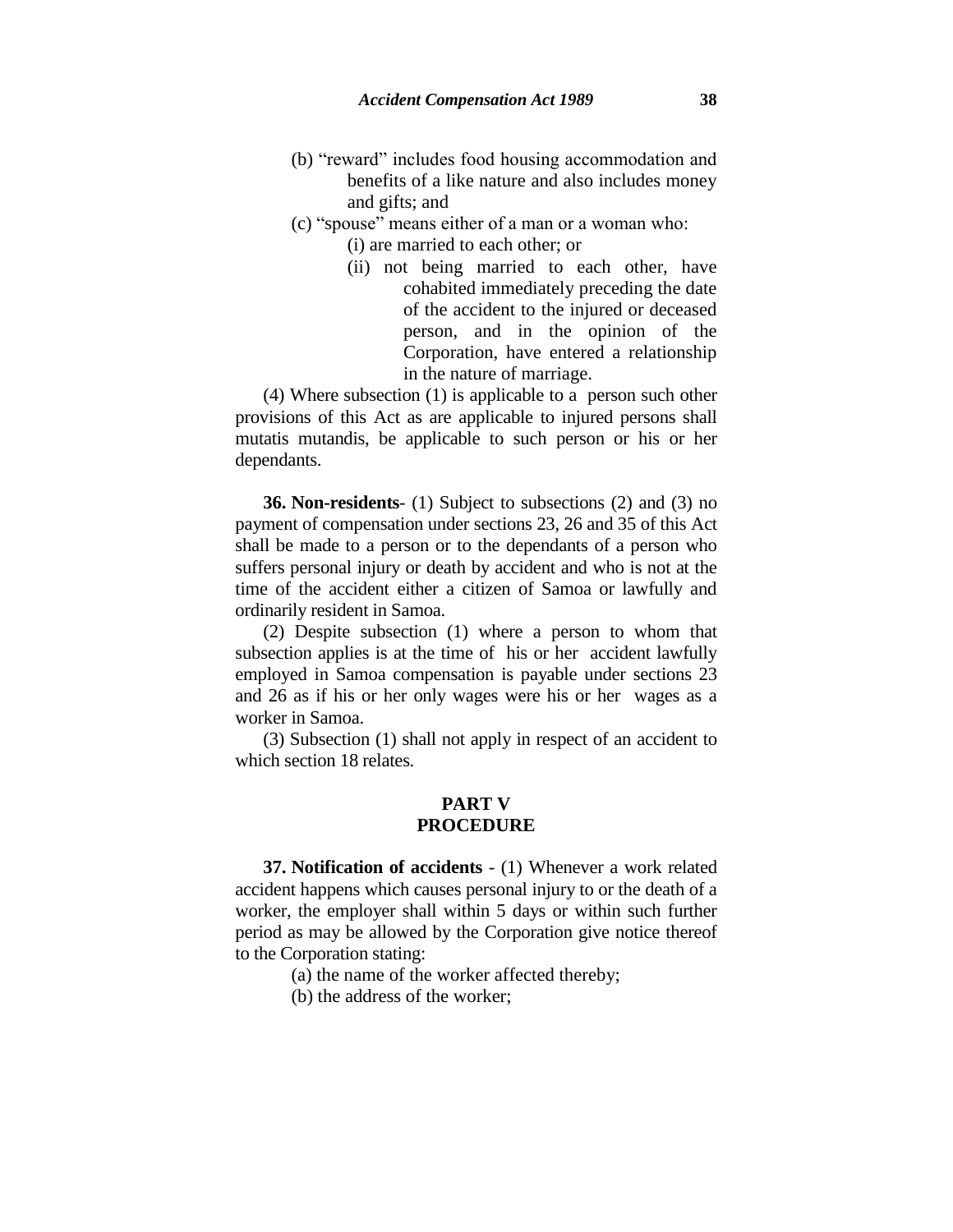- (c) the worker's age;
- (d) wages paid;
- (e) type of employment of the worker;
- (f) whether the accident arose in the course of the worker's employment;
- (g) the circumstances of the accident;
- (h) particulars of the injury and probable duration of a disablement resulting therefrom; and
- (*i*) such other particulars as may be prescribed by regulations.

(2) On the happening of an accident to which section 15 refers causing personal injury to or the death of a person, the Commissioner of Police Service shall within 5 days of the accident or within such further period as may be allowed by the Corporation give notice thereof to the Corporation stating:

(a) the name of a person injured or killed;

- (b) the address of the injured or deceased person;
- (c) the age of the injured or deceased person;
- (d) the name of the owner of the specified conveyance;
- (e) the address of the owner of the specified conveyance;
- (f) the name (if any) and the registration number of the specified conveyance;
- (g) the name of the driver pilot or master of the specified conveyance;
- (h) the address of the driver pilot or master of the specified conveyance;
- (*i*) the age of the driver pilot or master of the specified conveyance;
- (j) the circumstances of the accident;
- (k) the place of the accident;
- (*l*) particulars of the injury and probable duration of a disablement resulting therefrom; and
- (m)s such other particulars as may be prescribed by regulations.

(3) Whenever a worker has an accident, other than an accident referred to in subsections (1) and (2), which causes personal injury to or the death of the worker, the worker or where the worker is unable by reason of the accident a relative or dependant of the worker, shall within 5 days of the date of the accident or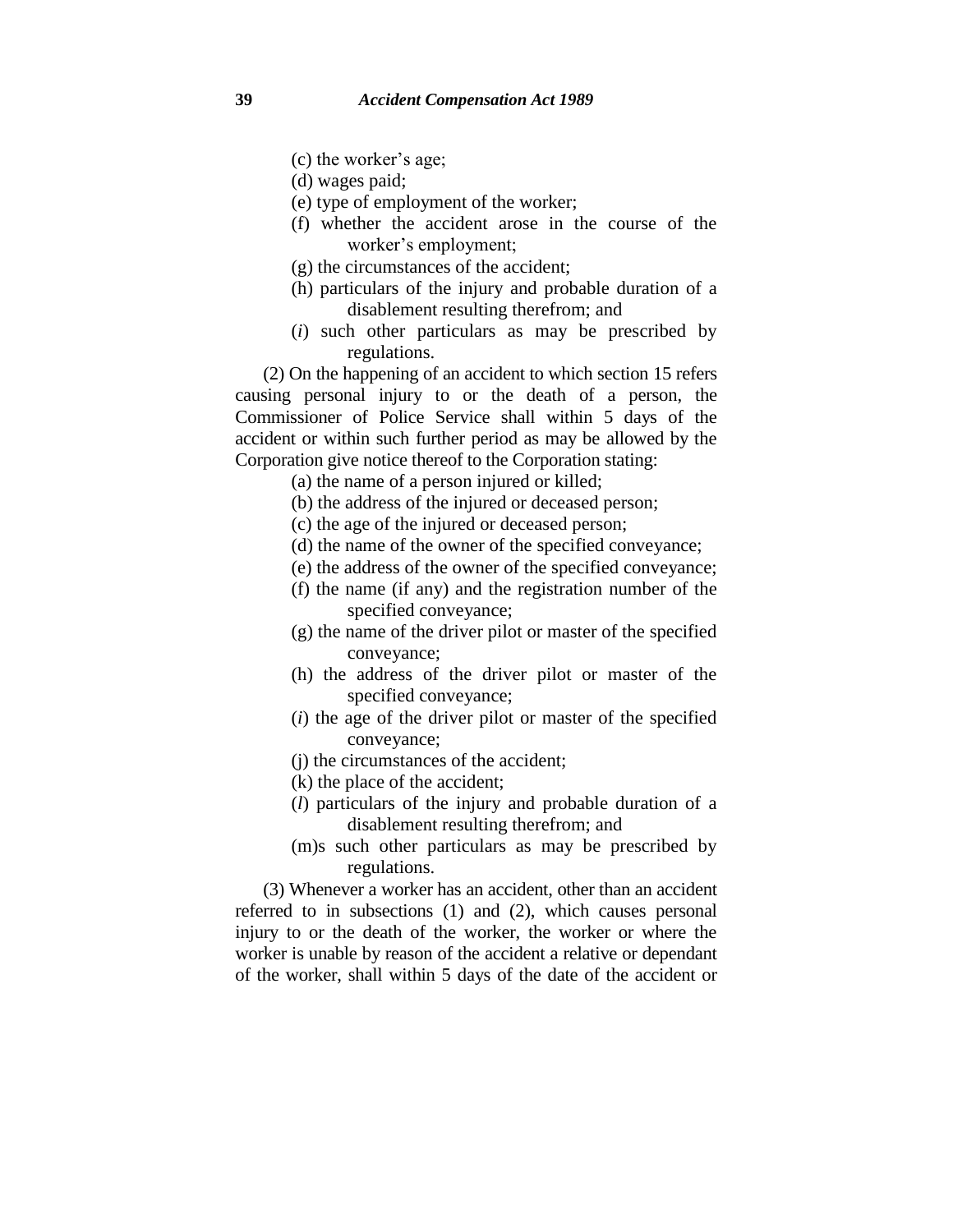within such further period as may be allowed by the Corporation give notice in writing to the Corporation stating:

- (a) the name, address and age of the worker;
- (b) the name and address of the worker's employer;
- (c) the wages paid to the worker;
- (d) the place, time and circumstances of the accident;
- (e) particulars of the worker's injury and probable duration of a disablement resulting from the accident; and
- (f) such other particulars as may be prescribed by regulations.

**38. Medical certificates and examinations** - (1) Where an accident covered by this Act happens to a person whereby he or she suffers incapacity, he or she shall, as soon as practicable cause to be delivered to the Corporation by a registered medical practitioner a medical certificate in the prescribed form duly signed by the registered medical practitioner.

(2) Thereafter while the incapacity continues and has not been certified by a registered medical practitioner to be permanent, the injured person shall cause to be delivered such a certificate at such time as may be required by the Corporation.

(3) Where a person claims compensation under this Act he or she shall, if and so often as required by the Corporation, submit himself or herself at the expense (if any) of the Corporation (whether for medical expenses, transport, or loss of earnings) for examination by a registered medical practitioner nominated and to be paid by the Corporation.

(4) If the injured person at any time without sufficient justification fails to comply with this section or refuses or neglects to submit himself or herself to a medical examination as may be required by the Corporation under subsection (3) or in any way obstructs or delays the same, his or her rights under this Act in respect of the accident to which the examination relates shall be suspended until the certificate is produced or the examination takes place as the case may be and shall absolutely cease if he or she fails without sufficient justification to submit himself or herself for examination within 1 month after being required so to do.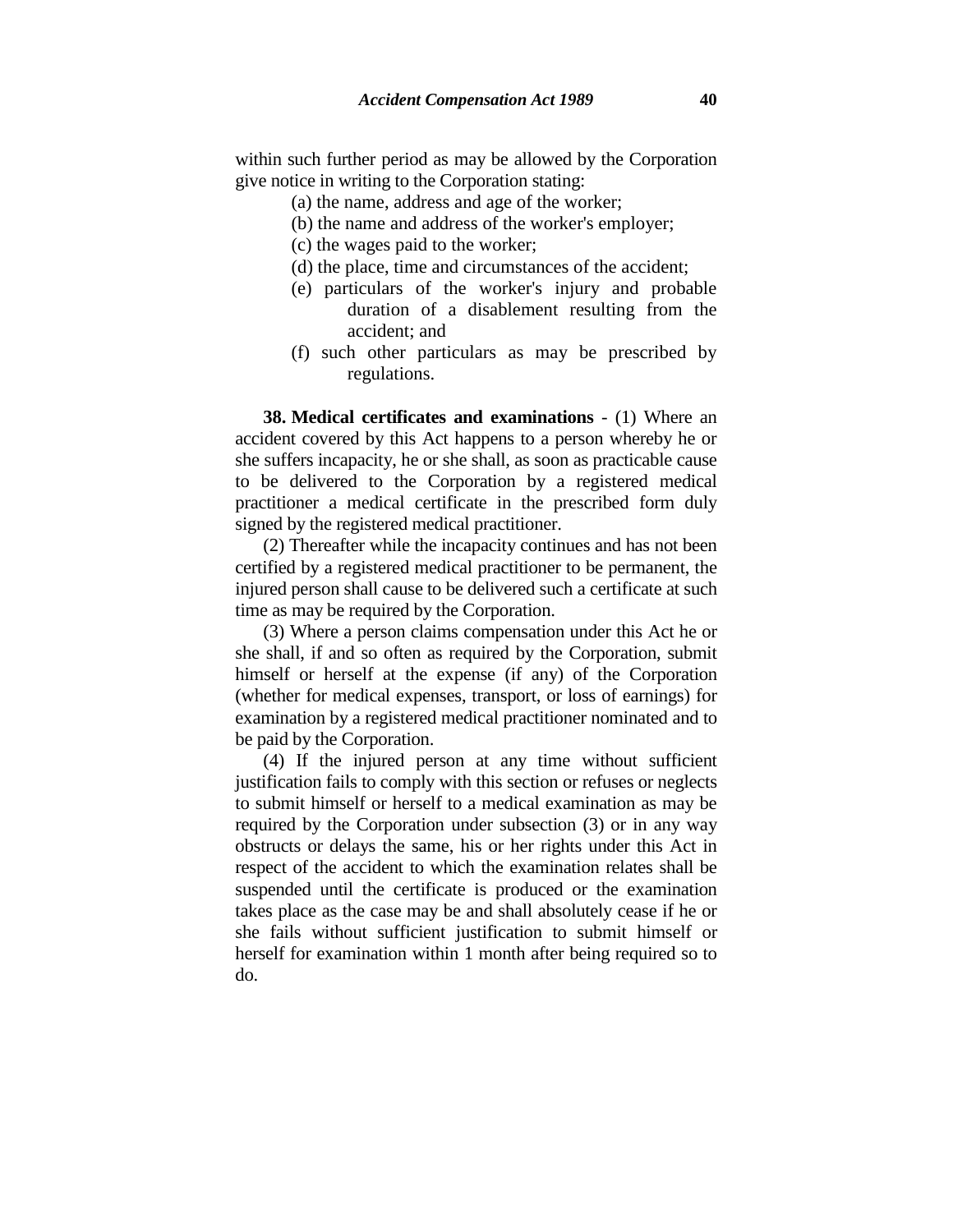(5) Where a right to compensation is so suspended, no compensation is payable in respect of the period of suspension.

(6) This section applies whether the person is, at the time when he or she is required to submit for examination, resident in Samoa or elsewhere but if he or she is resident elsewhere than in Samoa he or she is required to submit himself or herself for examination by a duly qualified medical practitioner of the country where he or she is resident.

**39. Report, claims or anything required to be done on behalf of incapacitated persons** - Where a person is incapable of reporting an accident, or making a claim or doing anything required under this Act in connection therewith, the report or claim may be made or the thing may be done on his or her behalf by his or her representative or his or her guardian or any of his or her dependants or by any other person acting for him or her in the matter.

**40. Submission of claims** - (1) All claims to compensation or rehabilitation assistance under this Act shall be made in writing in a form approved by the Corporation, and the claimant shall supply or cause to be supplied to the Corporation such further information relevant to the claim as the Corporation may require.

(2) The claimant shall if so required by the Corporation support his or her claim by a statutory declaration verifying the information which he or she is required to supply.

(3) If the claimant fails or neglects to supply to the Corporation any information which, by this section he or she is required to supply, the Corporation may withhold or discontinue the provision or rehabilitation assistance or the payment of compensation to that claimant.

**41. Limitation of time for submitting claims** - No claim for compensation shall be considered by the Corporation unless the claim is made within 10 years from the date of the accident causing injury, or, in the case of death, within 10 years after the date of death.

**42. Consideration and determination of claims** - (1) Subject to the provisions of this Act and any regulations made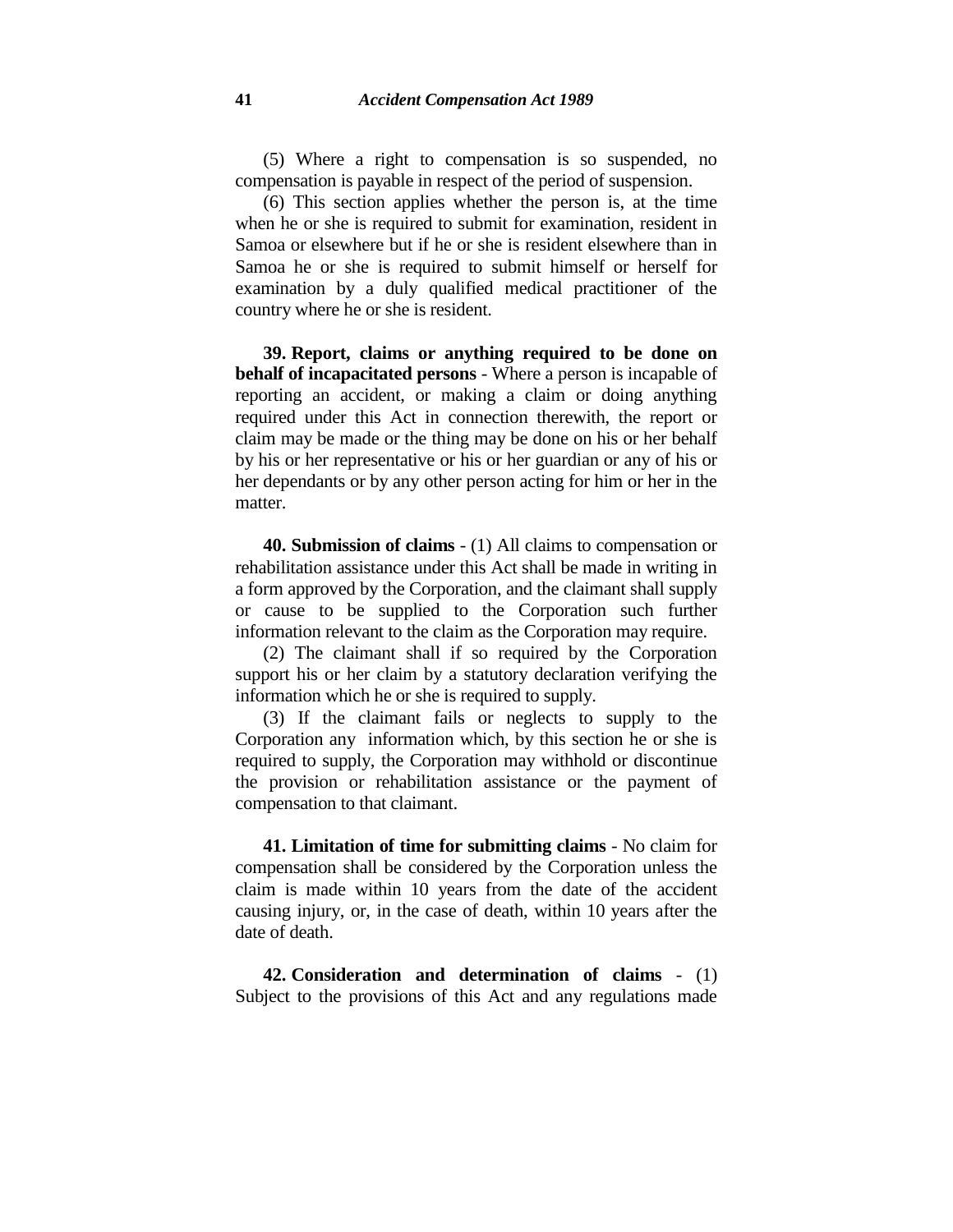hereunder, the Corporation or any officer of the Corporation duly authorised in that behalf shall consider all claims to compensation or rehabilitation assistance under this Act and may allow the claim upon the statement or statutory declaration alone or may if it thinks fit call for such other evidence as it may require from the claimant or from any other person before allowing any such claim.

(2) After consideration of a claim under this section the Corporation shall promptly cause notice of its decision to be given in writing to the claimant.

(3) A person who, without reasonable excuse, refuses or fails to comply with a request for evidence under subsection (1) commits an offence and is liable on conviction to a fine not exceeding 10 penalty units.

**43. Application for review** - (1) A person who is dissatisfied with a decision of the Corporation or of an officer of the Corporation under section 42 may, within 2 months after notice of the decision has been given to him or her apply by notice in writing to the Corporation for a review of that decision.

(2) In hearing an application for review under this section the Corporation:

- (a) may delegate its powers and duties of review to a single Corporation Member or the General Manager where the matter the subject of review involves a claim for less than \$10,000; and
- (b)shall itself hear the application in all other cases."

(3) Every such hearing shall be held as expeditiously as possible, and section 14(1) apply to every such hearing.

(4) Every such hearing shall be held at a time and place that is:

- (a) agreed to by the applicant or the representative (if any) of the applicant and the Corporation; or
- (b) specified in a notice given by the Corporation not less than 7 clear days before the day appointed for the hearing.

(5) The applicant, either personally or by a representative, or personally with a representative is, entitled to be present at the hearing and heard and to present any relevant evidence or submissions in support of the application.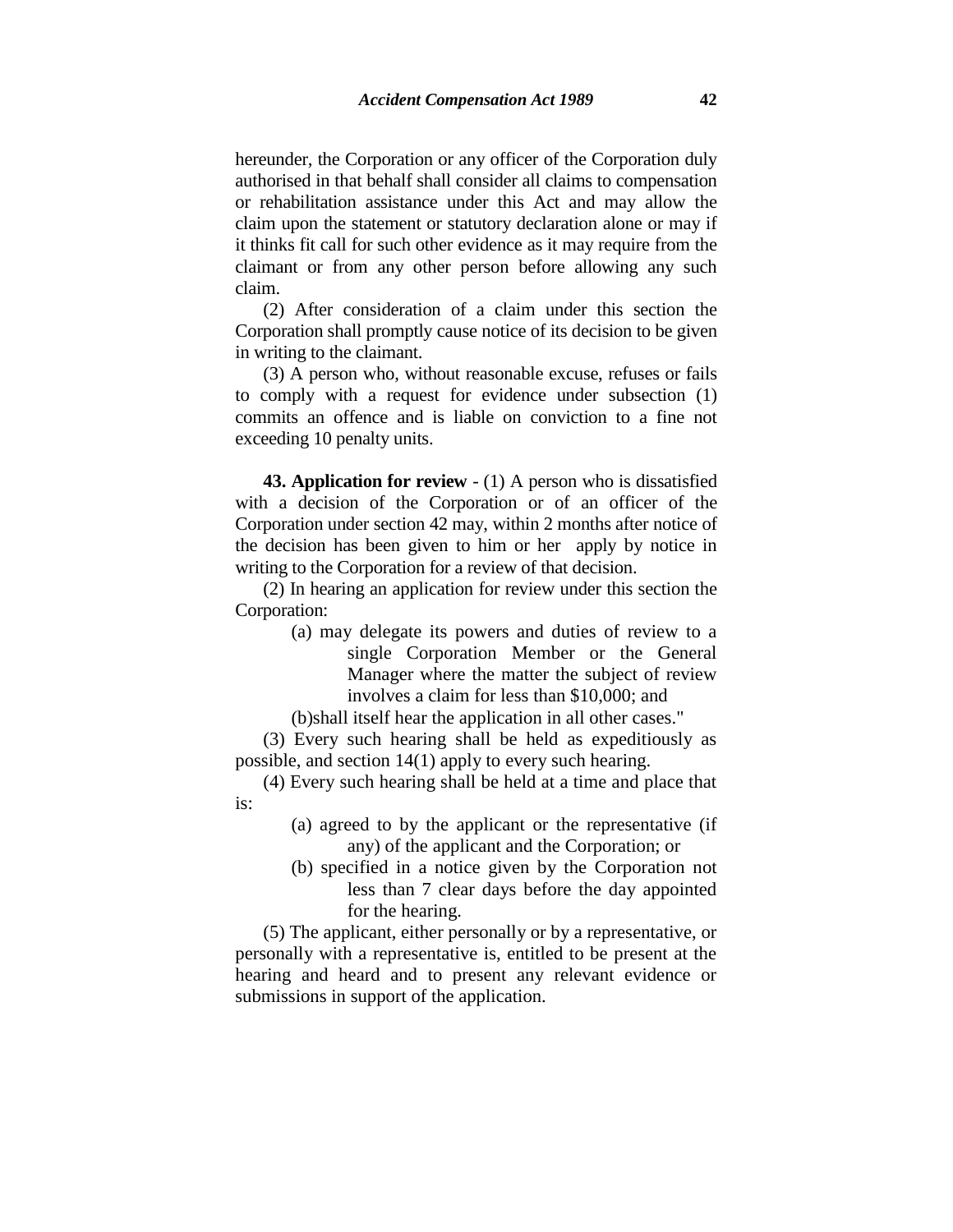(6) The Corporation may receive such other relevant evidence and make such other inquiries as it thinks fit, and may for that purpose appoint a medical committee. All evidence and information so received or ascertained (otherwise than at the hearing) shall be disclosed to a party to the review and a party may comment upon such information or present evidence in respect of it.

(7) The Corporation may receive any relevant evidence under subsection (5) or subsection (6), whether or not the evidence would be admissible in a Court of law.

(8) On the completion by the Corporation of the hearing of an application, the Corporation shall give a decision thereon.

(9) Notice of the decision shall be given to the applicant by the Corporation, and where a decision against which the applicant may appeal is given under the foregoing provisions of this section, the reasons therefore shall be stated and shall, if so requested by the applicant be delivered in writing.

(10) Subject to this section and to any rules of procedure laid down by the Corporation, the procedure at a hearing is as the Corporation determines.

(11) Where the Corporation delegates its powers and duties of review under this section the person to whom such powers and duties of review are delegated is entitled to exercise the powers and duties of the Corporation under this section and a decision, direction, action or omission by such person shall be taken for all purposes as a decision, direction, action or omission of the Corporation.

**44. Appeal to Supreme Court** - (1) Where a party is dissatisfied with a decision of the Corporation under section 43 as being erroneous in point of law, that party may appeal to the Supreme Court in respect of that decision on a question of law only.

(2) An appeal is made by giving notice of appeal to the Supreme Court and to the Corporation within 28 days after the date on which the appellant was notified of the decision appealed against or within such further time as the Court may allow on application made either before or after the expiration of those 28 days.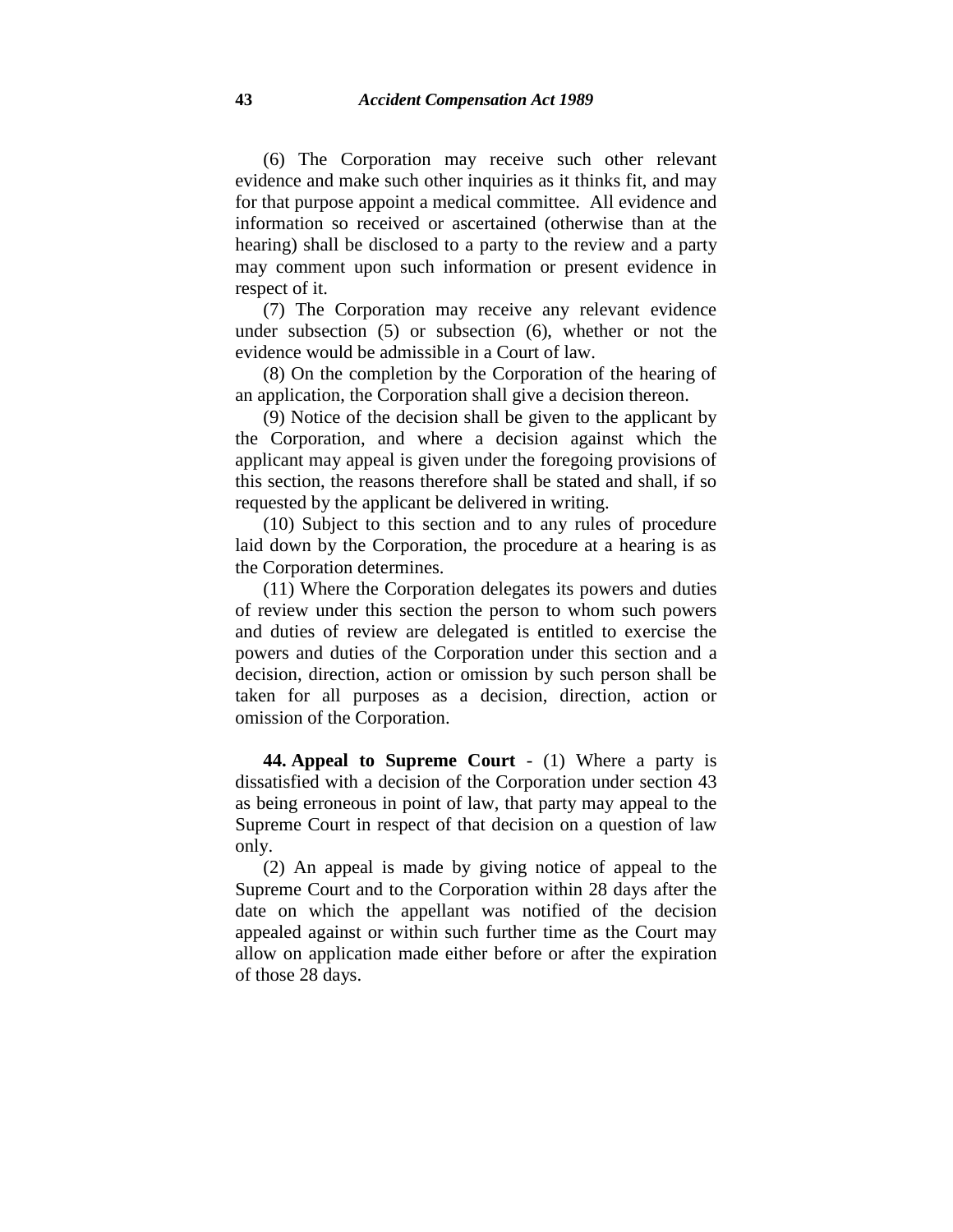(3) In its determination of an appeal, the Court may confirm, modify, or reverse the decision appealed against and the decision of the Court shall be final and conclusive.

(4) Subject to this section, the procedure in respect of an appeal shall be in accordance with the rules of the Court.

**45. Employers to maintain records** - (1) An employer who employs a worker to whom this Act applies shall keep a record in writing showing in respect of each worker:

(a) the workers' full name;

- (b) the workers' address;
- (c) the workers' age;
- (d) date or dates of employment;
- (e) the occupation in which he or she is employed;
- (f) the time worked; and
- (g) the wages paid to the worker.

(2) An employer shall whenever required by the Corporation so to do produce the records required to be maintained under subsection (1) or furnish written information therefrom.

(3) The records required to be kept by an employer under this section shall be retained and preserved by him or her for a period of 5 years after the expiry of the end of the period to which they refer.

**46. Employers to submit statements** - (1) An employer shall submit to the Corporation statements of wages which are in such form and contain such particulars and are submitted by such time or times as the Corporation may determine.

(2) The Corporation may by notice published in the Samoa Gazette or the Savali specify all or any of the matters determined by it under subsection (1).

(3) Where notice has been given by publication in the Samoa Gazette or the Savali under subsection (2) a person who fails to comply with the requirements of the Corporation as set out in such notice commits an offence and is liable upon conviction to a fine not exceeding 20 penalty units.

(4) In any case and whether or not notice has been given under subsection (2) the Corporation may by written notice directed to a person inform that person of its requirements under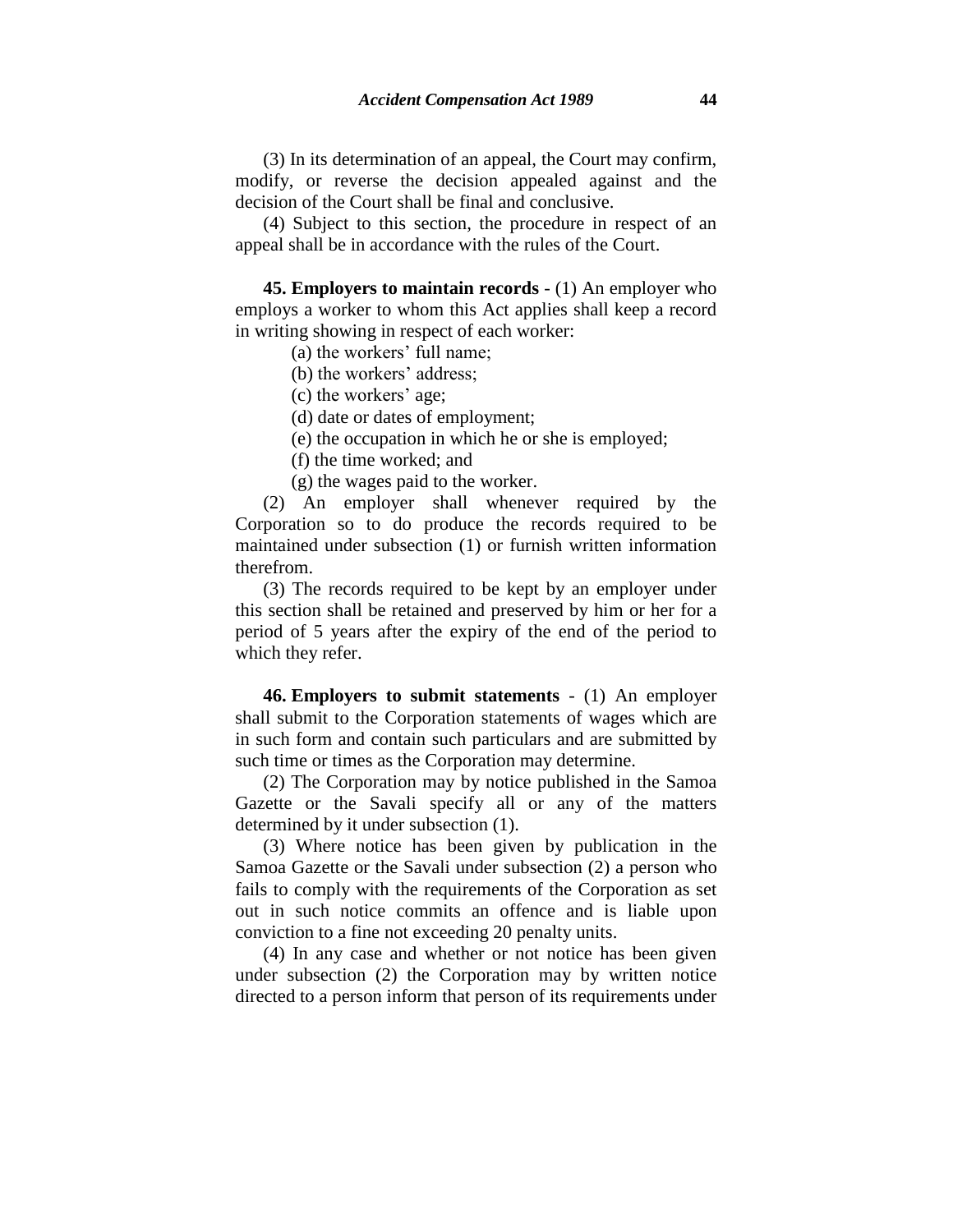subsection (1) and call upon that person on or before a date specified in the notice (not being a date less than 21 days after the receipt of the notice by that person) to satisfy those requirements.

(5) A person who fails to comply with a notice given under subsection (4) commits an offence and is liable upon conviction to a fine not exceeding 20 penalty units.

**47. Records of fuel brought into Samoa** - (1) A person who:

- (a) imports into Samoa any fuel; or
- (b) being the owner or agent for the owner of a specified means of conveyance enters fuel into Samoa for home consumption,

shall maintain such records relating to the entry and usage of that fuel as may be prescribed by regulations made under this Act.

(2) A person to whom subsection (1) applies shall whenever required by the Corporation so to do produce the records required to be maintained under that subsection or furnish written information therefrom.

(3) For the purposes of this section and any regulations made in connection with this section "fuel" means fuel of the kind specified in section 52, and includes motor spirits.

## **PART VI FINANCE AND ADMINISTRATION**

**48. Source and application of funds** - (1) For the purposes of this Act the Corporation shall derive its funds from the following sources:

- (a) from levies payable by employers under section 52;
- (b) from levies payable under section 53;
- (c) from premiums or levies paid by self-employed persons under a scheme established under section 64;
- (d) from:
	- (i) all interest and other income derived from money and investments held by the Corporation;
	- (ii) all fines payable under this Act;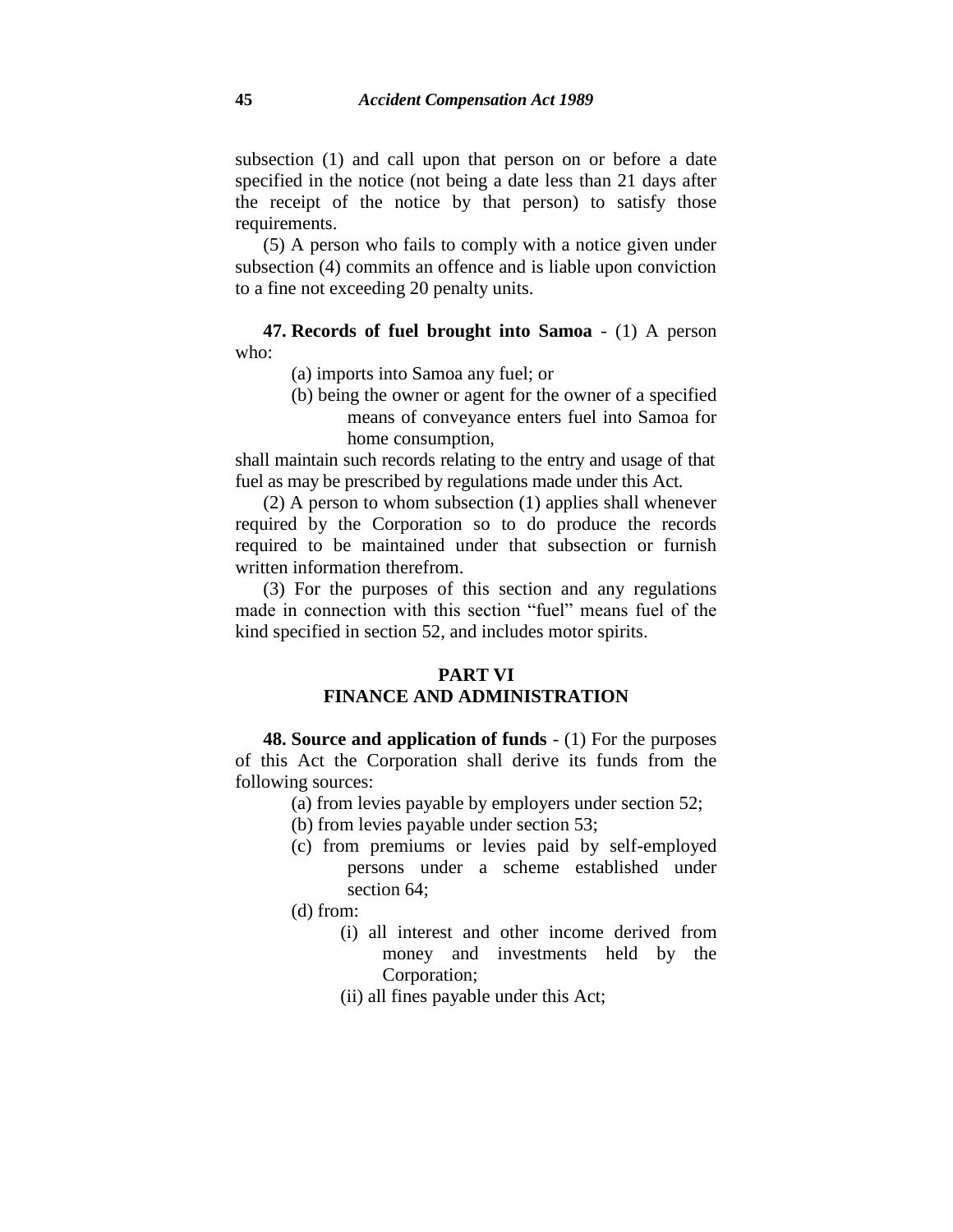- (iii) all other income or funds not being funds derived under paragraphs (a), (b) or (c).
- (2) The Corporation shall apply its funds as follows:
	- (a) all levies paid under sections 52 and 53 shall be pooled and used to pay such compensation and rehabilitation as provided by this Act (save for compensation and rehabilitation payable under section 64) together with the costs incurred by the Corporation in carrying out all functions and powers conferred on the Corporation by this Act save for the costs incurred by the Corporation in carrying out all functions and powers concerning section 64;
	- (b) all premiums or levies paid by self-employed persons under a scheme established under section 64 shall be used to pay compensation and rehabilitation together with the costs of the Corporation in carrying out all functions and powers concerning section 64;
	- (c) all other monies received by the Corporation shall be used to meet the costs of the Corporation in carrying out all functions and powers conferred on the Corporation by this Act as the Corporation deems fit.

(3) The Corporation shall, in preparing the financial statements referred to in section 50, specify with particularity the source and application of the funds.

(4) All money held by the Corporation at the date of commencement of this Act in the accounts known as the Workers Compensation Fund, the Motor Vehicle Compensation Fund and the Accident Compensation General Fund, shall be applied by the Corporation for the purposes of this Act.

**49. Accounts** - The Corporation shall at all times keep full and correct records and accounts of money received and expended by it and of all transactions, assets, liabilities, and funds in accordance with the Public Finance Management Act 2001 and the Public Bodies (Performance and Accountability) Act 2001.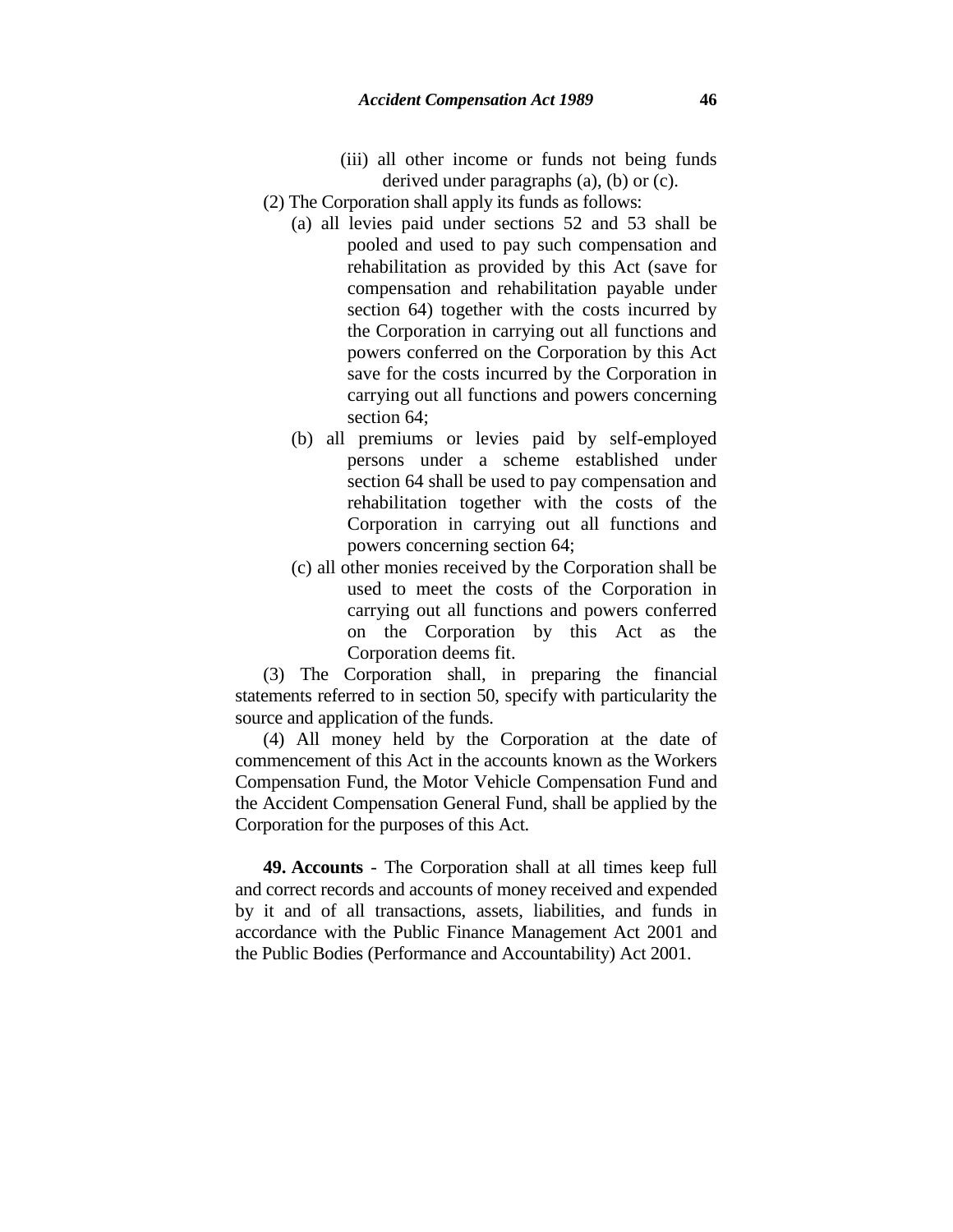**50. Annual Report and accounts** - (1) The Corporation shall prepare an Annual Report and annual accounts in accordance with the Public Finance Management Act 2001 and the Public Bodies (Performance and Accountability) Act 2001.

(2) The Controller and Chief Auditor will audit the annual accounts of the Corporation in accordance with the Public Finance Management Act 2001 and the Public Bodies (Performance and Accountability) Act 2001.

(3) The Corporation shall provide its Annual Report, annual accounts and the audit report of those accounts to the Responsible Minister in accordance with the Public Finance Management Act 200l and the Public Bodies (Performance and Accountability) Act 2001 (these Acts) and, upon receipt of the Annual Report, annual accounts and audit report on those accounts, the responsible Minister shall table such reports and accounts in accordance with these Acts.

**51. Advances by Government** - If the Corporation is at a time unable to pay a sum which is required to be paid under this Act, the sum required shall be advanced to the Corporation by the Government and the Corporation shall as soon as practicable repay to the Government any sum advanced by the Government to the Corporation.

**52. Payment of levies by Employers** - (1) An employer shall pay a levy as follows:

- (a) by way of contribution by the employer a levy of 1 sene for every complete tala of wages paid by the employer to the employer's workers; and
- (b) by way of contribution by the employee a levy of 1 sene out of every complete tala of wages received by the employer's workers.

(2) The manner and time of payment of such levy may be prescribed by regulations and unless such regulations are made payment shall be made at the times and in the manner as the Corporation may determine.

(3) The Corporation may by notice published in the Samoa Gazette or the Savali specify all or any of the matters determined by it under subsection (2).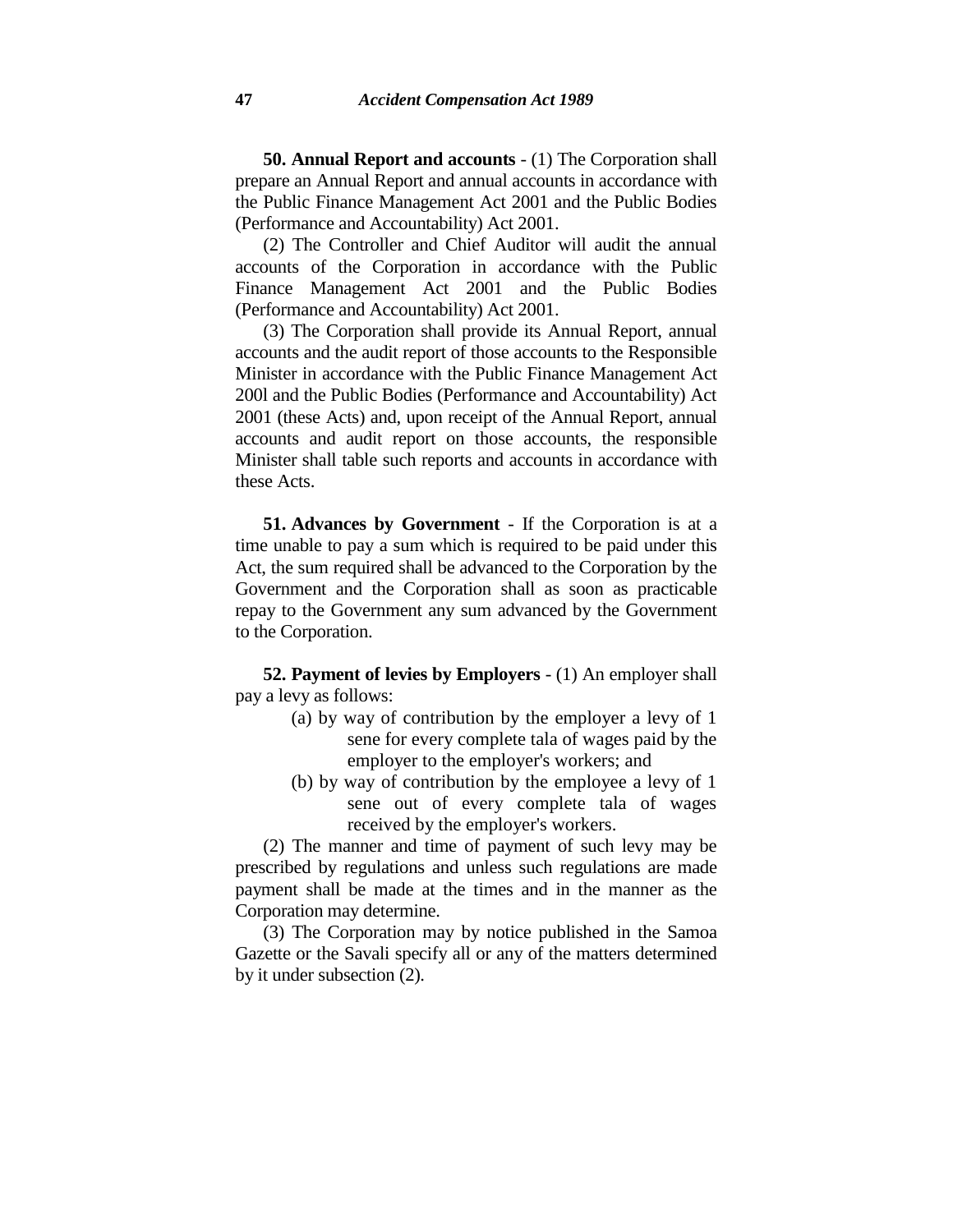(4) Where notice has been given by publication in the Samoa Gazette or the Savali under subsection (3) a person who fails to comply with the requirements of the Corporation as set out in such notice commits an offence and is liable upon conviction to a fine not exceeding 50 penalty units.

(5) In any case and whether or not notice has been given under subsection (3) the Corporation may by written notice directed to a person inform that person of its requirements under subsection (1) and call upon that person on or before a date specified in the notice (being a date not less than 21 days after the receipt of the notice by that person) to satisfy those requirements.

(6) A person who fails to comply with a notice given under subsection (5) commits an offence and is liable upon conviction to a fine not exceeding 50 penalty units.

**52A.Surcharge on late payment** - (1)Where any levies which an employer is liable to pay under section 52(1) are not paid within 14 days from and after the date on which such levies are payable the employer is liable to pay a surcharge on any levy not so paid to the Corporation by him or her at the rate of 1/20% in respect of a day or part of a day after the expiration of 7 days from and after the date on which the wage to which that levy relates was paid:

#### **PROVIDED THAT**:

- (a) if the amount of surcharge so calculated is less than \$1 the surcharge payable is \$1;
- (b) if the amount of surcharge exceeds \$1 the surcharge payable is calculated to the next highest multiple of \$1; and
- (c) the Corporation may in any case in which it thinks fit remit in whole or in part the payment of a surcharge due under this section.

(2) A sum due to the Corporation by way of surcharge under this section shall be paid to the Corporation within 14 days of a demand for such payment signed by the manager or other authorised officer of the Corporation being sent to the employer.

**53. Imposition, collection and remittance of fuel levies** - (1)A levy of 5 sene per imperial gallon is imposed and subject to subsection (4) shall be collected by and paid to the Comptroller of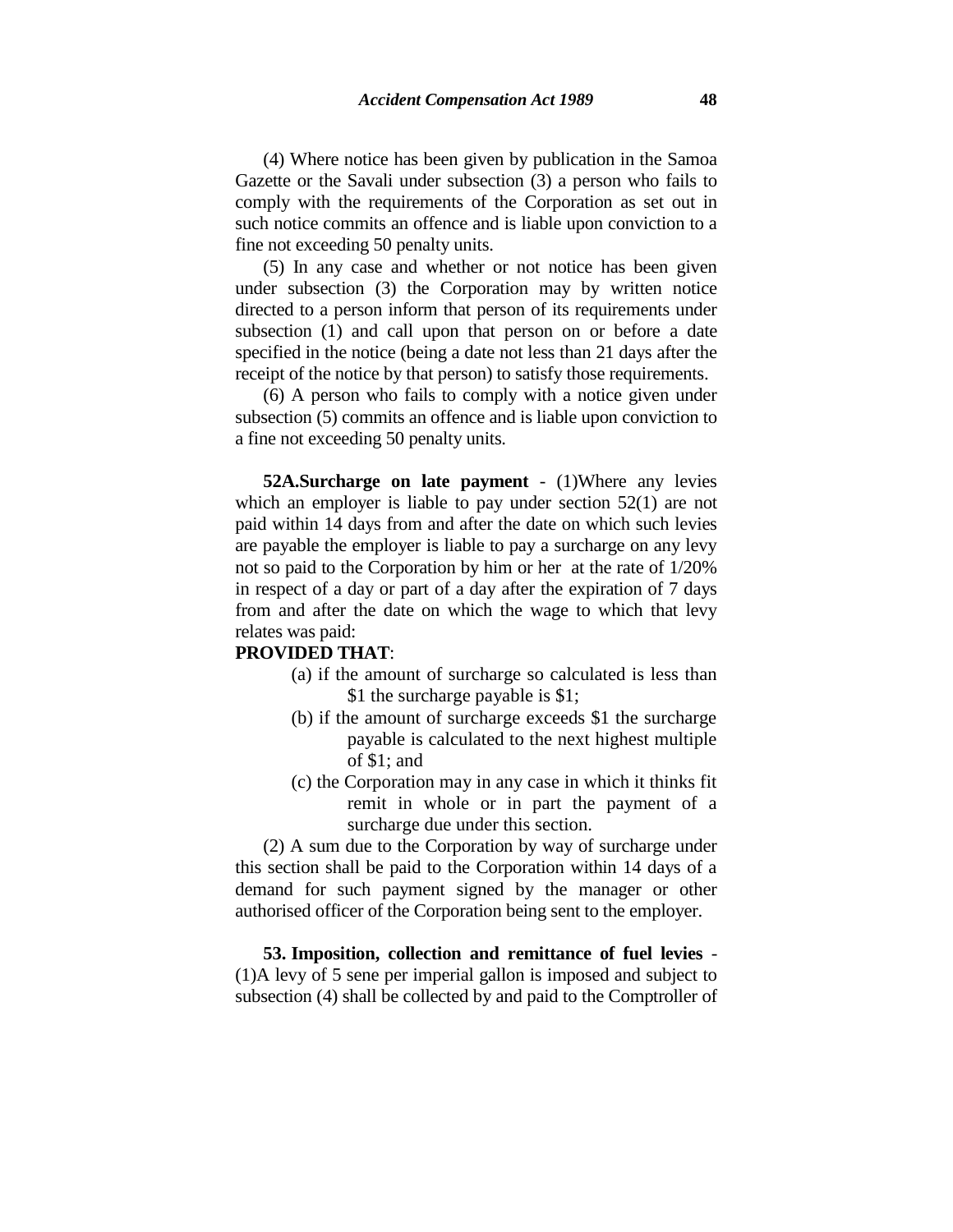Customs as agent for the Corporation upon all motor spirit or other fuel which is ordinarily used for the purpose of providing propulsion to a specified conveyance and which is:

(a) imported into Samoa; or

(b) entered therein for home consumption.

(2) The Comptroller of Customs shall at such time or times and in such manner as may be agreed upon between himself or herself and the Corporation remit to the Corporation such sums as may be collected from levies imposed under subsection (1).

(3) Where the Corporation is satisfied that a purchaser has paid the levy referred to in subsection (1) and that the motor spirit or other fuel purchased was for a purpose other than the propulsion of a specified conveyance, the Corporation shall on application, refund the levy so paid:

**PROVIDED THAT** such application is made in the manner and at the time or times not exceeding 1 year after the date of purchase as may be specified by the Corporation.

(4) Despite subsection (1) the Corporation may arrange for or accept payment to itself of a levy or may in a particular case or in any particular circumstances appoint an agent other than the Comptroller of Customs in that case or in those circumstances.

**54. Inspection of records kept by Customs Department and Ministry of Transport** - The Corporation is entitled to peruse or obtain from the Comptroller of Customs and the Chief Executive Officer of the Ministry responsible for transport such records and information as may be reasonably necessary to enable it to exercise its functions under this Act and the Comptroller of Customs, or the Chief Executive Officer of the Ministry responsible for transport as the case may be, shall to the best of his or her ability to do so, supply such information or make available such records upon request by the Manager or his or her deputy.

**55. Exemption from income tax** - The income of the Corporation is wholly exempted from income tax.

**56. Financial functions and powers**- (1) The Corporation has such functions and powers in relation to financial matters as are conferred upon it by this Act, and also has such further powers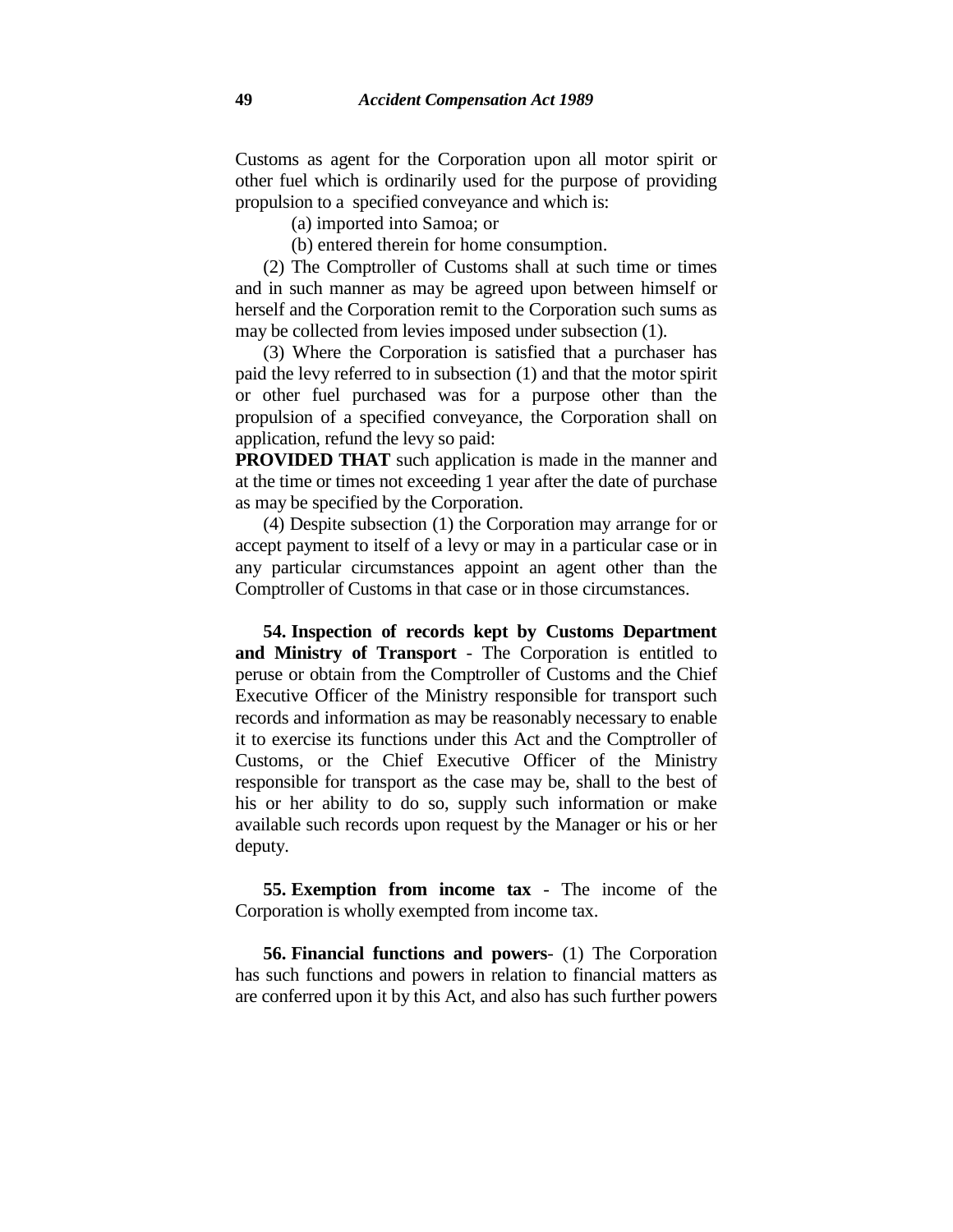not inconsistent with this Act, as are reasonably necessary for the effective performance of its functions.

(2) Without limiting subsection (1), it is declared that the functions and powers of the Corporation include:

- (a) the payment of all compensation, costs, and rehabilitation assistance in accordance with this Act;
- (b) the purchase of such personal property as in the opinion of the Corporation may be necessary or desirable for the performance of its functions or the performance of his or her duties by a member of the Corporation;
- (c) the sale, transfer, lease, hire, or other disposition of any of its real or personal property;
- (d) the making of contributions towards the expenses of Government departments and other bodies which and persons who assist the Corporation in the discharge of its functions; including the provision of transport facilities and the use of motor vehicle and whether on a permanent or temporary basis;
- (e) the management and administration of the Fugalei Saleufi market in a manner the Corporation determines to be economically appropriate.
- (3) Any money belonging to the Corporation may be invested: (a) in Government securities;
	- (b) on deposit in an approved bank or banks; or
	- (c) in the purchase, taking on lease, or acquisition of such land, building, plant, and equipment, and the construction and alteration of such buildings, as in the opinion of the Corporation may be desirable.

(4) The Corporation may at any time or times open at an approved Bank or Banks or at a branch or agency of any such Bank, such accounts (including imprest and subsidiary accounts) as it considers necessary or desirable for the conduct of its business.

(5) An account opened under subsection (4) is operated upon by cheque or other instrument (not being a promissory note or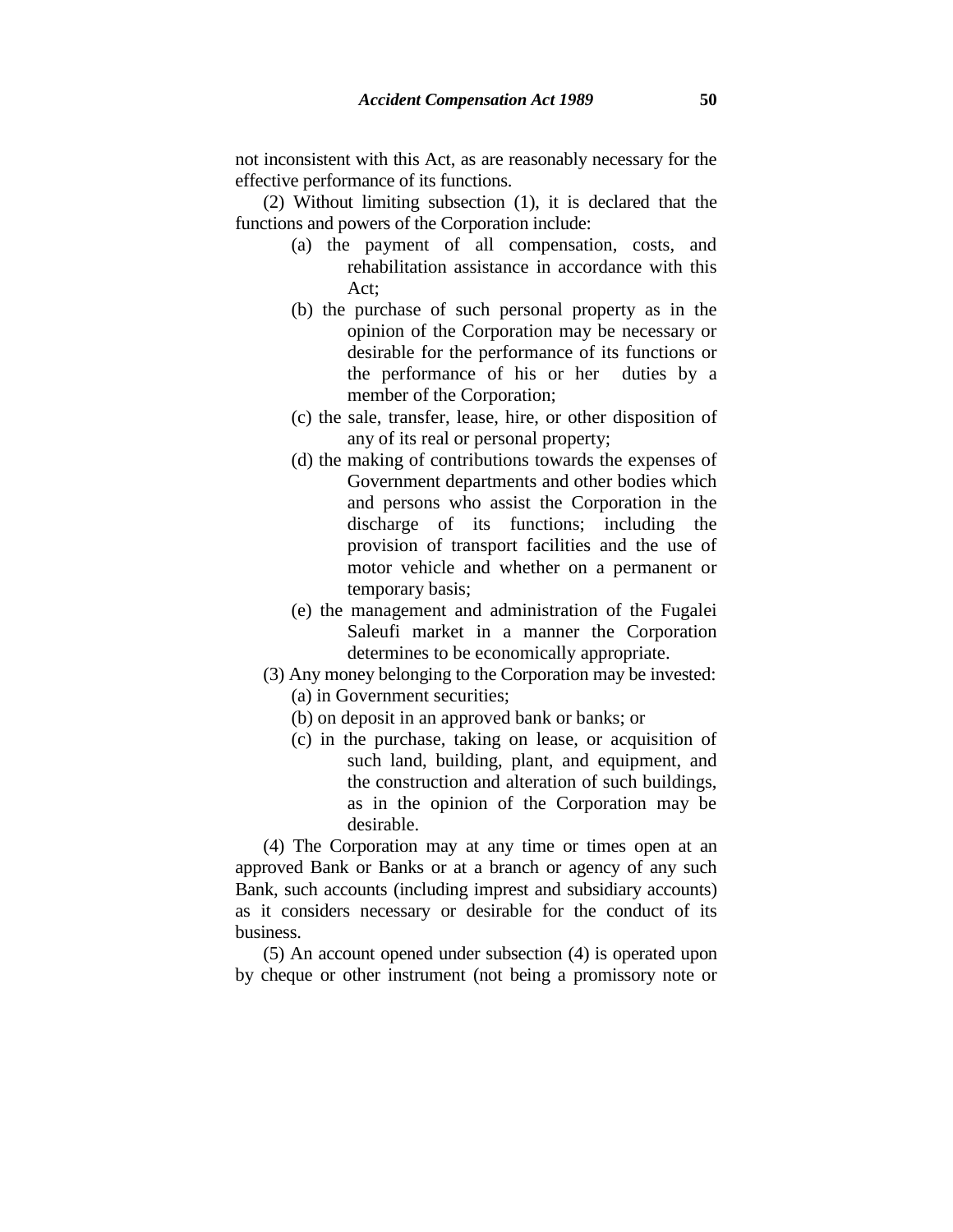bill) signed by such person or persons as may be authorised in that behalf by the Corporation.

(6) The Corporation may borrow money (whether by way of overdraft or otherwise) and mortgage or charge any of its property or rights.

(7) In a financial year the Corporation may expend for purposes not authorised by this or any other Act any sum or sums not amounting in the aggregate to more than \$20,000.

(8) For the purposes of this section "approved bank" includes ANZ Bank, National Bank of Samoa, Westpac Bank and a bank or lending institution approved by the Corporation.

**57. Insurance** - The Corporation may at its discretion insure or reinsure any of its properties or liabilities.

**58. General Manager and staff of Corporation** - (1) The Head of State, acting on the advice of Cabinet, shall appoint a General Manager of the Corporation.

(2) The General Manager is the Chief Executive Officer of the Corporation and shall be responsible to the Corporation for the efficient administration of the operations of the Corporation.

(3) The General Manager shall be in attendance at a meeting of the Corporation unless in a particular case he or she is excused by the Corporation from attendance.

(4) The Corporation shall appoint and employ such other officers and employees as it may consider necessary or desirable for the due performance of its functions.

(5) Subject to subsection (1) and to any regulations made under this Act, the General Manager and other officers and employees of the Corporation shall hold office or employment at such remuneration and on such terms and conditions as the Corporation shall determine.

(6) The salaries and remuneration of the officers and employees of the Corporation shall be paid out of its funds.

**59. Staff benefits** - The Corporation may, with the approval of the Minister responsible for the Corporation and the Financial Secretary, provide assistance and other benefits (other than salaries and remuneration provided for in section 58) for officers, employees and directors of the Corporation.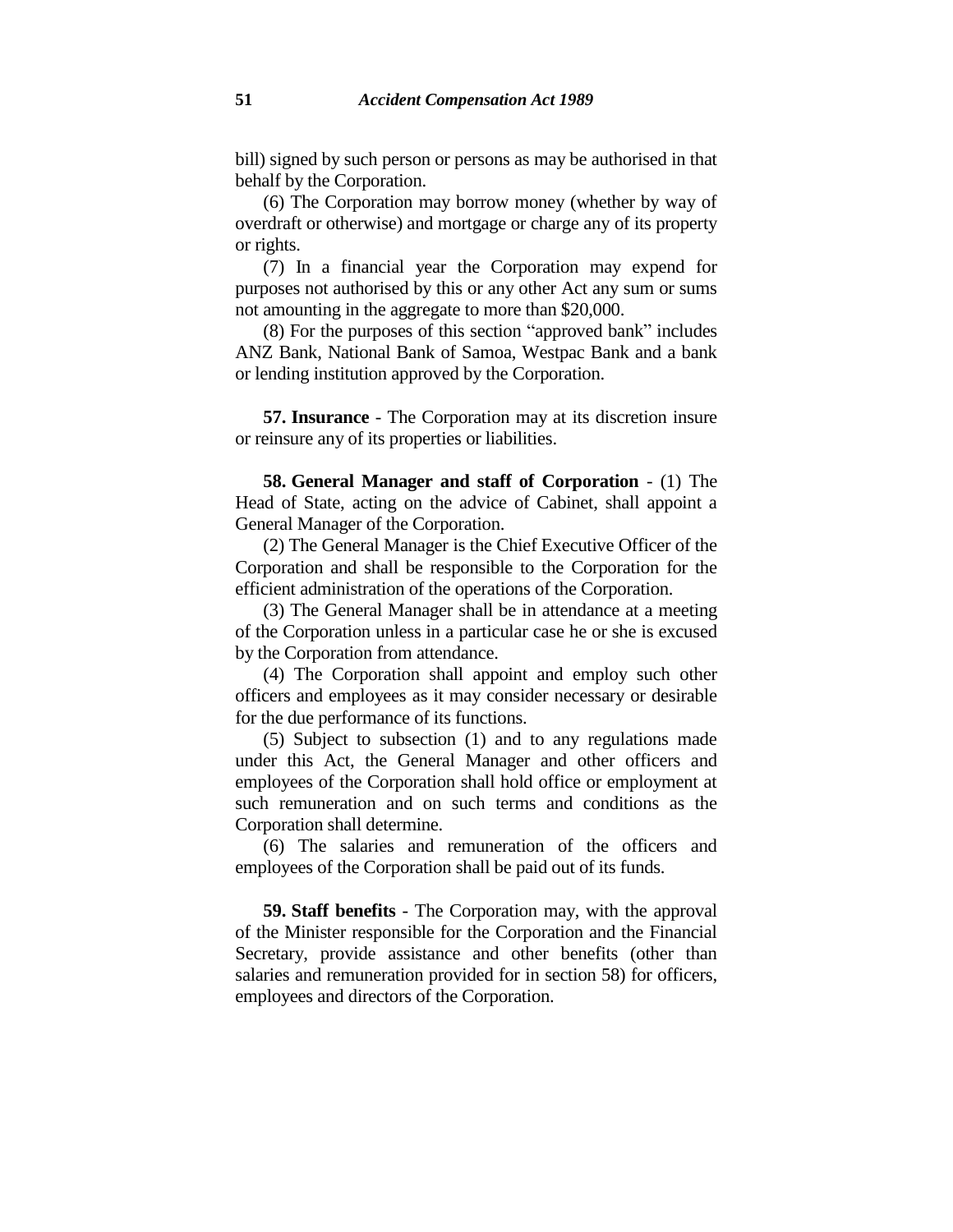**60. Secrecy** - (1) A member of the Corporation and a person appointed under section 58 and an agent of the Corporation and an officer and employee of each such agent shall regard and deal with all matters which come to its knowledge in the performance or discharge of his or her duties and functions under this Act as secret and shall not either while he or she is or after he or she ceases to be a member of the Corporation or an officer or employee thereof communicate any such matter to a person:

- (a) other than a person to whom he or she is authorised
	- by the Minister or the Corporation to communicate it; or
- (b) otherwise than for the purposes of carrying out the functions of the Corporation; or
- (c) otherwise than by or in accordance with the directions of a Court.

(2) A person who wilfully acts in contravention of this section commits an offence and is liable on conviction to imprisonment for a term not exceeding 12 months or to a fine not exceeding 20 penalty units, or both.

**61. Protection for bona fide acts** - No member of the Corporation or officer or employee thereof is personally liable for a liability of the Corporation or for an act done or omitted by the Corporation or by a member, officer or employee thereof in good faith under or intended under the powers, duties or functions of the Corporation.

**62. Contracts of Corporation** - (1) Subject to section 11 a contract which if made between private persons must be by deed shall, if made by the Corporation, be in writing under the seal of the Corporation.

(2) A contract which, if made between private persons, must be in writing signed by the parties to be charged with the contract shall, if made by the Corporation, be in writing either under the seal of the Corporation or signed by a person acting on behalf of and under the express or implied authority of the Corporation.

(3) A contract which, if made between private persons, may be made orally may be made in the manner specified in subsection (1) or subsection (2) or may be made orally by or on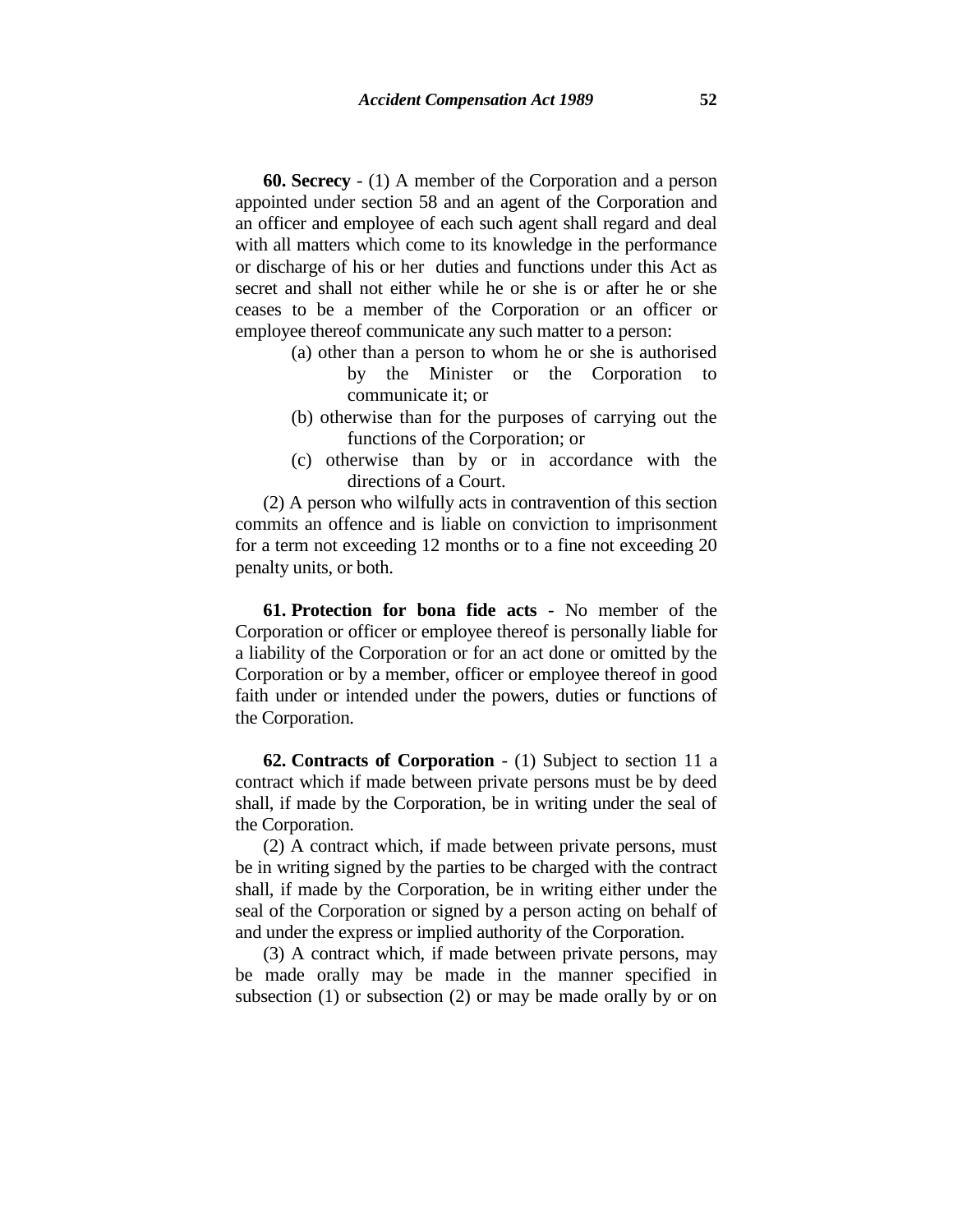behalf of the Corporation by a person acting under the express or implied authority of the Corporation.

(4) Despite any preceding provision of this section a contract made by or on behalf of the Corporation is not invalid by reason only that it was not made in manner provided by this section, if it was made under a resolution of the Corporation or to give effect to a resolution of the Corporation in relation to contracts generally or in relation to that particular contract.

**63. Particular Powers to provide for funds for specialised education** - In addition to all other powers which the Corporation has under this Act the Corporation has power to provide for or contribute towards scholarships, education endowments, or training schemes whether in Samoa or overseas where such scholarships endowments or schemes involve the training of persons in skills which will be of benefit in Samoa and assist in the fulfilment of the purposes of this Act.

## **PART VII SELF-EMPLOYED PERSONS**

**64. Insurance for self-employed persons** - (1) It is a function of the Corporation to investigate and if practicable to implement a scheme of insurance for self-employed persons.

(2) Such scheme may provide either for the voluntary or compulsory insurance of self-employed persons.

(3) Such scheme may provide for minimum and maximum weekly benefit payments and may also provide for the provision of any or all other benefits that are available under this Act to workers.

(4) Such scheme may provide for an arbitrary level of compensation or for a level of compensation to be determined having regard to the actual or assumed earnings from selfemployment by the injured person.

(5) The premium or levy in respect of any such scheme of insurance shall be fixed at such a level or levels as will be sufficient to fund the scheme and to provide a proper contribution towards the cost of the administration of this Act without recourse to other money.

(6) The rate of premium or levy may be a fixed rate or may vary according to the apparent risk of injury or death attaching to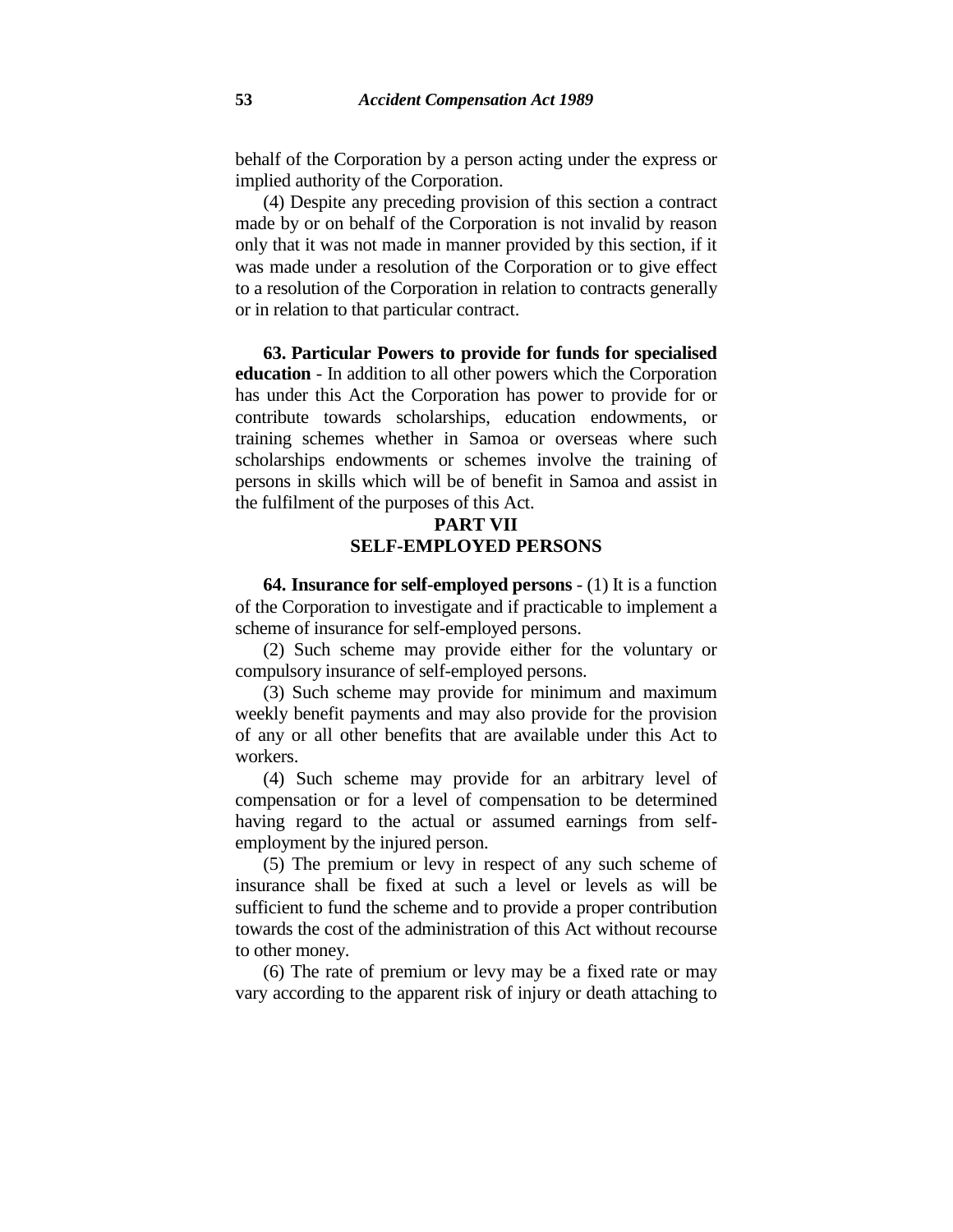the work done by the insured person in his or her selfemployment.

(7) The scheme or insurance envisaged by this section is brought into force by regulations made by the Head of State acting on the advice of Cabinet.

## **PART VIII MISCELLANEOUS**

**65. Remedies and common law** - (1) Nothing in this Act shall affect any civil liability of an employer or other person where the injury was caused by the negligence, breach of statutory duty or other fault of such employer (including his or her servants or agents) or of such other person.

(2) A person entitled to claim under this Act may proceed both under this Act and independently of this Act.

(3) Where a person claims independently of this Act and recovers a sum or sums in respect of such claim such person shall refund to the Corporation such amount as the Corporation may decide is reasonable having regard to the nature and amount of compensation paid by it to the injured person and to the nature and amount of the sum or sums so recovered; and may likewise reduce or cancel subsequent payments which but for this section would have been payable by way of compensation to such person, **PROVIDED THAT** in no case shall the amount payable to the Corporation together with the value of subsequent compensation so cancelled or reduced exceed the sum or sums so recovered.

(4) An amount to be refunded under subsection (3) is payable at such time and in such manner as the Corporation may determine and constitutes a debt due from such person to the Corporation.

(5) The rights of review and appeal granted by sections 43 and 44 apply to a decision or determination made under this section.

**66. Civil proceedings** - All levies or charges payable under this Act may without prejudice to any other remedy be recoverable by the Corporation as a debt due to the Corporation.

**67. Compensation not assignable** - No money paid or payable by way of compensation under this Act is capable of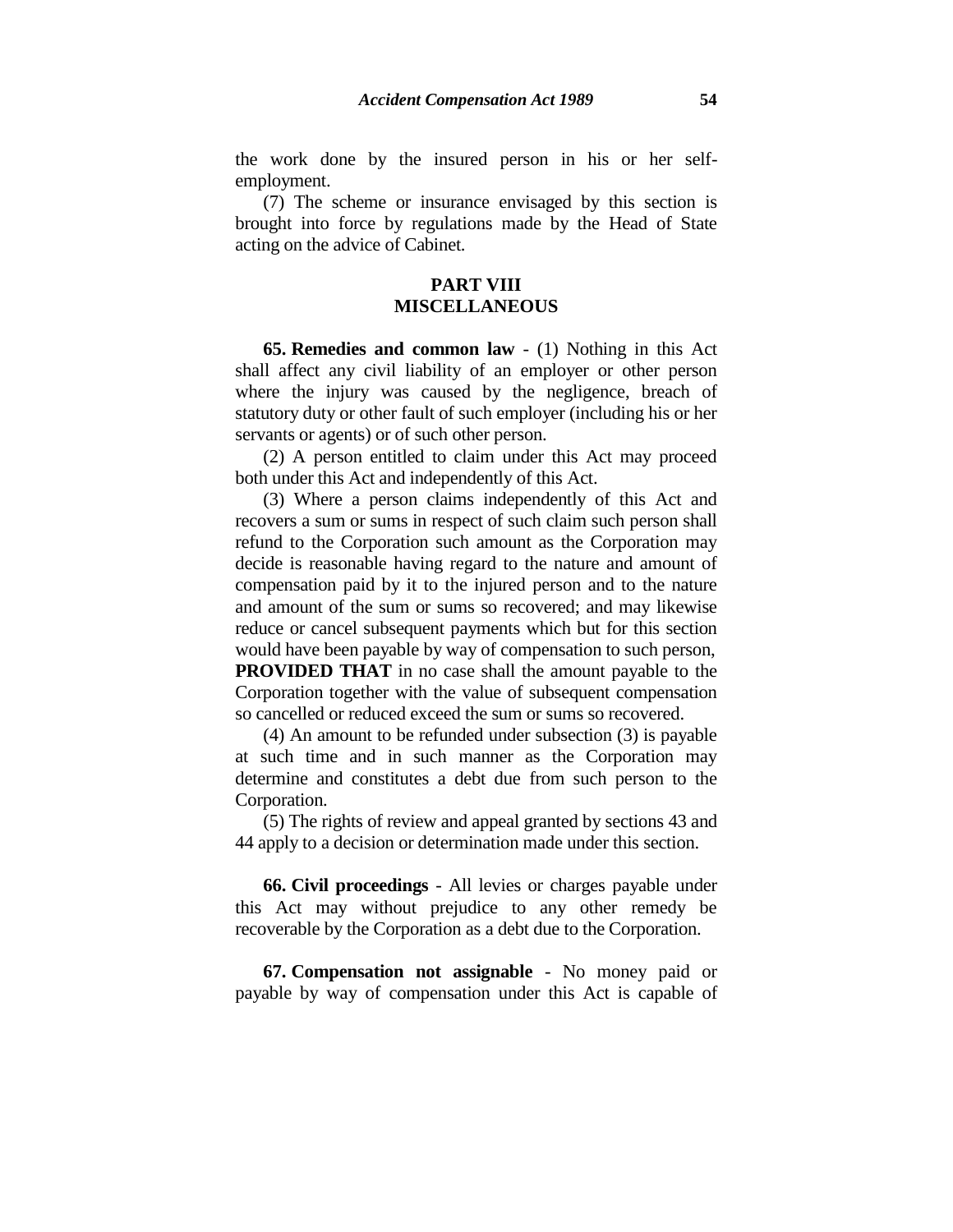being assigned, charged, taken in execution or attached nor shall a claim be set off against it nor shall it be an asset in bankruptcy of the person entitled thereto.

**68. Ex gratia payments** - Where a person suffers personal injury by accident, or dies as a result of personal injury so suffered and:

- (a) the accident happens in Samoa and the person is not entitled to compensation in respect of the injury; or
- (b) despite that the person is entitled to compensation in respect of the injury, the Corporation is satisfied that there are such special circumstances as to make it reasonable and proper that ex gratia provision is made additional to a compensation or rehabilitation assistance that would otherwise be available,

the Corporation may pay and provide, on an ex gratia basis, compensation and rehabilitation assistance on such terms and conditions and of such amount and nature as, having regard to all the circumstances of the case, it considers appropriate:

**PROVIDED THAT** in no case shall such compensation exceed the maximum amount or amounts provided for elsewhere in this Act.

**68A.Special payment upon death without accident or injury** - (1) Despite any other provision of this Act, there shall be paid to an approved family member of a deceased worker an amount not exceeding the sum of \$4,000 upon the death of the worker.

(2) In this section:

- "approved family member" means a member or members of the deceased worker's family approved by the Corporation:
- "deceased worker" means a worker who has died of natural causes and not as a result of an accident or injury arising from an accident which would be compensable under this Act.

**69. Unclaimed Compensation** - Where: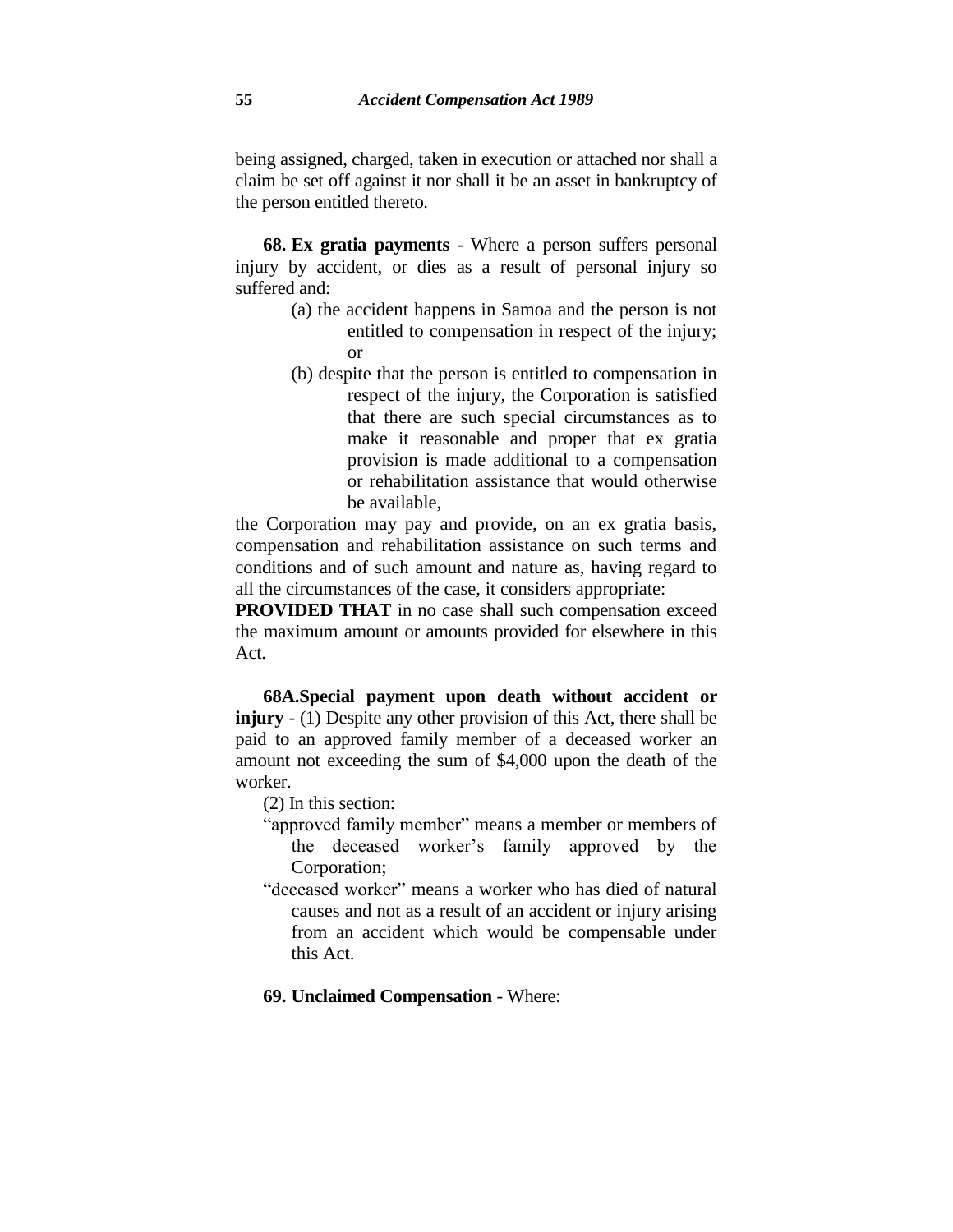- (a) a person to whom compensation is due fails to uplift the same within 6 months of the date upon which it fell due; or
- (b) a cheque issued in favour of a person in respect of compensation has not been negotiated within 6 months of the date of issue,

then if the Corporation is satisfied that reasonable efforts have been made to locate the person to whom compensation is due or the payee of the cheque as the case may be the Corporation may direct that the entitlement of that person to receive the compensation or of the payee to receive the benefit of the cheque shall be extinguished and it shall be extinguished accordingly:

**PROVIDED, HOWEVER, THAT** the Corporation may in its unfettered discretion and upon such conditions as it may impose at any time thereafter reinstate that person's or payee's entitlement.

**70. Payments due and unpaid at time of death of an injured person** - Subject to section 24(6), where an amount has become payable to a person in his or her lifetime in respect of rehabilitation assistance or compensation under this Act but has not been paid to him or her before his or her death, it is to be paid to such dependant or dependants of the deceased or to such other person or persons as the Corporation may determine.

**71. Corporation to implement policy of Government** - In the exercise of its functions and powers under this Act or under any other Act the Corporation shall give effect to the policy of the Government as communicated to it in writing by the Minister.

- **72. Offences and penalties** (1) A person who:
	- (a) for a purpose connected with this Act or any regulations made under this Act -
		- (i) knowingly makes a false statement, or
		- (ii) produces or furnishes or causes or knowingly allows to be produced or furnished a document which he or she knows to be false in any material particular;
	- (b) fails to make any payment by the due date of an amount which under this Act or regulations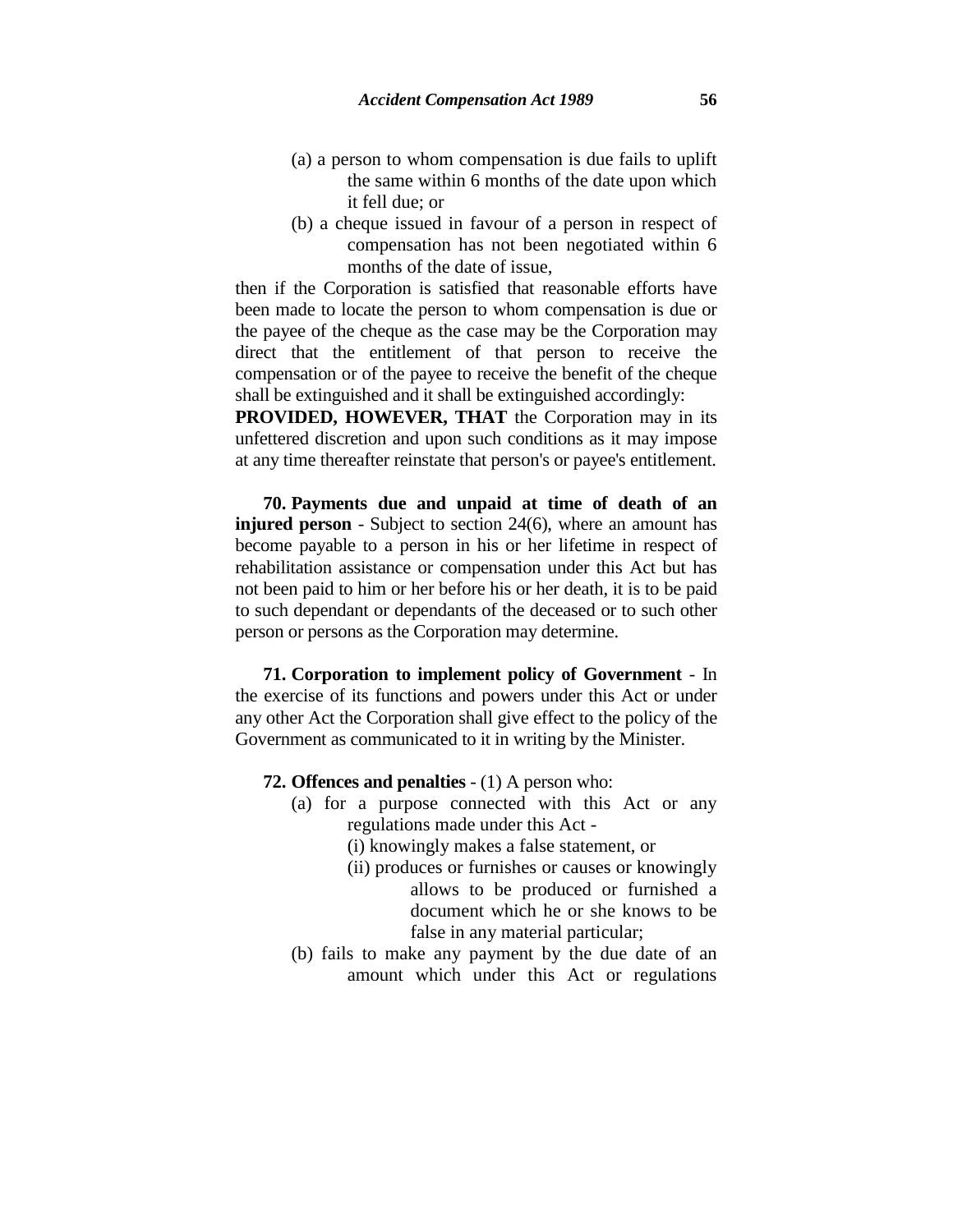made thereunder he or she is liable or required to pay by such due date;

- (c) obstructs an officer or employee of the Corporation in the discharge of his or her functions as such;
- (d) fails to maintain any records required to be maintained by this Act or by any regulations made thereunder; and
- (e) fails to submit any returns, documents, medical report or information required to be submitted under this Act or by any regulations made thereunder, is guilty of an offence and upon conviction is liable to a fine not exceeding 60 penalty units or to imprisonment for a term not exceeding 3 years or to both such fine and imprisonment.

(2) If a person, with intent to evade, evades or attempts to evade or does an act with intent to evade a duty imposed on him or her by this Act or any regulations made thereunder he or she is guilty of an offence and on conviction is liable to a fine not exceeding 60 penalty units.

(3) In any proceedings under this section the Court may in addition to or instead of imposing a fine impose a penal charge not exceeding the amount of a levy or deficient levy and every such penal charge shall be recoverable as a fine.

**73. Regulations** - (1) The Head of State, acting on the advice of Cabinet, may make such regulations as shall be necessary or expedient for giving full effect to this Act and for the due administration thereof.

(2) Without limiting the general power conferred by subsection (1) regulations may be made for any of the following purposes:

- (a) prescribing forms and registers required in connection with the reporting notification and recording of accidents and in connection with claims for and the provision or payment of rehabilitation assistance and compensation under this Act;
- (b) prescribing forms of medical certificates and reports;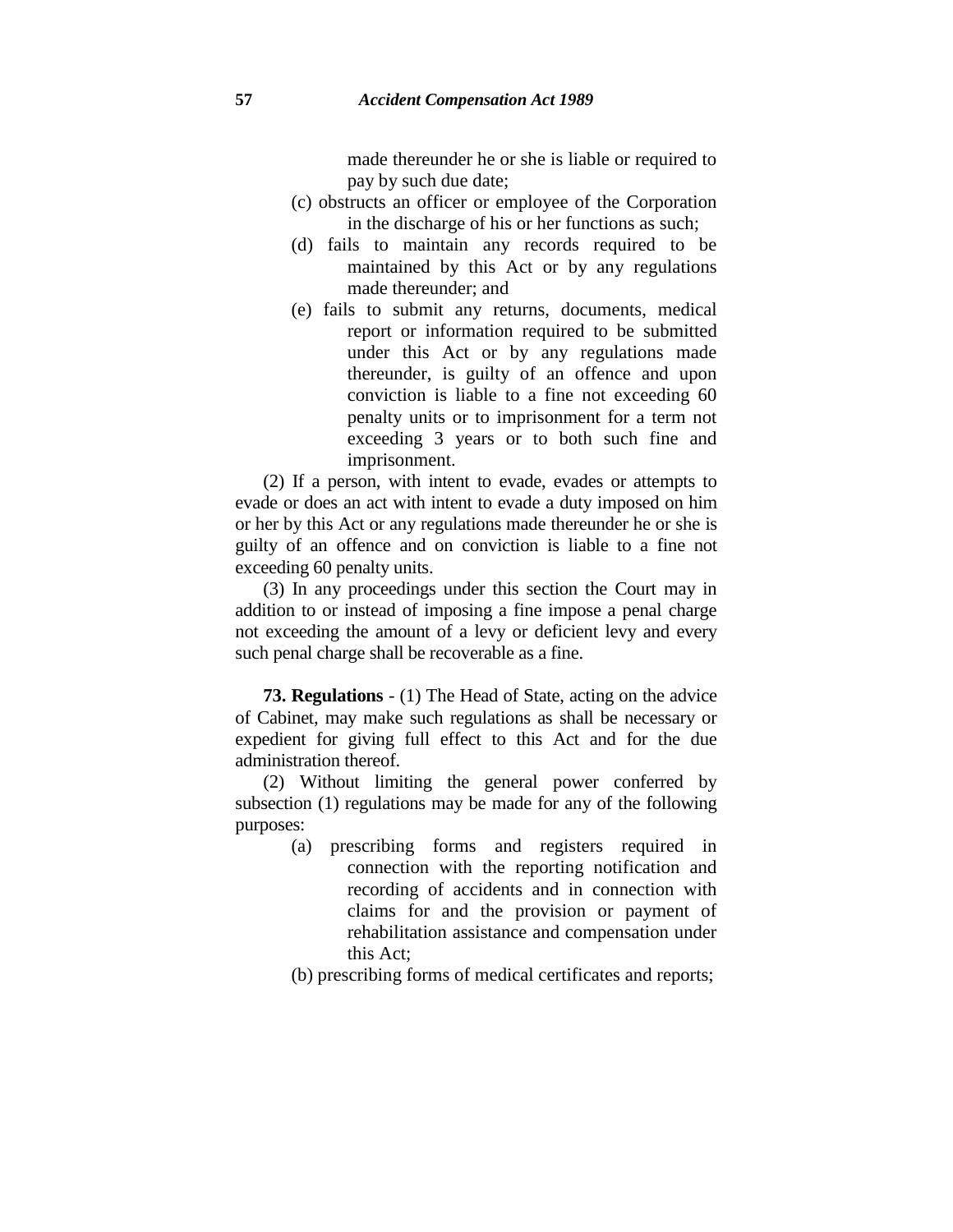- (c) prescribing requirements in respect of the information to be supplied in support of claims for rehabilitation assistance and compensation and in relation to the personal injuries to which the claims relate and the accidents by which they were caused;
- (d) prescribing the respective responsibilities of employers and workers for supplying statements and reports (including confirmatory statements and reports) in respect of accidents;
- (e) providing in a special class or classes of cases for the modification of the procedures prescribed by or under this Part, or the substitution of different procedures, in connection with the reporting, notification, and recording of accidents and in connection with the manner of making claims for rehabilitation assistance or compensation under this Act;
- (f) providing for such other matters as are expedient in connection with the procedure for the reporting, notification, and recording of accidents and in connection with the manner of making claims for rehabilitation assistance and compensation under this Act;
- (g) providing for the inspection of the records of an employer;
- (h) providing for the maintenance of records by a person importing fuel or bringing the same into Samoa for home consumption and for the inspection of such records;
- (*i*) to provide for the establishment regulation and control of a scheme established under section 59;
- (j) providing for any or all matters necessary or desirable in connection with a scheme of insurance for self-employed persons effected or to be effected under section 64;
- (k) providing for the appointment of an agent or agents for the collection of levies and other dues and for payment of commissions or fees to such agent or agents;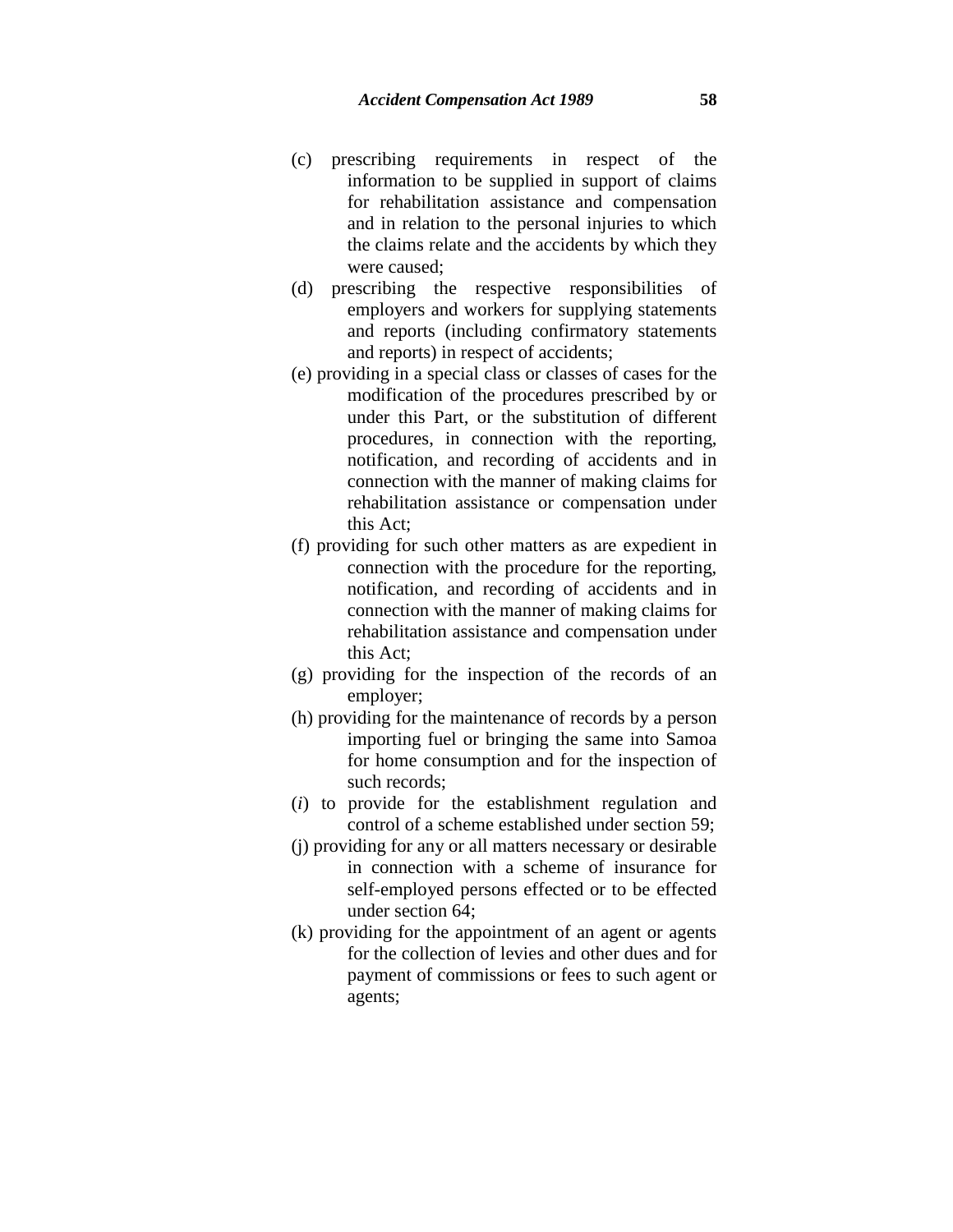- (*l*) prescribing the manner and time of payment of levies and other dues;
- (m) providing for the establishment of special, standing or advisory committees consisting of members of the Corporation and persons other than members and the delegation to such committees of any of its duties; and
- (n) providing for such matters as are contemplated by, or necessary for giving full effect to the this Act and for the due administration thereof.

(3) In the absence of any such regulations, or so far as any such regulations do not extend, the Corporation may, subject to this Act, determine the forms and registers to be used and the procedure to be followed for or in connection with all or any of the purposes specified in subsection (2).

**74. Repeal and savings** - (1) Subject to subsections (2) and (3) the enactments specified in Part I of Schedule 2 are repealed.

(2) Without limiting the Acts Interpretation Act 1974 it is declared that the repeal of sections 49 and 62 of the Accident Compensation Act 1978, shall not affect the amendments made by those sections.

(3) Parts III and IV and sections 29, 30, 31, 32, 33, 34, and 35 of the Accident Compensation Act 1978 shall continue in force and shall apply in respect of personal injury by accident occurring on or after the 20th March 1978, and before the commencement of this Act as if those provisions had not been repealed by subsection (1).

(4) All proceedings in respect of offences committed or alleged to be committed before the commencement of this Act against an enactment repealed may be instituted or continued as if this Act had not been passed, and all levies or charges which were payable under the Accident Compensation Act 1978 may be recovered as if this Act had not been passed.

(5) All applications for review, and appeals to the Supreme Court commenced under Part V of the Accident Compensation Act 1978 may be continued under the corresponding provisions of Part V of this Act.

(6) The Order specified in Part II of Schedule 2 is revoked.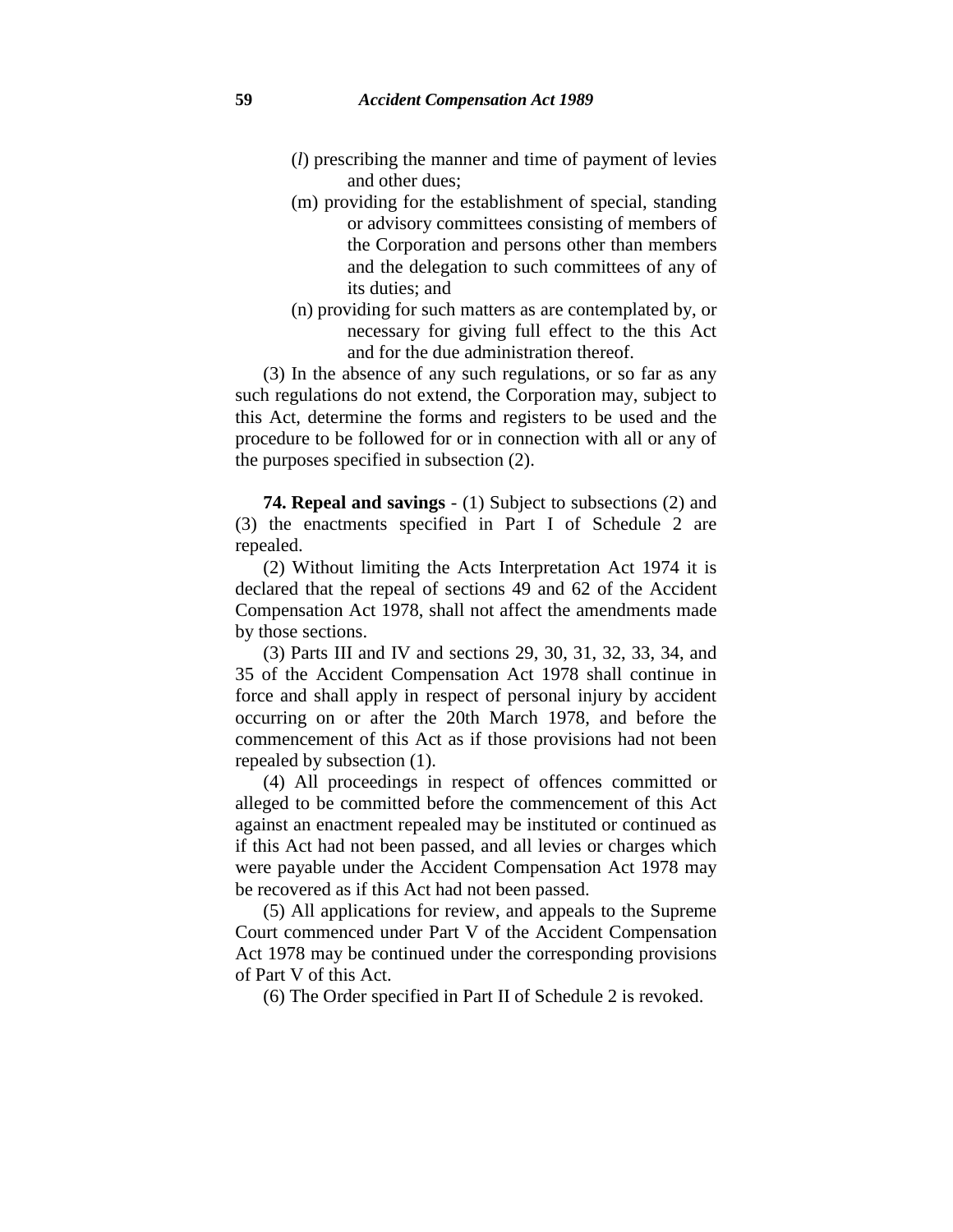**75. Further savings and transitional arrangements**- (1) All things lawfully done by or in the name of the Accident Compensation Board as at the date of commencement of the Accident Compensation Amendment Act 2003 are saved.

(2) The Corporation is entitled to the benefit of and is subject to all laws, contracts, entitlements, agreements, actions, prosecutions, legal proceedings, liabilities, obligations and other arrangements which the Accident Compensation Board was lawfully entitled to or subject to, as the case may be, as at the commencement of the Accident Compensation Amendment Act 2003.

(3) All criminal and civil proceedings involving or affecting the Accident Compensation Board as at the commencement of the Accident Compensation Amendment Act2003 are saved and, despite this Act and the Accident Compensation Amendment Act 2003, such proceedings may continue and be completed in accordance with this Act as if the Accident Compensation Amendment Act 2003 had not commenced.

(4) All levies, charges, debts and other monies lawfully owing to the Accident Compensation Board as at the commencement of the Accident Compensation Amendment Act 2003 are saved and are recoverable by and in the name of the Corporation under this Act.

(5) All accidents and other compensible events which occurred prior to the date of commencement of the Accident Compensation Amendment Act 2003 shall be dealt with and decided in accordance with the Accident Compensation Act 1989 as if the Accident Compensation Amendment Act 2003 had not become law and all accidents and other compensible events which occur from the date of commencement of the Accident Compensation Amendment Act 2003 shall be dealt with and decided in accordance with the Accident Compensation Act 1989 as amended by the Accident Compensation Amendment Act 2003.

## **SCHEDULES**

## **SCHEDULE 1**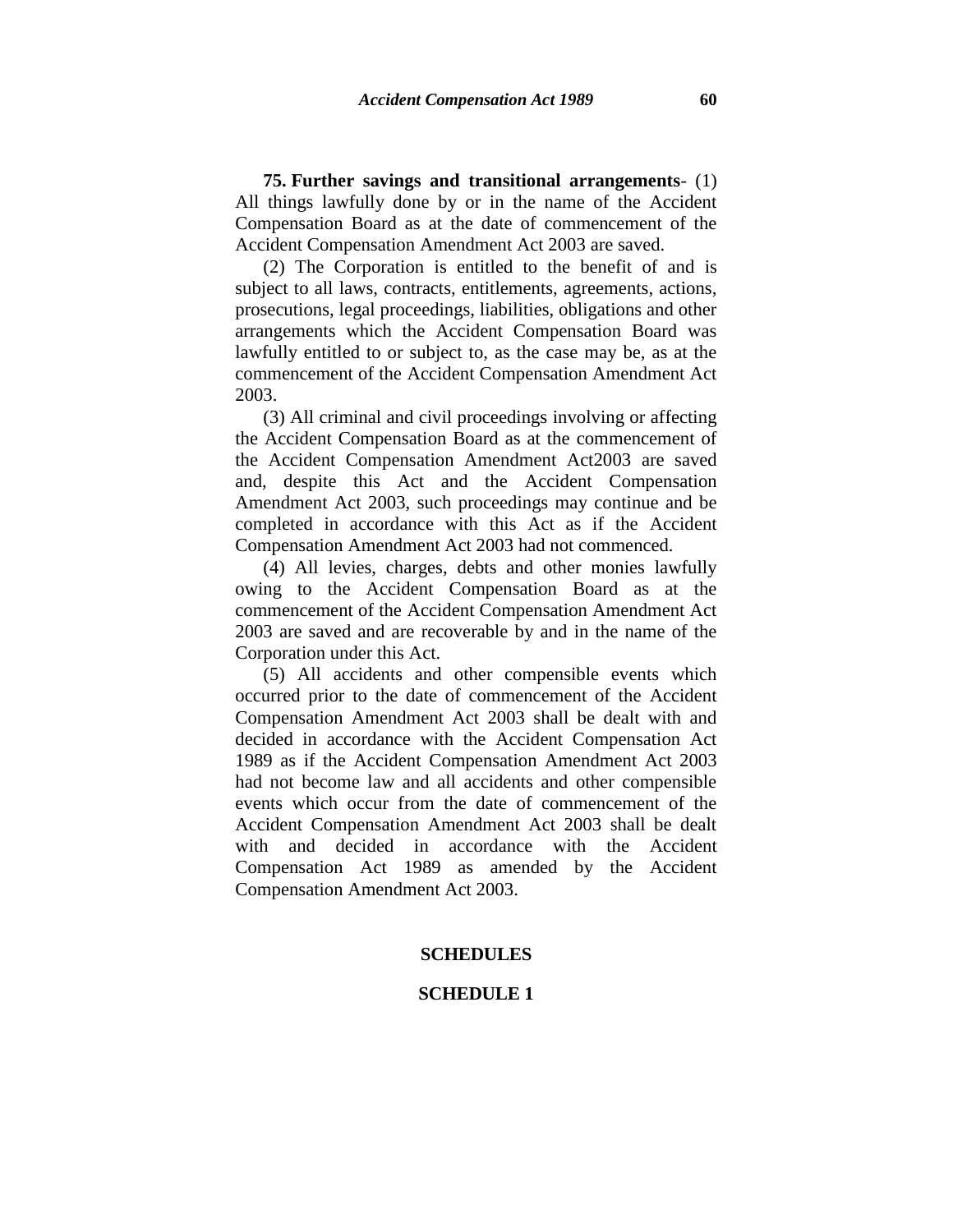## **(Section 24)**

## **COMPENSATION FOR PERMANENT LOSS OR IMPAIRMENT OF BODILY FUNCTION**

#### **Nature of Permanent Loss or Impairment of Bodily Function or Loss of Part of body: Percentage of \$8,000 Payable**

| 1.  | Total loss of an arm or the greater part of an arm     | 80             |
|-----|--------------------------------------------------------|----------------|
| 2.  | Total loss of a hand or of the lower part of an arm    | 70             |
| 3.  | Total loss of a thumb                                  | 38             |
|     | Total loss of distal segment of a thumb                | 25             |
|     | Loss of a pulp of a thumb                              | 8              |
| 4.  | Total loss of an index finger                          | 14             |
|     | Total loss of distal segment of an index finger        | 12             |
|     | Total loss of 2 segments of an index finger            | 13             |
|     | Loss of the pulp of an index finger                    | 4              |
| 5.  | Total loss of the middle finger                        | 12             |
|     | Total loss of distal segment of a middle finger        | 9              |
|     | Total loss of 2 segments of a middle finger            | 10             |
|     | Loss of the pulp of a middle finger                    | 3              |
| 6.  | Total loss of a ring or small finger                   | $8\,$          |
|     | Total loss of distal segment of a ring or small finger | 5              |
|     | Total loss of 2segments of a ring or small finger      | 6              |
|     | Loss of the pulp of a ring or small finger             | $\overline{2}$ |
| 7.  | Total loss of all fingers, thumb intact                | 66.5           |
|     | (Treat as 95 percent of loss of a hand)                |                |
| 8.  | Total loss of a leg                                    | 75             |
|     | Total loss of a foot or of the lower part of a leg     | 60             |
| 9.  | Total loss of a great toe                              | 10             |
|     | Loss of one segment of a great toe                     | 5              |
| 10. | Total loss of a lesser toe                             | 2.5            |
| 11. | Total loss of both legs by above-knee                  |                |
|     | or below-knee amputation                               | 100            |
| 12. | Loss of both arms, above-elbow or                      |                |
|     | below-elbow amputation                                 | 100            |

## **NOTES**

For the purposes of section 24 of this Act, when applying the foregoing provisions of this Schedule for the purpose of assessing permanent loss or impairment of bodily function affecting the hand and its digits, if multiple digits are involved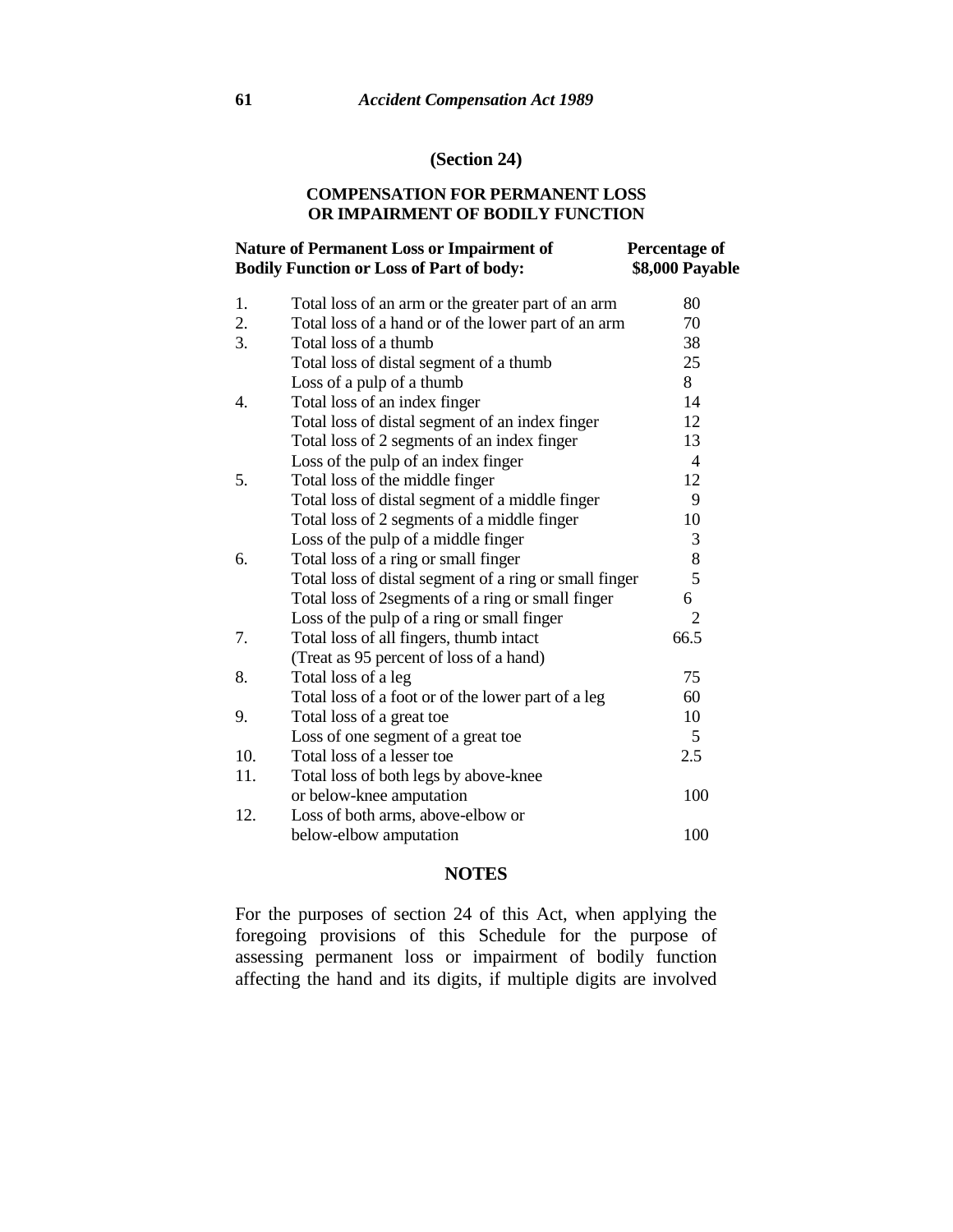assessment shall be made both by summating the individual losses specified in the foregoing provisions of this Schedule, and on the basis specified in section 24 in relation to the permanent loss or impairment of bodily function affecting the hand or lower arm as a whole as a gripping organ.

In relation to the last-mentioned method of assessment, complete loss of finger/palm grip in all its components shall be treated as constituting 60% loss of function of the hand, and complete loss of opposition or pincers grip shall be treated as constituting 40% loss of function of the hand, these figures to be apportioned into 4equal parts for the individual digits.

| Index | Middle | Ring                              | <b>Little Finger</b>                                                                         |
|-------|--------|-----------------------------------|----------------------------------------------------------------------------------------------|
| 15%   | 15%    | 15%                               | 15% loss of function of<br>hand, equalling<br>altogether 60% of loss of<br>function of hand. |
|       |        | <b>Opposition or Pincers Grip</b> |                                                                                              |

**Example: Finger/Palm Grip**

| Index | Middle | <b>Ring</b> | <b>Little Finger</b>                                                                        |
|-------|--------|-------------|---------------------------------------------------------------------------------------------|
| 10%   | 10%    | 10%         | 10% loss of function of<br>hand equalling altogether<br>40% of loss of function of<br>hand. |

The higher figure arrived at after assessment by both these methods shall be the figure awarded.

If in the case of injury to a limb or part of a limb it is considered desirable in order to obtain the best functional result that the limb or portion of the limb be amputated at a more proximal level than the part injured, the disability shall be assessed as if the injury itself had necessitated the amputation at the more proximal level.

## **Assessment of Arthrodeses:**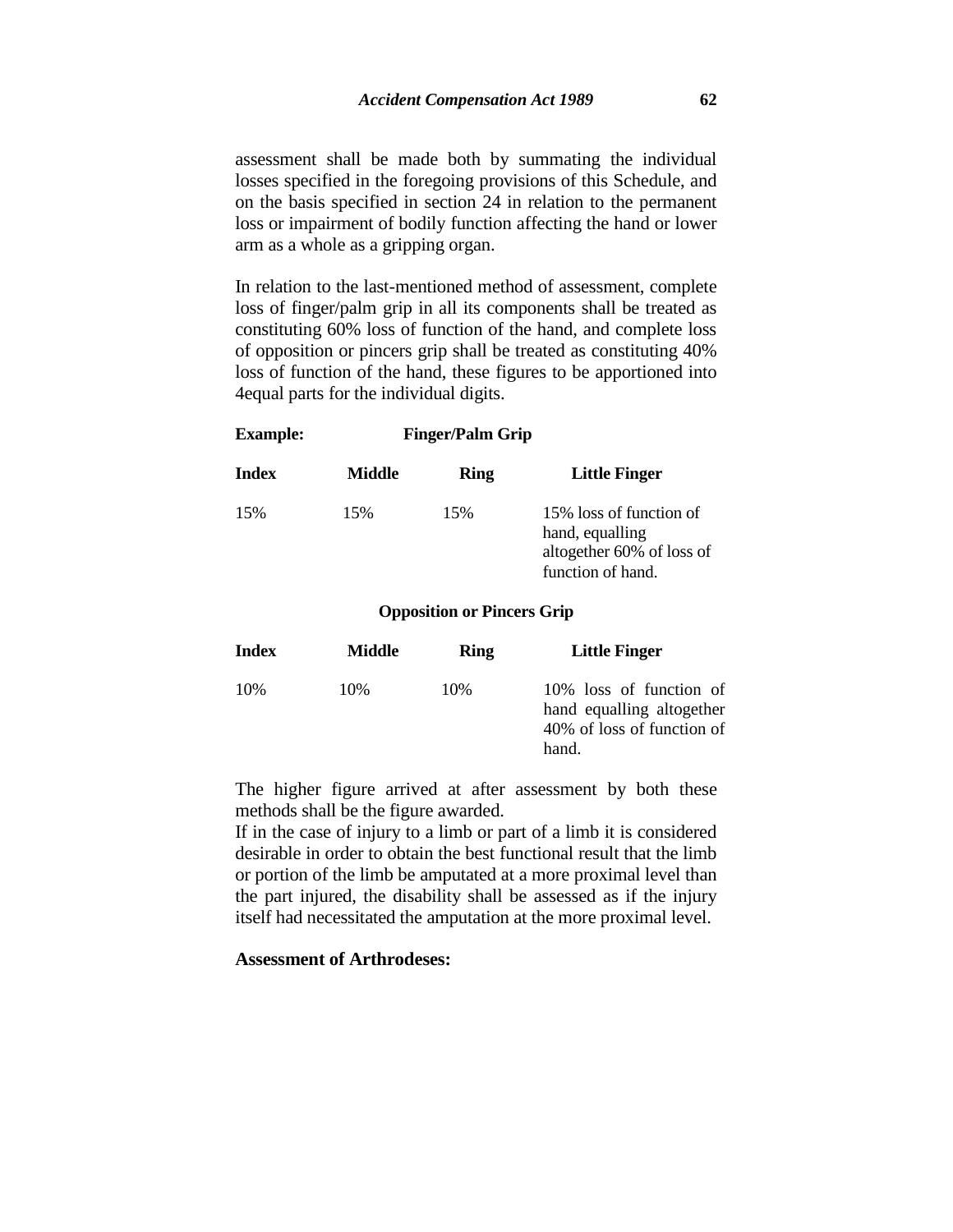The following figures are to be used for a sound arthrodesis in the position of optimum function, partial joint stiffnesses to be proportionally assessed under section 24 of this Act.

| Shoulder     | Treat as 35% loss of function of the arms:                                                   | 28         |
|--------------|----------------------------------------------------------------------------------------------|------------|
| Elbow        | Treat as 40% loss of function of the arm:                                                    | 32         |
| Wrist        | Treat as 30% loss of function of the lower arm:                                              | 21         |
| Hip<br>Ankle | :Treat as 50% loss of function of the leg<br>:Treat as 35% loss of function of the lower leg | 37.5<br>30 |
|              | Triple (foot arthrodesis) :Treat as 30% loss of                                              |            |

| function of the lower leg |  |
|---------------------------|--|
|---------------------------|--|

## **Assessment of Shortening**:

| $0-1/2$ in     | :Treat as 5% loss of function of the leg  | 3.75  |
|----------------|-------------------------------------------|-------|
| $1/2 - 1$ in   | :Treat as 10% loss of function of the leg | 7.5   |
| $1-1$ $1/2$ in | :Treat as 15% loss of function of the leg | 11.25 |
| $11/2-2$ in    | :Treat as 20% loss of function of the leg | 15    |

## **Pattelectomy:**

Where there is full extension of the knee and full flexion in the knee with minimal quadriceps thigh muscle wasting, treat as 15% loss of function of the leg, this figure to be varied in less successful results related to residual joint stiffness. 11.25

## **Excision of Head of Radius:**

Where full elbow extension and flexion movement is regained with full forearm rotation movement in either direction, treat as 15% loss of function of the arm, this basic figure to be varied in less successful cases related to residual joint stiffness. 12

## **Excision of lower end of Ulna Forearm Bone:**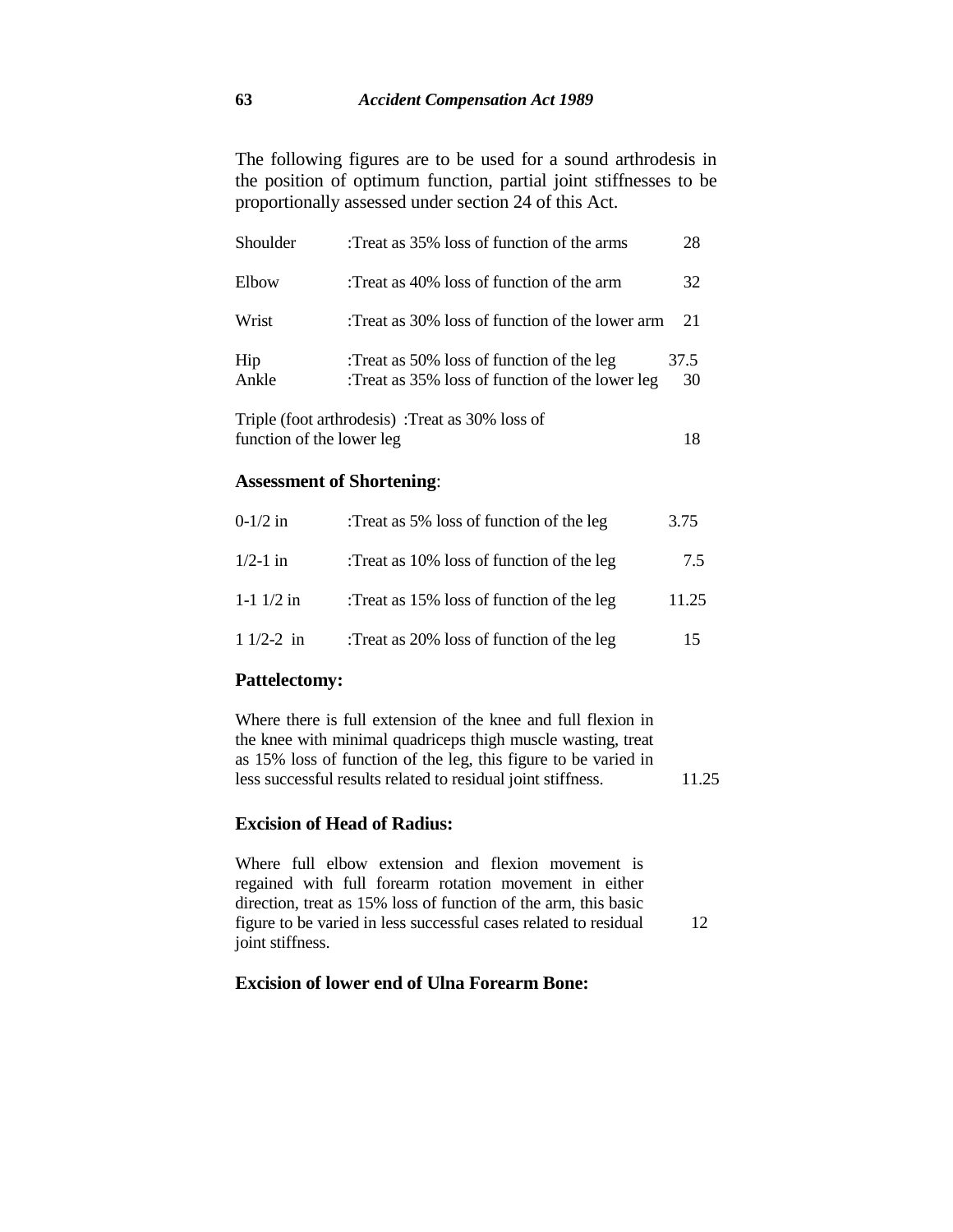Where full forearm rotation movements are preserved and the wrist is normal, treat as 10% loss of function of the lower arm, this figure to be varied in less successful cases related to residual joint stiffness. 7

## **Ligamentous injuries of the Knee Joint with Residual Instability and including Quadriceps Insufficiently with Comparable Instability:**

Moderate laxity : Treat as 15% loss of function of the leg - 11.25

## **Multiple Disabilities:**

If the disability affects more than one limb the assessment shall be made by summating the figures, but if the disabilities involve the one limb the method of progressive extraction of losses, i.e., regarding the limb as a whole shall be used.

## **Spinal Disability and other Disabilities:**

### **1. Cervical Spine:**

- (a) Persistent muscle spasm, rigidity, and pain substantiated by loss of anterior curve revealed by X-Ray, although no demonstrable structural pathology, moderate referred shoulder/arm pain. 10
- (b) In cases similar to those mentioned in the immediately preceding paragraph, but with gross degenerative changes consisting of narrowing of intervertebral spaces and osteoarthritic lipping of vertebral margins. 20

## **2. Thoracic Spine:**

- (a) Spinal strain related to trauma with persistent discomfort, moderate degenerative changes with osteoarthritic lipping, no X-ray evidence of structural trauma. 10
- (b) **Fracture:**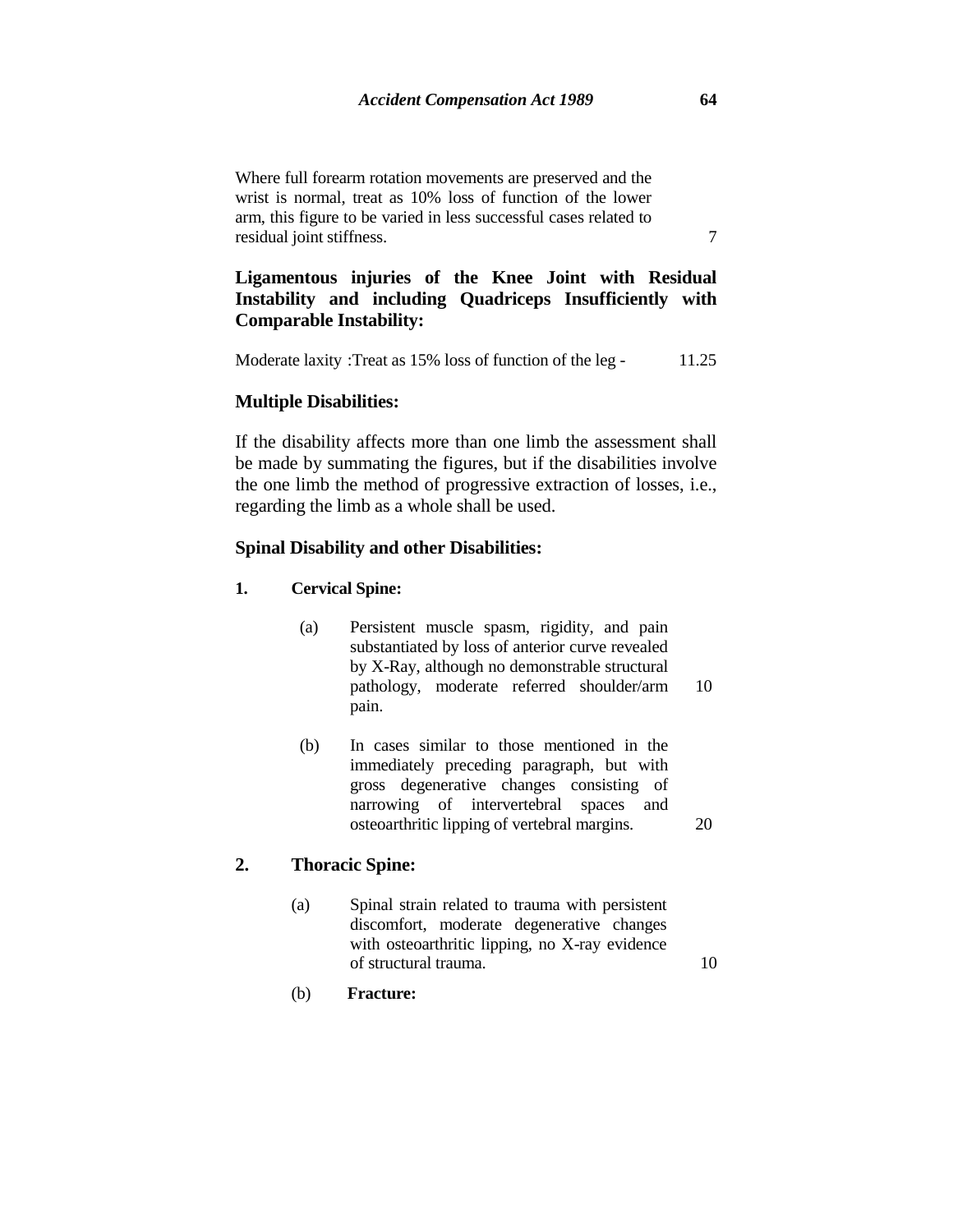| (i) |                                       | Compression 25% involving one or 2  |    |
|-----|---------------------------------------|-------------------------------------|----|
|     |                                       | vertebral bodies, no fragmentation, |    |
|     | healed, no neurologic manifestations. |                                     | 10 |

(ii) Compression 50% with involvement<br>posterior elements, healed, no elements, healed, no neurologic manifestations, persistent pain 20 pain

## **3. Lumbar Spine:**

| (a) | Mild to moderate persistent muscle spasm with |  |  |                                          |  |    |
|-----|-----------------------------------------------|--|--|------------------------------------------|--|----|
|     |                                               |  |  | pain, with moderate degenerative lipping |  |    |
|     | revealed by X-ray.                            |  |  |                                          |  | 10 |

## (b) **Fracture:**

| (1) | Vertebral compression 25% one or<br>2adjacent vertebral bodies, little or no<br>fragmentation, no definite pattern or<br>neurologic change |    |
|-----|--------------------------------------------------------------------------------------------------------------------------------------------|----|
| (i) | Vertebral compression 50% one or<br>2adjacent vertebral bodies, little or no<br>fragmentation, no definite pattern or<br>neurologic change | 20 |

(iii) In cases similar to those mentioned in the immediately preceding subparagraph, but with successful fusion, mild pain 25

# **4. Neurologic Low-Back Pain - Disc Injury:**

| (a) | Surgical excision of disc, no fusion, good |  |  |    |
|-----|--------------------------------------------|--|--|----|
|     | result, no persistent sciatic pain         |  |  | 10 |

(b) Surgical excision of disc, no fusion, moderate persistent pain and stiffness aggravated by heavy lifting with necessary modification of activities 20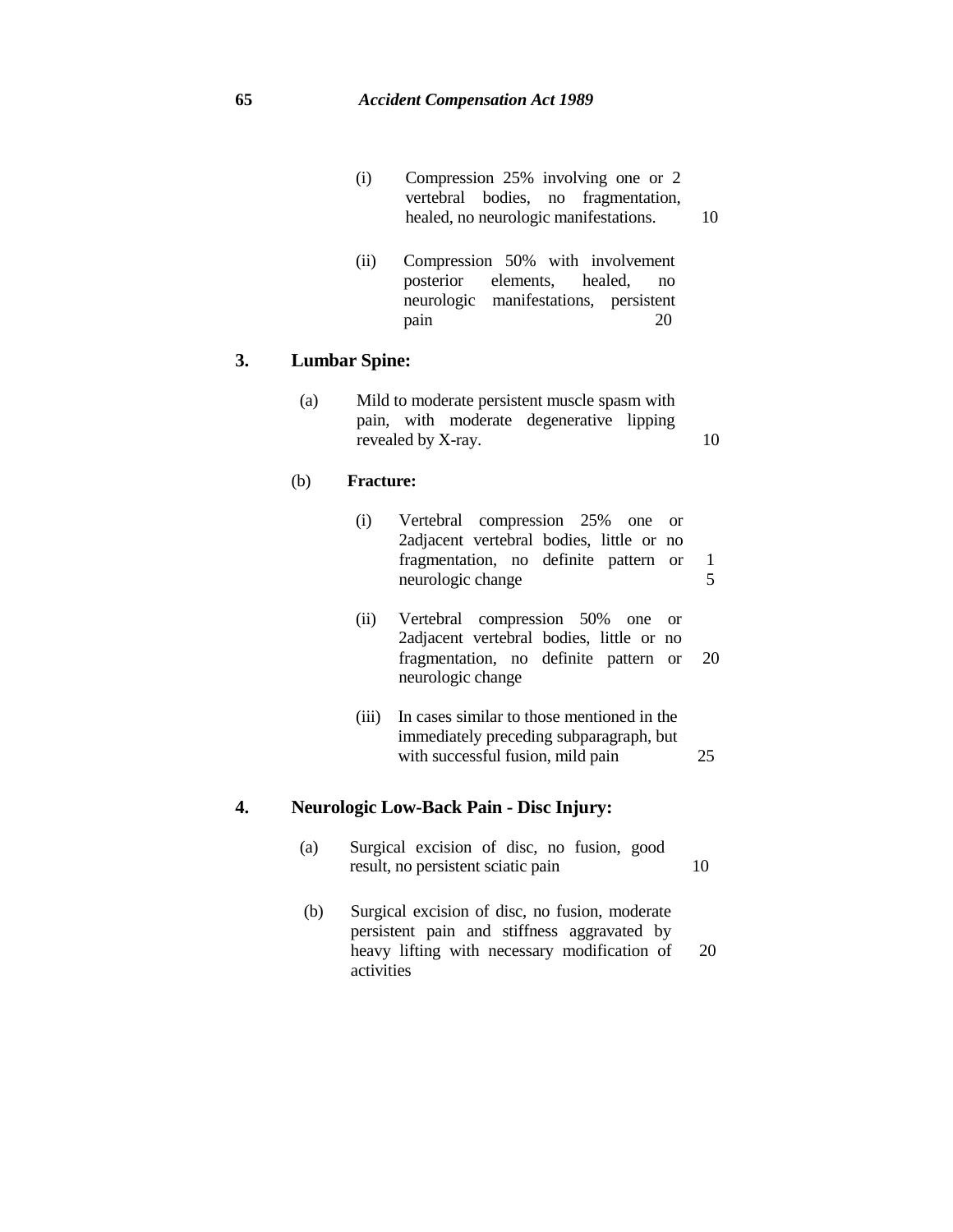|    | (c)<br>Surgical excision of disc with fusion, activities<br>of lifting moderately modified |                                                                                                                                                                                   |     |  |  |  |
|----|--------------------------------------------------------------------------------------------|-----------------------------------------------------------------------------------------------------------------------------------------------------------------------------------|-----|--|--|--|
|    | (d)                                                                                        | Surgical excision of disc with<br>fusion.<br>persistent pain and stiffness aggravated by<br>heavy lifting necessitating modification of all<br>activities requiring heavy lifting | 25  |  |  |  |
| 5. |                                                                                            | <b>Tetraplegia and Paraplegia:</b>                                                                                                                                                | 100 |  |  |  |
| 6. | <b>Blindness:</b>                                                                          |                                                                                                                                                                                   |     |  |  |  |
|    | (a)                                                                                        | <b>Total blindness</b>                                                                                                                                                            | 100 |  |  |  |
|    | (b)                                                                                        | Total loss of vision in one eye (normal vision<br>in the other eye)                                                                                                               | 30  |  |  |  |
| 7. | <b>Deafness:</b>                                                                           |                                                                                                                                                                                   |     |  |  |  |
|    | (a)                                                                                        | Total deafness                                                                                                                                                                    | 100 |  |  |  |
|    | (b)                                                                                        | Total deafness in one ear (normal hearing)<br>in the other ear)                                                                                                                   | 17  |  |  |  |

## **NOTE:**

Where there are subjective symptoms of pain without demonstrable clinical findings of abnormality or demonstrable structural pathology, no assessment should be made under section 24 of the Act.

## **8. Total loss of Natural Permanent Teeth:**

## **(1) Anterior teeth**

|     | Loss of 1,2, or $3$ teeth<br>Loss of 4, 5, or 6 teeth<br>Loss of 7, to 12 teeth |  |
|-----|---------------------------------------------------------------------------------|--|
| (2) | <b>Posterior Teeth:</b><br>Loss of 1 tooth<br>Loss of 2 to 5 teeth              |  |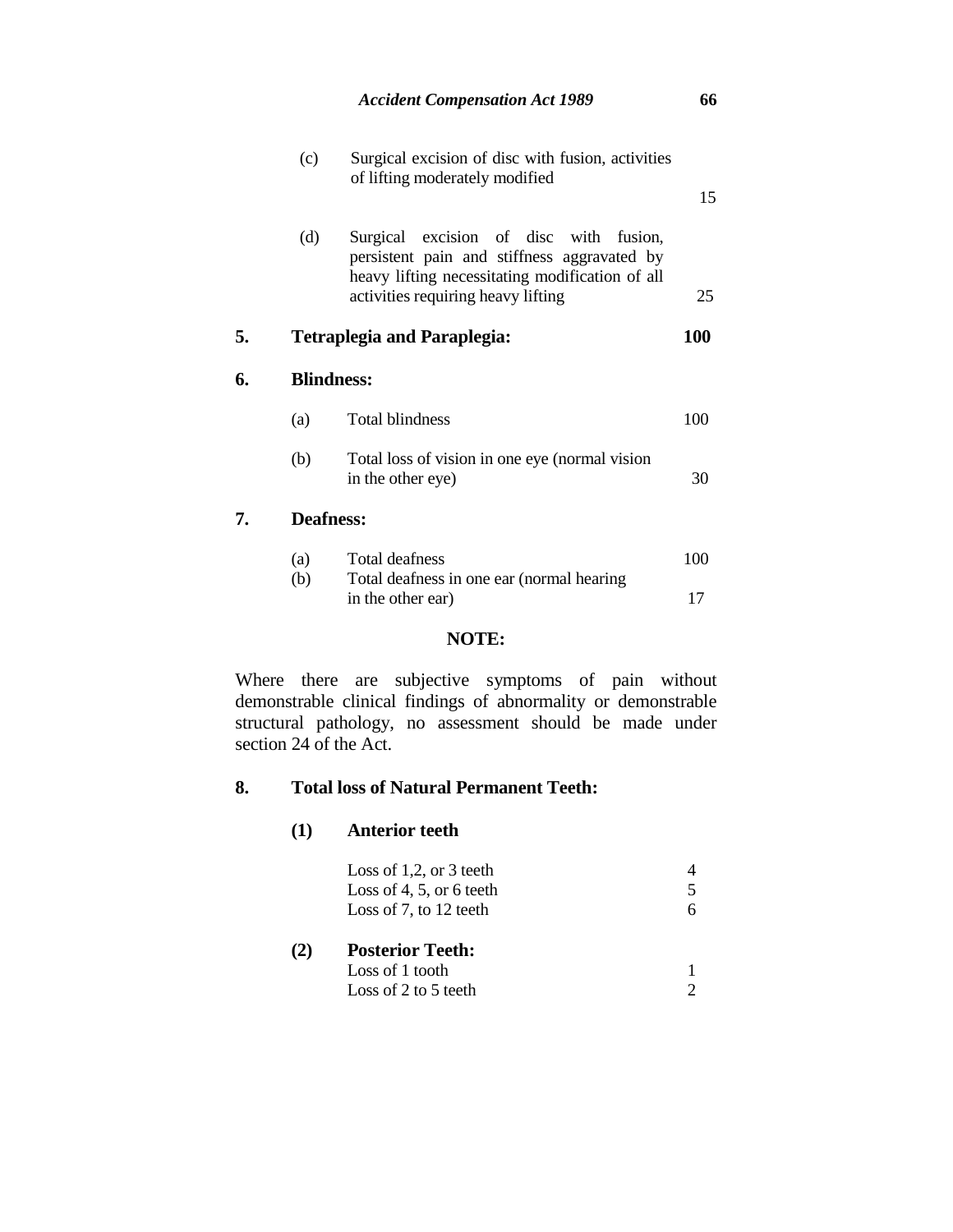Loss of 6 to 16 teeth  $4$ 

## **GENERAL NOTE:**

An assessment under this Schedule should be made only when the Corporation is satisfied that the condition of the claimant is sufficiently stabilised but an assessment should not on that account be delayed for more than 2 years.

## **SCHEDULE 2 (Section 74(1) and (6))**

## **PART I ENACTMENTS REPEALED**

| 1978 | - No.1: The Accident Compensation Act 1978           |  |
|------|------------------------------------------------------|--|
| 1988 | - No.5: The Accident Compensation Amendment Act 1988 |  |

1988 - No.13: The Accident Compensation Amendment (No.2) Act

1988

## **PART II ORDER REVOKED**

1978/2 The Accident Compensation Act (Commencement) Order 1978

## **SCHEDULE 3 (Section 25(4) and (5))**

## **DISEASES**

- 1. Pneumoconioses caused by sclerogenetic mineral dust (silicosis, anthraco-silicosis, asbestosis) and silicotuberculosis, provided that silicosis is an essential factor in causing the resultant incapacity or death.
- 2. Lung cancer or mesothelioma diagnosed as caused by asbestos.
- 3. Diseases of a type generally accepted by the medical profession as caused by beryllium or its toxic compounds.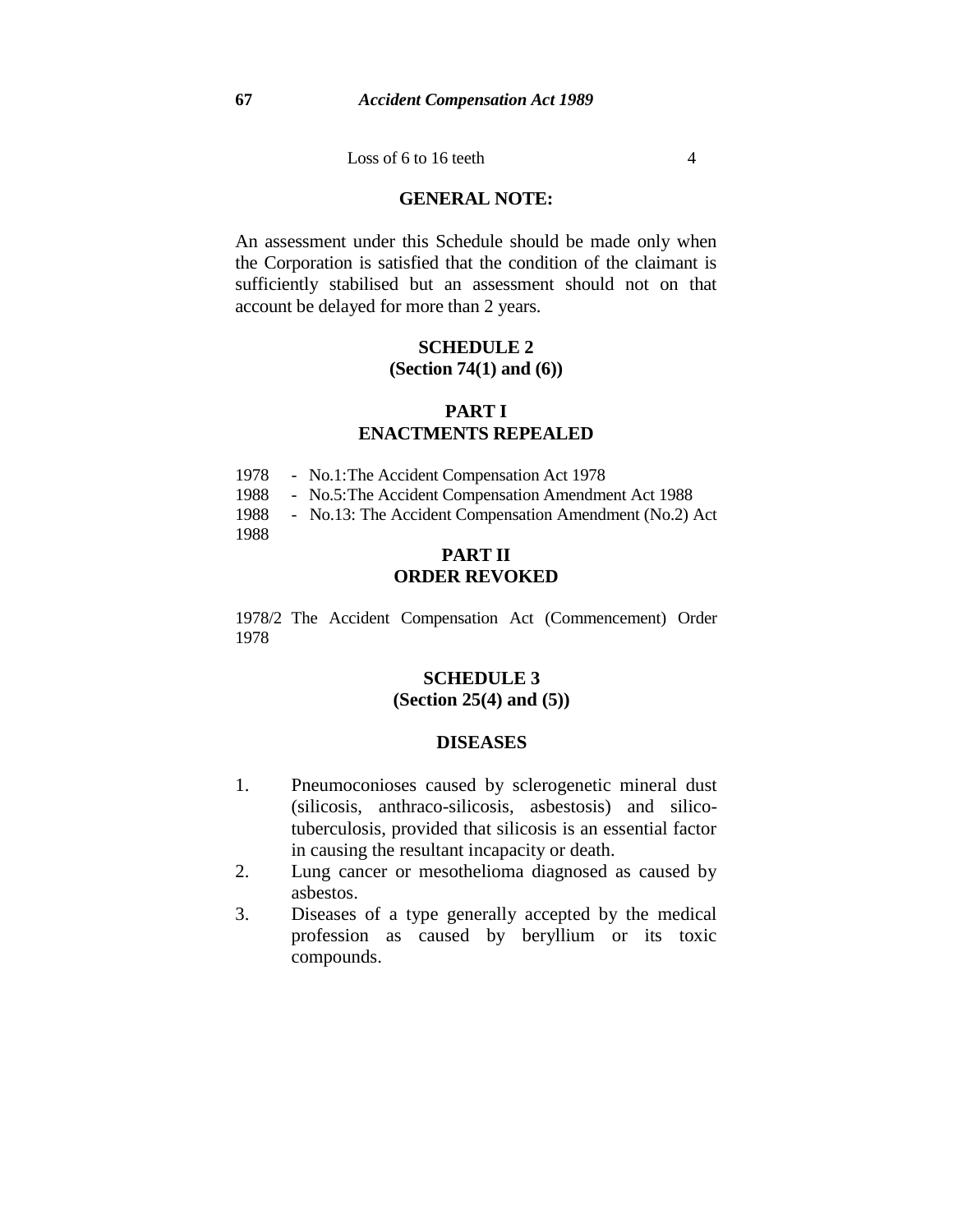- 4. Diseases of a type generally accepted by the medical profession as caused by phosphorus or its toxic compounds.
- 5. Diseases of a type generally accepted by the medical profession as caused by chrome or its toxic compounds.
- 6. Diseases of a type generally accepted by the medical profession as caused by manganese or its toxic compounds.
- 7. Diseases of a type generally accepted by the medical profession as caused by arsenic or its toxic compounds.
- 8. Diseases of a type generally accepted by the medical profession as caused by mercury or its toxic compounds.
- 9. Diseases of a type generally accepted by the medical profession as caused by lead or its toxic compounds.
- 10. Diseases of a type generally accepted by the medical profession as caused by carbon bisulfide.
- 11. Diseases of a type generally accepted by the medical profession as caused by the toxic halogen derivatives of hydrocarbons of the aliphatic series.
- 12. Diseases of a type generally accepted by the medical profession as caused by benzene or its toxic homologues.
- 13. Diseases of a type generally accepted by the medical profession as caused by nitro- and amido-toxic derivatives of benzene or its homologues.
- 14. Diseases of a type generally accepted by the medical profession as caused by ionising radiations.
- 15. Primary epitheliomatous cancer of the skin diagnosed as caused by tar, pitch, bitumen, mineral oil, anthracene, or the compounds, products, or residues of these substances.
- 16. Anthrax infection.
- 17. Leptospirosis diagnosed as caused by working with animals or their carcasses.
- 18. Brucellosis diagnosed as caused by working with animals or their carcasses.
- 19. Orf diagnosed as caused by working with animals or their carcasses.
- 20. Streptococcus suis diagnosed as caused by working with animals or their carcasses.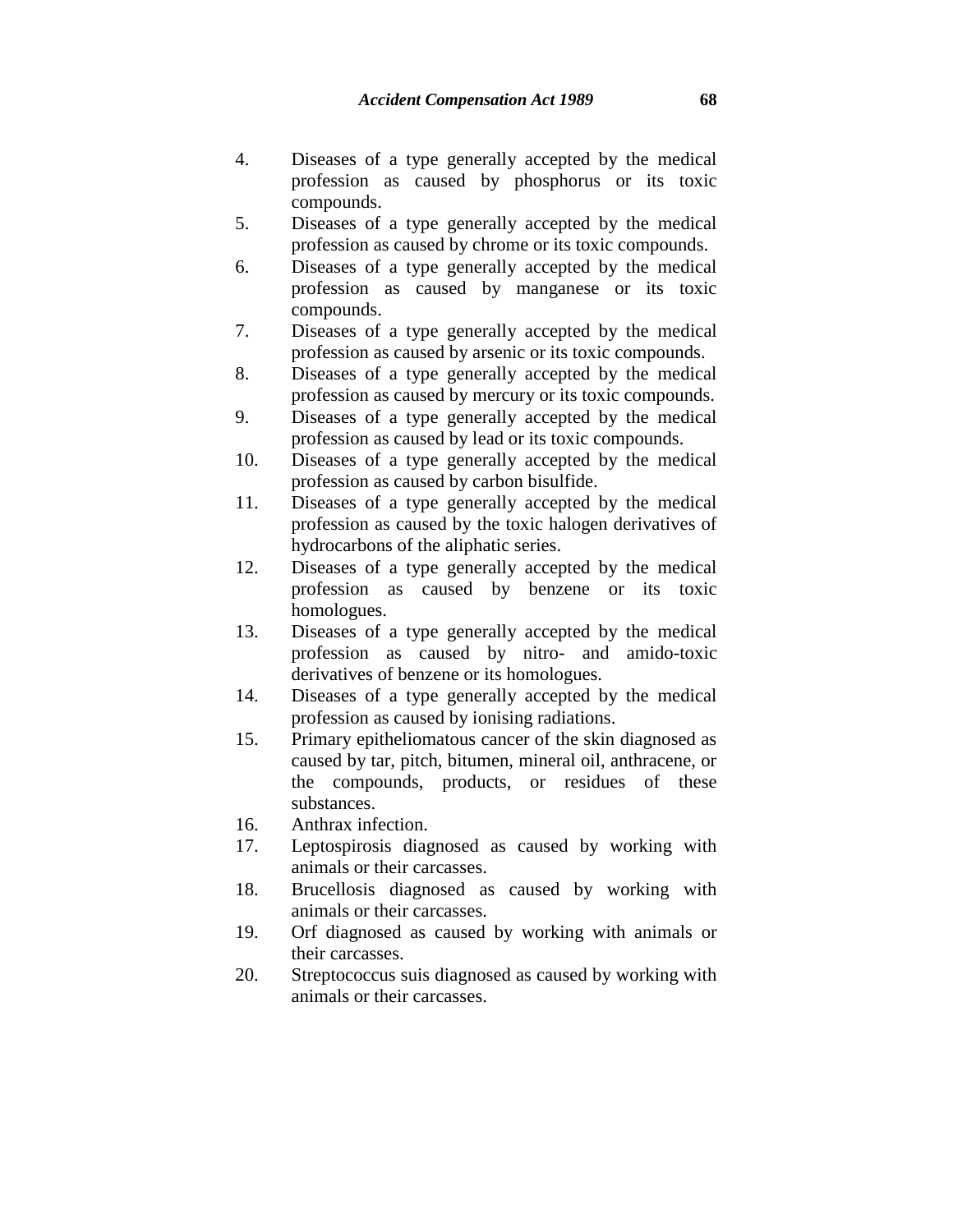- 21. Angiosarcoma of the liver diagnosed as caused by vinyl chloride monomer.
- 22. Byssinosis diagnosed as caused by working with cotton, flax, hemp, or sisal dust.
- 23. Pneumoconiosis diagnosed as caused by tin, iron oxide, barium, or cobalt.
- 24. Diseases of a type generally accepted by the medical profession as caused by tungsten.
- 25. Hand-arm vibration syndrome diagnosed as caused by hand and/or arm vibration.
- 26. Sino-nasal carcinoma diagnosed as caused by working with wood dust.
- 27. Diseases of a type generally accepted by the medical profession as caused by ethylene oxide.
- 28. Extrinsic allergic alveolitis diagnosed as caused by work involving the inhalation of organic dusts.
- 29. Naso-pharyngeal carcinoma diagnosed as caused by formaldehyde.
- 30. Laryngeal carcinoma diagnosed as caused by sulphuric acid mists or organic solvents.
- 31. Lung cancer diagnosed as caused by bis (chloromethyl) ether (and chloromethyl methyl ether), cadmium, coke oven emissions, nickel, radon, silica, or soot.
- 32. Primary epitheliomatous cancer of the skin diagnosed as caused by shale oil.
- 33. Bladder carcinoma diagnosed as caused by 2 naphthylamine, benzidine, 4-aminobiphenyl, N, N-Bis (2-chloroethyl)-2-naphthylamine, other aromatic amines, or poly-cyclic aromatic hydrocarbons.
- 34. Hodgkin's lymphoma diagnosed as caused by wood dust.
- 35. Chronic solvent-induced encephalopathy diagnosed as caused by organic solvents, particularly styrene, toluene, xylene, trichloroethylene, methylene chloride, or white spirit.
- 36. Peripheral neuropathy diagnosed as caused by organic solvents such as n-hexane, carbon disulphide, or trichloroethylene; pesticides such as organophosphates; acrylamide.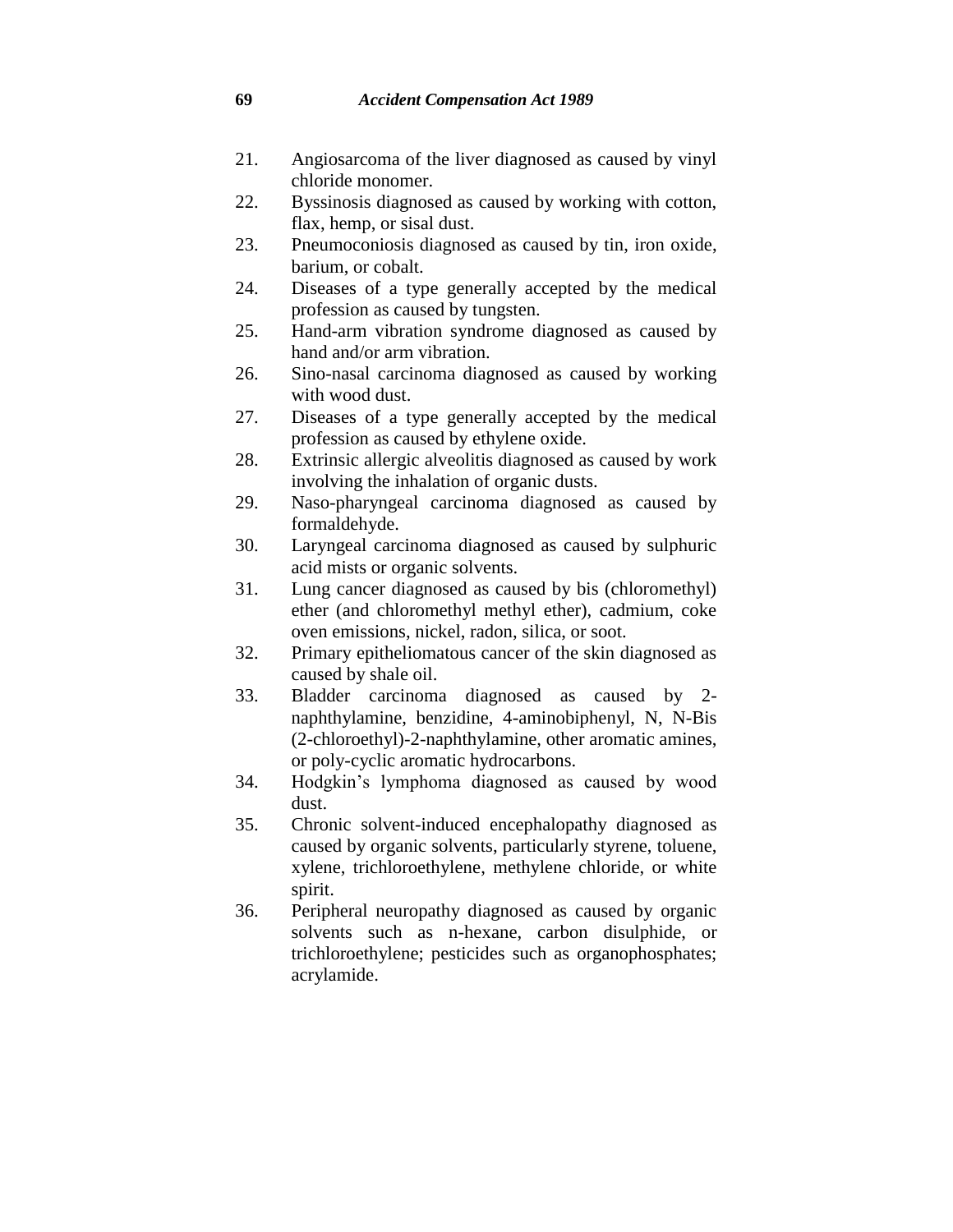- 37. Occupational asthma diagnosed as caused by recognised sensitising agents inherent in the work process such as, but not limited to, isocyanates, certain wood dusts, flour dusts, animal proteins, enzymes, and latex.
- 38. Chronic obstructive pulmonary disease diagnosed as caused by coal, silica, cotton dust, or grain dust.
- 39. Chronic renal failure diagnosed as caused by metals such as cadmium or copper, including via welding fumes.
- 40. Occupational allergic contact dermatitis diagnosed as caused by recognisedsensitising agents inherent in the work process such as, but not limited to, nickel and other metals, rubber additives, resins, petroleum distillates, solvents, soaps, detergents, and plant allergens.
- 41. Vitiligo diagnosed as caused by para-tertiarybutylphenol, para-tertiary-butylcatechol, paraamylphenol, hydroquinone, or the monobenzyl or monobutyl ether of hydroquinone.
- 42. Subcutaneous cellulites hand (Beat hand) as caused by manual labour causing severe or prolonged friction or pressure on the hand.
- 43. Subcutaneous cellulitis or acute bursitis arising at or about the knee (Beat knee) as caused by manual labour causing severe or prolonged friction or pressure at or about the knee.
- 44. Subcutaneous cellulitis or acute bursitis arising at or about the elbow (Beat elbow) as caused by manual labour causing severe or prolonged friction or pressure at or about the elbow.
- 45. Inflammation of the synovial lining of the wrist joint and tendon sheaths as caused by manual labour, or frequent or repeated movement of the hand or wrist.
- 46. Tuberculosis as caused by an occupation involving close and frequent contact with a source or sources of tuberculosis infection by reason of employment:
	- (a) in the medical treatment or nursing of a person or persons suffering from tuberculosis or in a service ancillary to such treatment or nursing;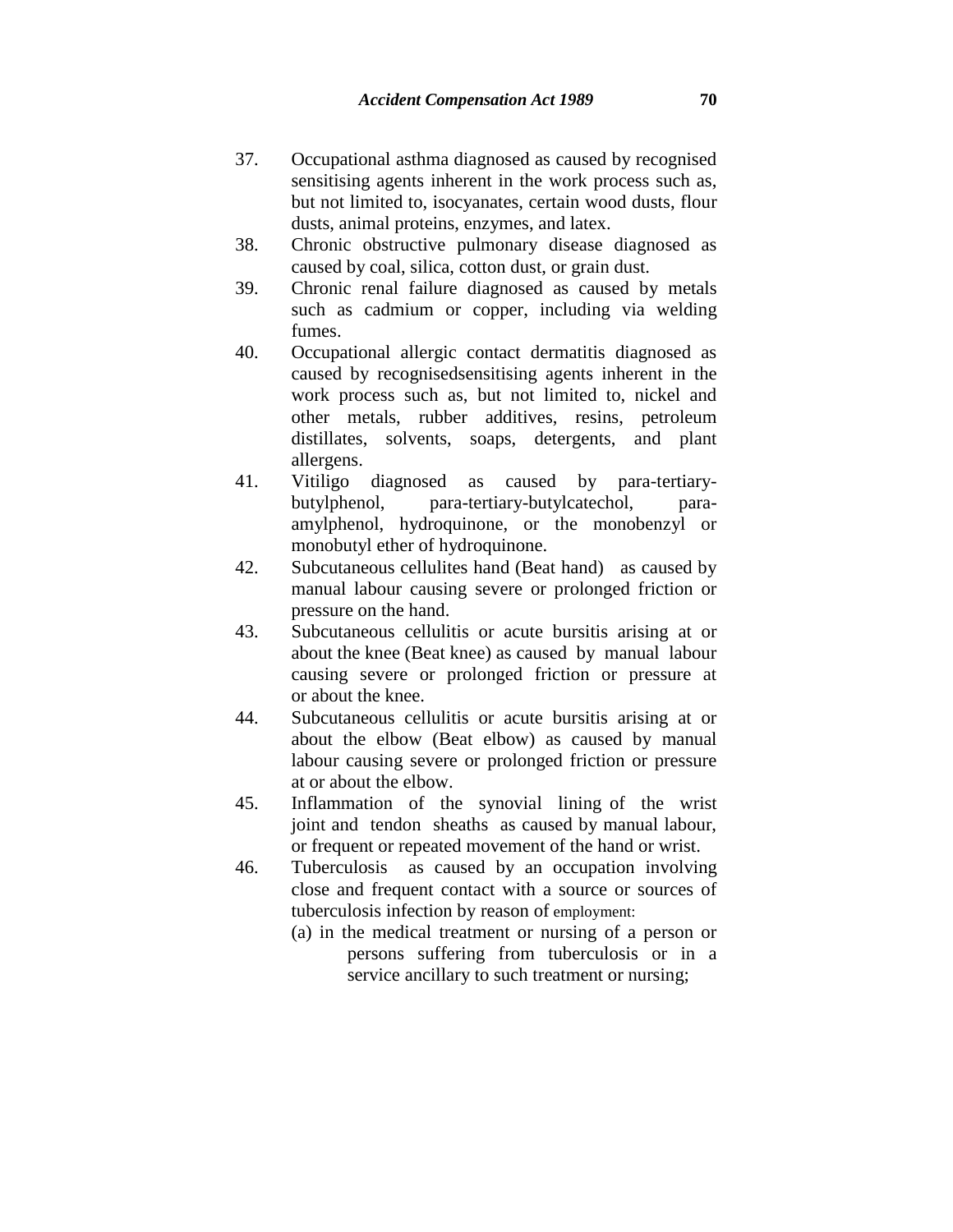- (b) in attendance upon a person or persons suffering from tuberculosis, where the need for such attendance arises by reason of physical or mental infirmity;
- (c) as a research worker engaged in research in connection with tuberculosis;
- (d) as a laboratory worker, pathologist or post mortem worker where the occupation involves working with material which is a source of tuberculosis infection or in an occupation ancillary to such employment.

#### **REVISION NOTES 2008-2011**

This Act has been revised under section 5 of the *Revision and Publication of Laws Act 2008.* 

The following general revisions have been made:

- (a) Amendments have been made to conform to modern drafting styles and to use modern language as applied in the laws of Samoa.
- (b) Amendments have been made to up-date references to offices, officers and statutes.
- (c) Insertion of the commencement date
- (d) Other minor editing has been done in accordance with the lawful powers of the Attorney General.
	- (i) "shall be deemed" changed to "is taken"
	- (ii) "from time to time" and "hereby" deleted
	- (iii) "member" or "member of board" changed to "director"
	- (iv) "shall have" changed to "has"
	- (v) "notwithstanding" changed to "despite"
	- (vi) "the provisions of" deleted where appropriate
	- (vii) "each", and "every" changed to "a" or "an" where appropriate
	- (viii) "pursuant to" or "pursuance of" changed to "under"
	- (ix) "etc." deleted and provided complete sentences
	- (x) Numbers in words changed to figures.
	- (xi) Reference to the Minister is generalised to refer to the Minister responsible for Labour.
	- (xii) Corrected renumbering of subsections.
	- (xiii) Reference to section 11 of the Shops Ordinance 1961 has been deleted as that section was repealed by section 9 of the Public Holidays Act 2008.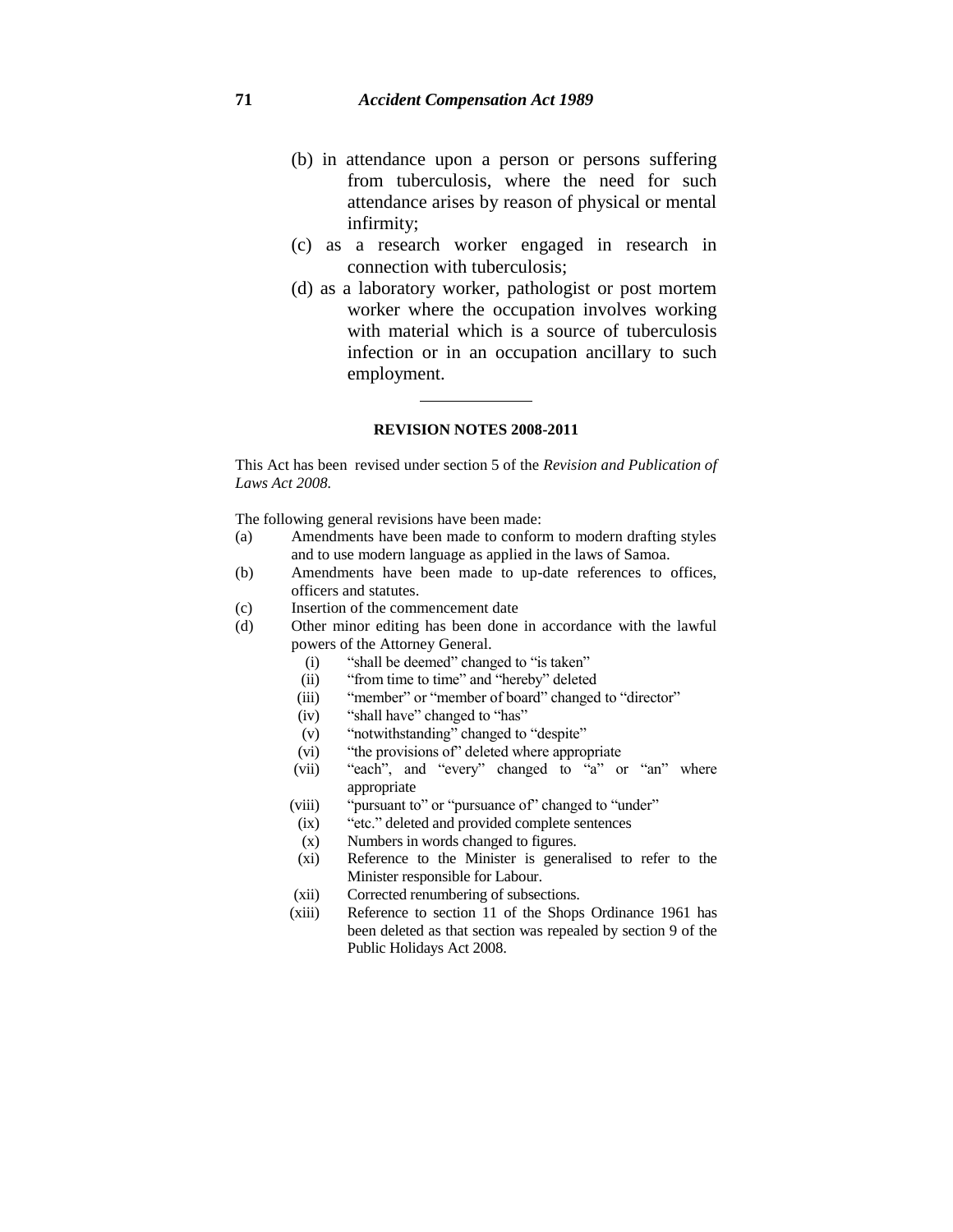The following amendments have been made to specific sections of the Act to incorporate amendments made by Act of Parliament passed since the publication of the *Consolidated and Revised Statutes of Samoa 2007*:

*Accident Compensation Amendment Act 2009 –*

| Section $2(1)$                 | Deleted and replaced the definition of "Accident"<br>or "personal injury by accident" with a new<br>definition. |
|--------------------------------|-----------------------------------------------------------------------------------------------------------------|
| Section 2(1A)                  | A new subsection (1A) was inserted after section<br>$2(1)$ .                                                    |
| Section $4(2)(f)$              | Deleted and replaced with a new section $4(2)(f)$ .                                                             |
| Section 4(2A)                  | A new subsection (2A) was inserted after section<br>4(2).                                                       |
| Section $13(1)$                | Deleted and replaced the words "motor vehicle"<br>with the words "Specified Conveyance".                        |
| Section $16(2A)$<br>$\&(2B)$   | New subsections (2A) and (2B) were inserted<br>after section 16(2).                                             |
| <b>Section 16A</b>             | A new section 16A was inserted after section 16.                                                                |
| Section $18(2A)$ -<br>$\&(2B)$ | New subsections (2A) and (2B) were inserted<br>after section 18(2).                                             |
| <b>Section 22A</b>             | A new section 22A was inserted after section 22.                                                                |
| Section $23(2)(b)(ii)$ -       | Deleted and replaced "\$400" with "\$1,000"<br>wherever it appeared.                                            |
| Section 24(2)                  | Deleted and replaced "\$400" with "\$1,000"<br>wherever it appeared.                                            |
| Section 25(4) & $(5)$ -        | Inserted new subsections $(4)$ and $(5)$<br>after<br>subsection (3).                                            |
| <b>Section 26</b>              | Deleted and replaced "\$200" with "\$1,000" in<br>subsection $(2)(a)$ .                                         |
|                                | Deleted and replaced "\$200" with "\$1,000" in<br>subsection $(3)(a)$ .                                         |
|                                | Deleted and replaced "fourth" with "fifth" in<br>subsection $(5)$                                               |